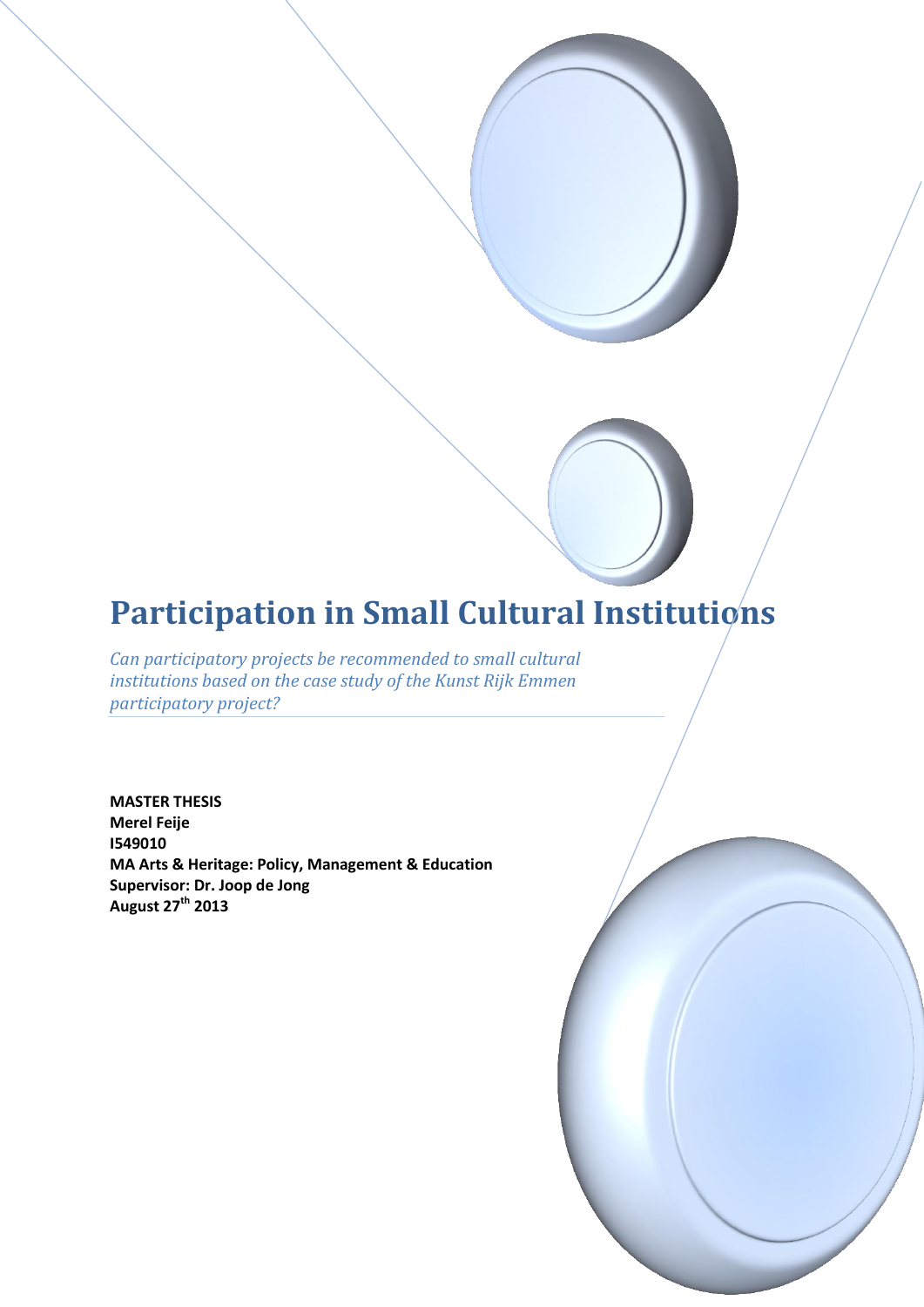# **Acknowledgements**

My gratitude goes out to **Didi van Aacken, Hannie Alting, Trees van den Bergh, Arjen Kok** and **Hilje Zabel** for helping me create a clear overview of Kunst Rijk Emmen.

My appreciation also goes out to **Dr. Joop de Jong** for his valuable feedback regarding this thesis.

A special thank you to **Petra Timmer** for her guidance during my time interning at TiMe Amsterdam and for her valuable support during the writing of this thesis.

My love goes out to **mama, papa, Robert** and **Koen** for supporting me in all sorts of ways.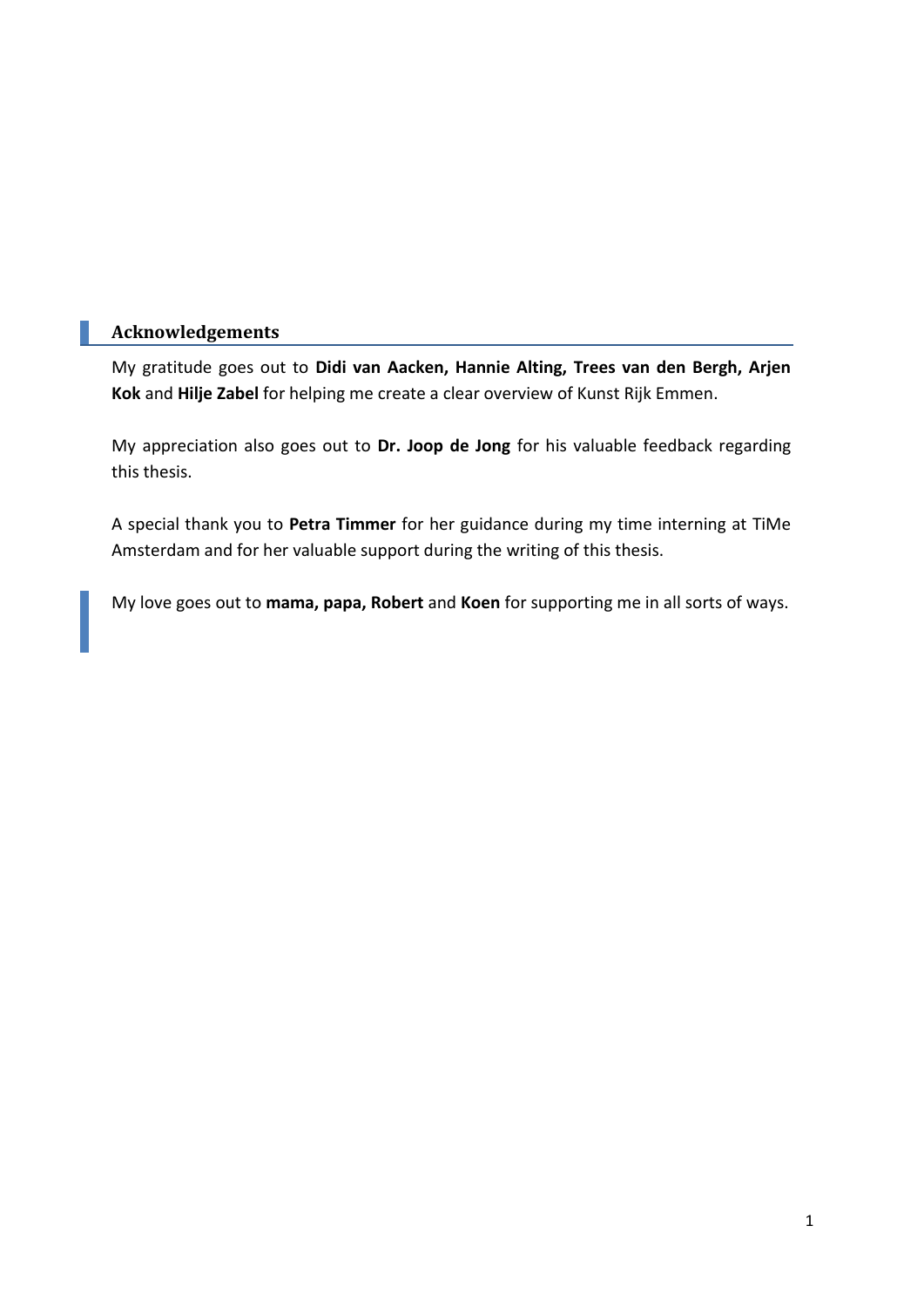# **TABLE OF CONTENTS**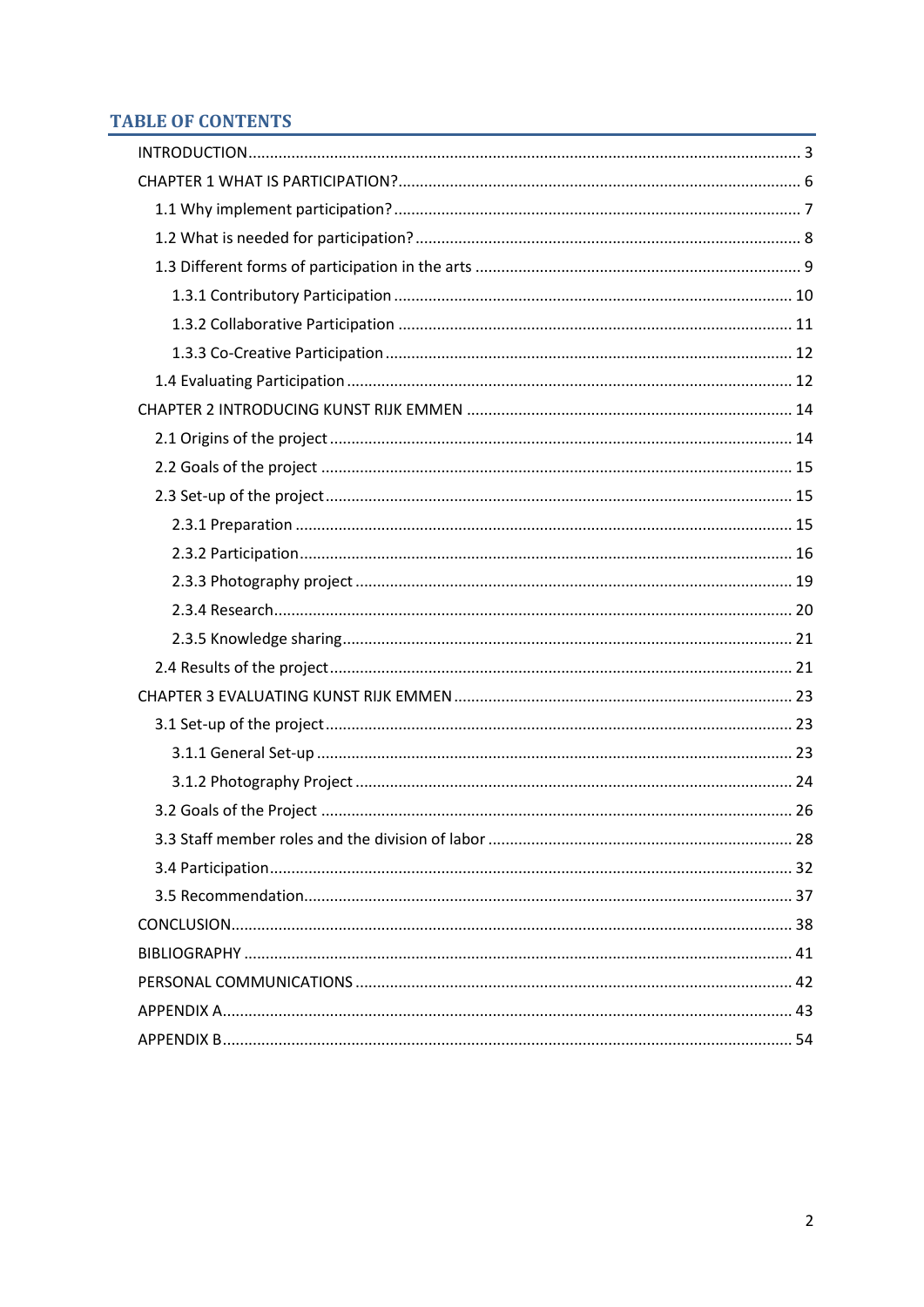#### <span id="page-3-0"></span>**INTRODUCTION**

*"Cultuur mobiliseert de creatieve verbeeldingskracht van mensen en biedt nieuwe handelingsperspectieven. Cohesie ontstaat als de sociale binding tussen individuen en groepen sterker wordt bijvoorbeeld door nieuwe vormen van interactie."*

*(Stichting DOEN, 2013)*

*Stichting DOEN* is a fund set up and supported by several Dutch lotteries: the *Nationale Postcodeloterij*, the *VriendenLoterij* and the *BankGiroLoterij* (Stichting DOEN, 2013). The fund was set up to support initiatives regarding climate change, culture and entrepreneurship. 'Culture & Cohesion' is one of the themes which *Stichting DOEN* uses to identify the different kinds of innovative initiatives they fund. Within this theme, the sub-division 'Social Role of Culture' can be found. Within this subsection of 'Culture & Cohesion' projects are supported which strengthen the interaction between art and cultural institutions on the one hand, and visitors and societal partners on the other hand. *DOEN* intends for cultural organizations " [om samen te werken met] het publiek, communities en maatschappelijk georiënteerde organisaties om sociale vernieuwing te bereiken en daadwerkelijke verandering tot stand te brengen." (Stichting DOEN, 2013).

It is within this sub-division that the Kunst Rijk Emmen project can be found. Kunst Rijk Emmen (KRE) was a participatory project which was partially funded by *Stichting DOEN*. It is regarded as a pilot project in which different groups from the Emmen community select works of art from the Dutch state's collection to be put on show in the Grote Kerk in Emmen. Public participation in the arts can be seen as a way of "reaching those who at present rarely or never attend or take part in the arts" (Arts Council England, 2010, p. 5). This is closely related to the intention of the working group of the *Stichting Grote Kerk Cultureel* (SGKC) who worked on the KRE project: "betrokkenheid van de inwoners van Emmen en omgeving bij beeldende kunst te versterken door hen actief te betrekken bij de ontwikkeling en totstandkoming van tentoonstellingen" (Stichting Grote Kerk Cultureel, 2012). Statistics from the *Centraal Bureau voor de Statistiek* (CBS), the Dutch statistics agency, show that the total amount of paid visits to museums in the Netherlands has dropped from over 14 million visits in 2001, to a little over 13 million visits in 2009 (Centraal Bureau voor de Statistiek, 2011); between 2001 and 2009 the number of paid visits to visual arts museums dropped by 85 thousand visits (Centraal Bureau voor de Statistiek, 2011). Nevertheless, the percentage of visitors who frequently (once or more per quarter) visit a museum actually rose from 6 per cent to 7 per cent between 2003 and 2007 (van den Broek, de Haan, & Huysmans, 2009). The *Vereniging Rijksgesubsieerde Musea* delved deeper into the reasons why or why not people visited museums. Among other things the results showed that some of the most popular reasons for visiting a museum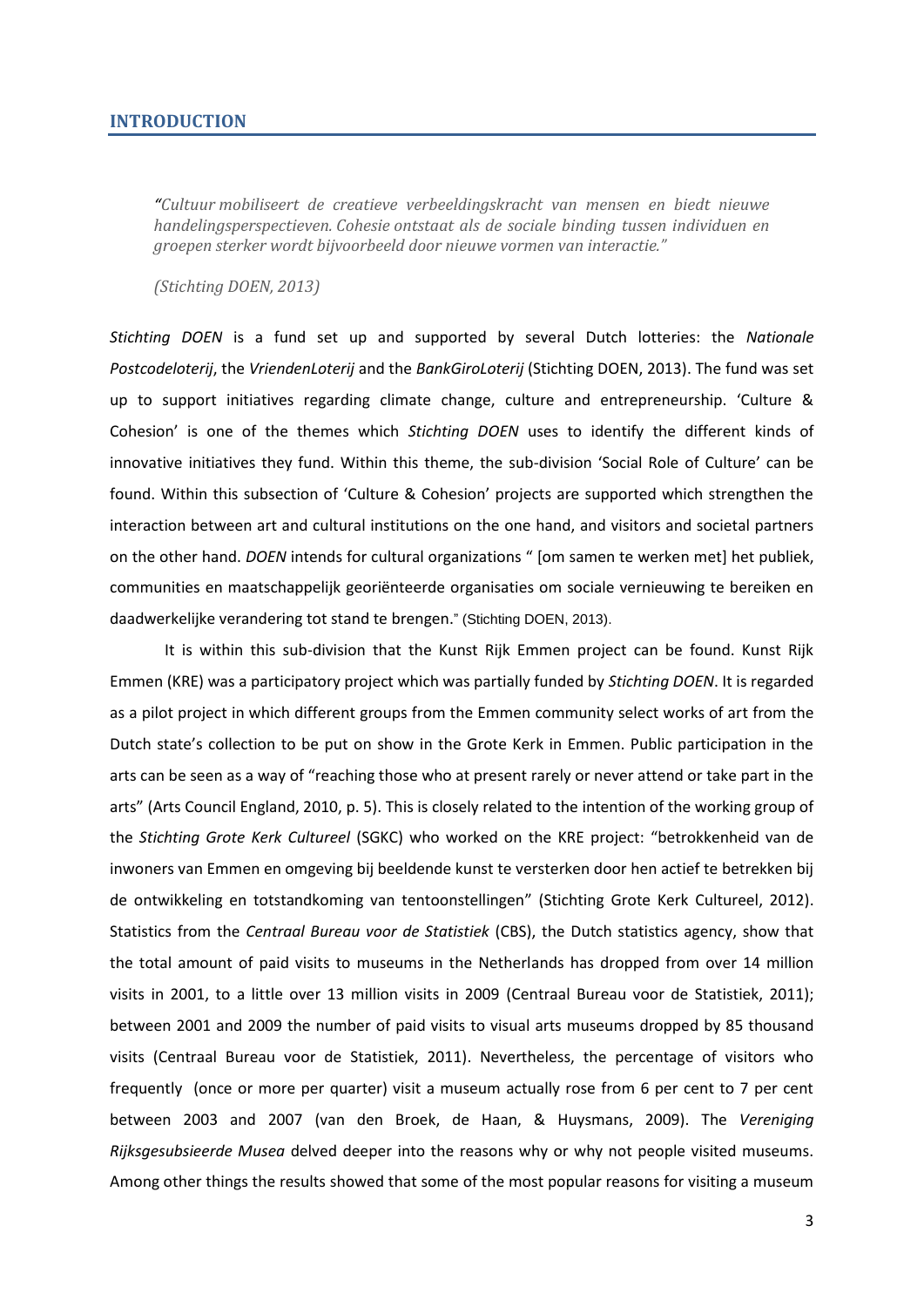were wanting to enjoy art (50 per cent), to experience a different period in time (46 per cent), to learn something (47 per cent) and to be touched by what they saw (43 per cent) (Besseling & Klooster, 2005). As mentioned, reasons for not visiting a museum were also investigated. The top four reasons for not visiting a museum which were listed by the respondents were cost (61 per cent), accessibility (41 per cent), boring (33 per cent) and crowdedness in the museum (32 per cent) (Besseling & Klooster, 2005).

Nina Simon, the author of the book *The Participatory Museum* (2010), believes that cultural institutions can "reconnect with the public and demonstrate their value and relevance in contemporary life (…) by inviting people to actively engage as cultural participants, not passive consumers" (Simon, 2010, pp. I-II). Participating in culture is also of great importance to UNESCO; "the United Nations' Universal Declaration of Human Rights […] states that *"Everyone has the right freely to participate in the cultural life of the community, to enjoy the arts and to share in scientific advancement and its benefits.""* (UNESCO, 2012)*.* This, however, raises the question as to why cultural participation is of such importance. This has been researched by many different scholars. For example, in his dissertation *Performing Arts and the City*, Quirijn van den Hoogen (2010) identifies five effects which participating in cultural activities may have, based on a 1992 policy document by the Dutch ministry of Welfare, Health and Culture. Firstly, participation "stimulates personal development". Secondly, it has a binding effect in the sense that it brings people together. Thirdly, participating in cultural activities "gives an opportunity to relate oneself to history". Fourthly, participation gives participants an opportunity to "express ideas and views in an authentic manner", and fifthly, participating gives participants the chance to share the aforementioned ideas and views "with other, or make them into shared experiences" (Hoogen, 2010, p. 49). A different policy document, the policy plan of the *Fonds voor Cultuurparticipatie*, a fund which focuses on cultural participation, finds that "actief bezig zijn met cultuur draagt bij aan cultureel burgerschap: aan individueel geluk maar ook aan onderlinge binding in dorp, wijk of stad" (Fonds voor Cultuurparticipatie, 2009, p. 5).

The author was closely involved in the organizing of the KRE project due to several internships, and found the experience very educational. Nevertheless, being involved with the project did raise some questions. For example, what does it take for a small cultural institution such as the SGKC to organize a participatory project? Due to the fact that KRE was a pilot project, there were multiple research elements included in the project. Those research elements were supposed to give insight into several aspects of the project, which will be explained further on in this paper. The main research question which will be answered in this paper is: can participatory projects such as KRE be recommended to other small cultural institutions based on the case study of the KRE project? Small cultural institutions are defined in this paper as is done by the Emmen municipality: a small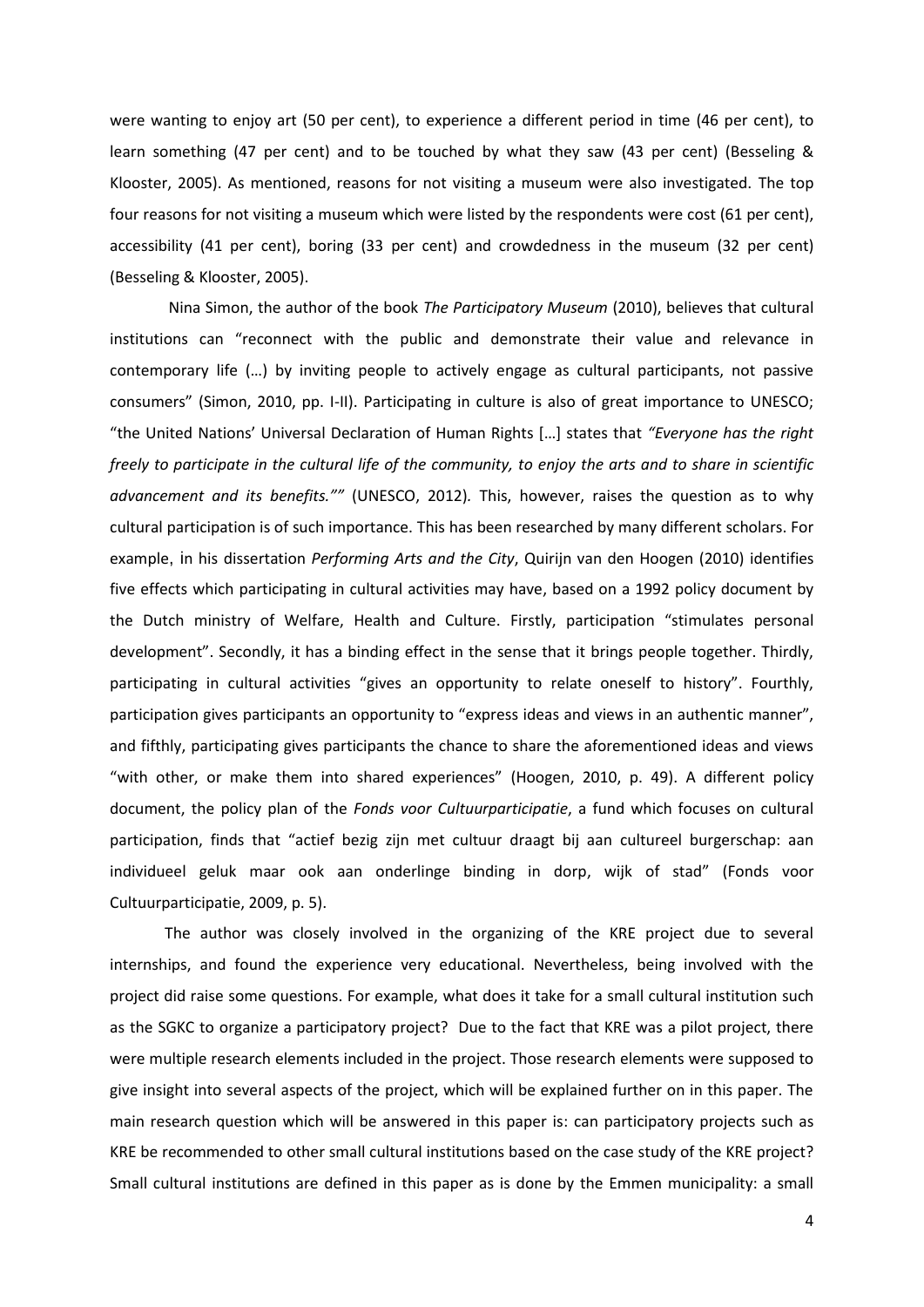cultural institution is an "instelling die enkel uit vrijwilligers bestaat en zich richt op de organisatie van culturele activiteiten" (Gemeente Emmen, 2012, p. 1). Although the primary focus of this paper will be the organizing process of a participatory project, the social influence which participatory projects may have on a community will be incorporated.

The research question is relevant due to the changing atmosphere in the Dutch cultural scene. As previously mentioned statistics show that visitor numbers to museums have been dropping. Furthermore due to funding difficulties cultural institutions find that they need to justify their existence; are they relevant within their community? What do they offer to the general public, etc.? In order to stay relevant and to reach audiences cultural institutions may opt for new ways, such as public participation, to achieve this. The research question in this paper is limited to small cultural institutions mostly due to the fact that the SGKC is a small cultural institution and their experiences would be most relevant for similar institutions.

The research question in this paper is rather broad, and to answer it different aspects of the KRE project will be analyzed. The first chapter will delve deeper into the concept of participation. Questions which will be answered in this chapter include: what is participation? What are different forms of participation? Why is it applied in cultural institutions? The second chapter of this paper will look closely at the KRE project. Topics in this chapter include: who was involved in the project, the origin of the idea for KRE, the goals of the project, the project set-up, and the results of the project. This section will be purely descriptive; the analysis of the project will take place in the third chapter. The analysis of KRE is based upon interviews with both organizing staff and project participants. The conclusions from the interviews will be supplemented with a theoretical analysis of the different parts of the project and with results from a survey done among participants. Sub-sections within this chapter will include the goals of the project, the set-up of the project, the roles of staff members and the participation aspect of the project. The participation sub-section will delve deeper into the selection of the participants, the actual participation process, and the output and outcome of the project. In the conclusion the main research question, whether or not a participatory project such as KRE can be recommended to small cultural institutions, will be answered. The English translations of Dutch quotes found throughout this paper can be viewed in appendix B.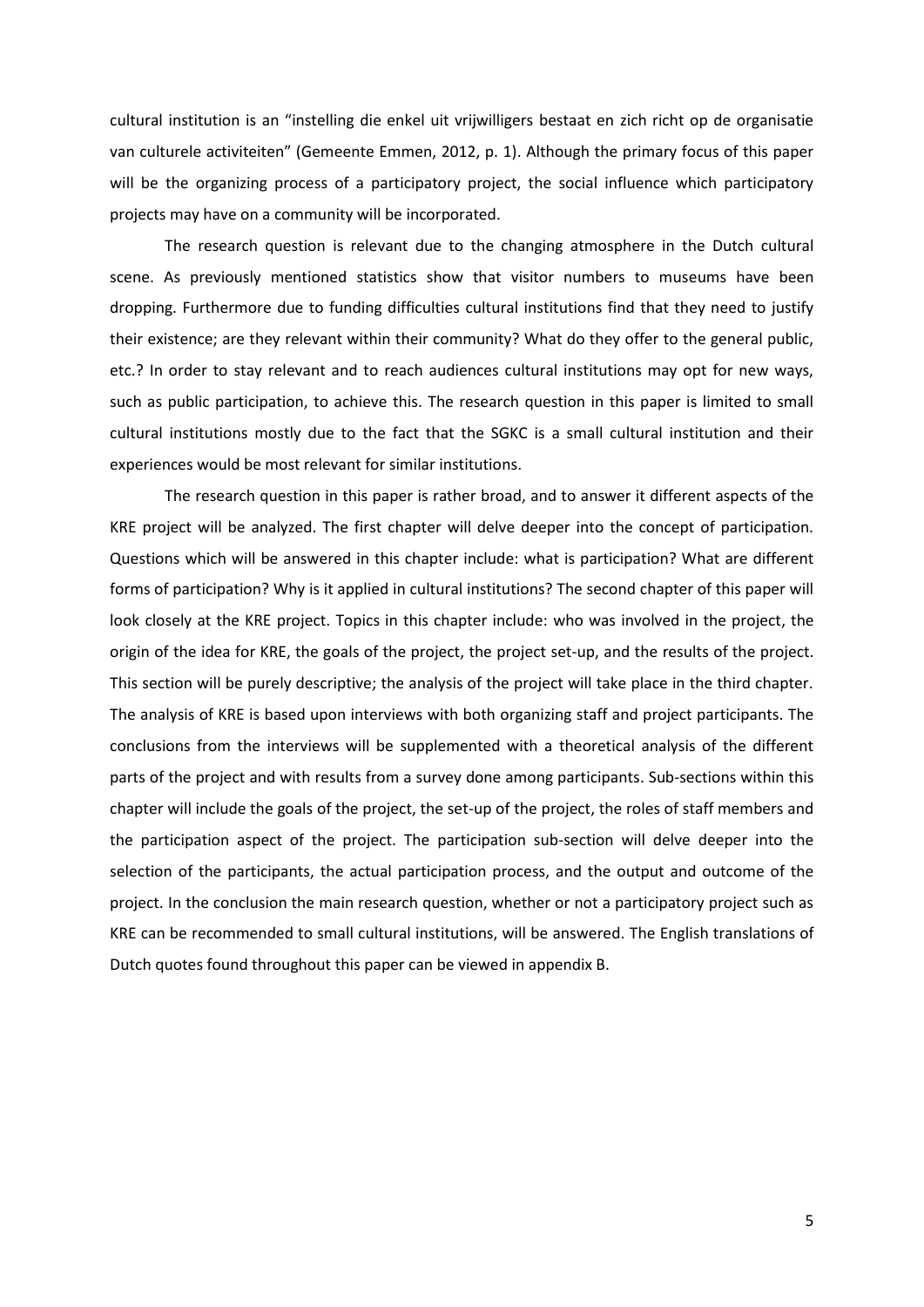## <span id="page-6-0"></span>**CHAPTER 1 WHAT IS PARTICIPATION?**

*"Participation is a malleable dialogue that informs the work of artists, builds and develops audiences, engages with communities, promotes learning and forges routes into active experience and artistic creation of many kinds."*

*(Arts Council England, 2010)*

The aforementioned definition of the concept of participation shows how broad the concept actually is and how far it can reach. It involves artists, audiences and communities. With this definition in mind this chapter will look at the different forms of participation which can be implemented at cultural institutions such as museums or libraries. The main source for this section will be the book *The Participatory Museum* (2010), written by Nina Simon, who according to Nikki Timmermans and Machteld Vinkenborg in their report *Publieksparticipatie in de culturele sector* (2011), "kan zij als een autoriteit op het gebied van bezoekersparticipatie gezien worden" (p. 2). Furthermore, in a review published in the *Visitor Studies* journal, the book is described as "engaging, meaty, and very concrete" (Baum, 2011, p. 119). The review's author also appreciates "that the book is written from one who is an active member in the museum community, acknowledging the challenges and the realities of incorporating these experiences into our current institutional infrastructure." (Baum, 2011, p. 119). In the *Museum Management and Curatorship* journal, Leon Tan (2012) also reacts positively to Simon's book. Nevertheless, whilst Baum (2011) applauded the fact that Simon writes from the perspective of the cultural institutions Tan (2012) finds that "hers is an institution-centricpoint-of-view, almost to the extent of giving the impression that cultural memory-making is by necessity the purview of institutions." (p.198). However, the fact that the book is centered on the institution point-of-view is very useful for the purpose of this paper. The book *The Participatory Museum* is a practical guide explaining how to implement participation at cultural institutions and will be used to introduce concepts within the field of visitor participation in this chapter, and will provide valuable insights in chapter three. During the research period leading up to the writing of this paper no other sources comparable to *The Participatory Museum* were found; a lot of information is available about the merits of cultural participation (see section 1.1), but unfortunately sources with practical information on how to organize such participation are limited.

Nina Simon defines a participatory cultural institution as follows: "a place where visitors can create, share, and connect with each other around content" (Simon, 2010, p. ii). There are three main elements in this definition: create, share and connect. These are the building blocks of participation in cultural institutions: visitors to the institution firstly "contribute their own ideas, objects, and creative expression to the institution and each other" (Simon, 2010, pp. ii-iii). Secondly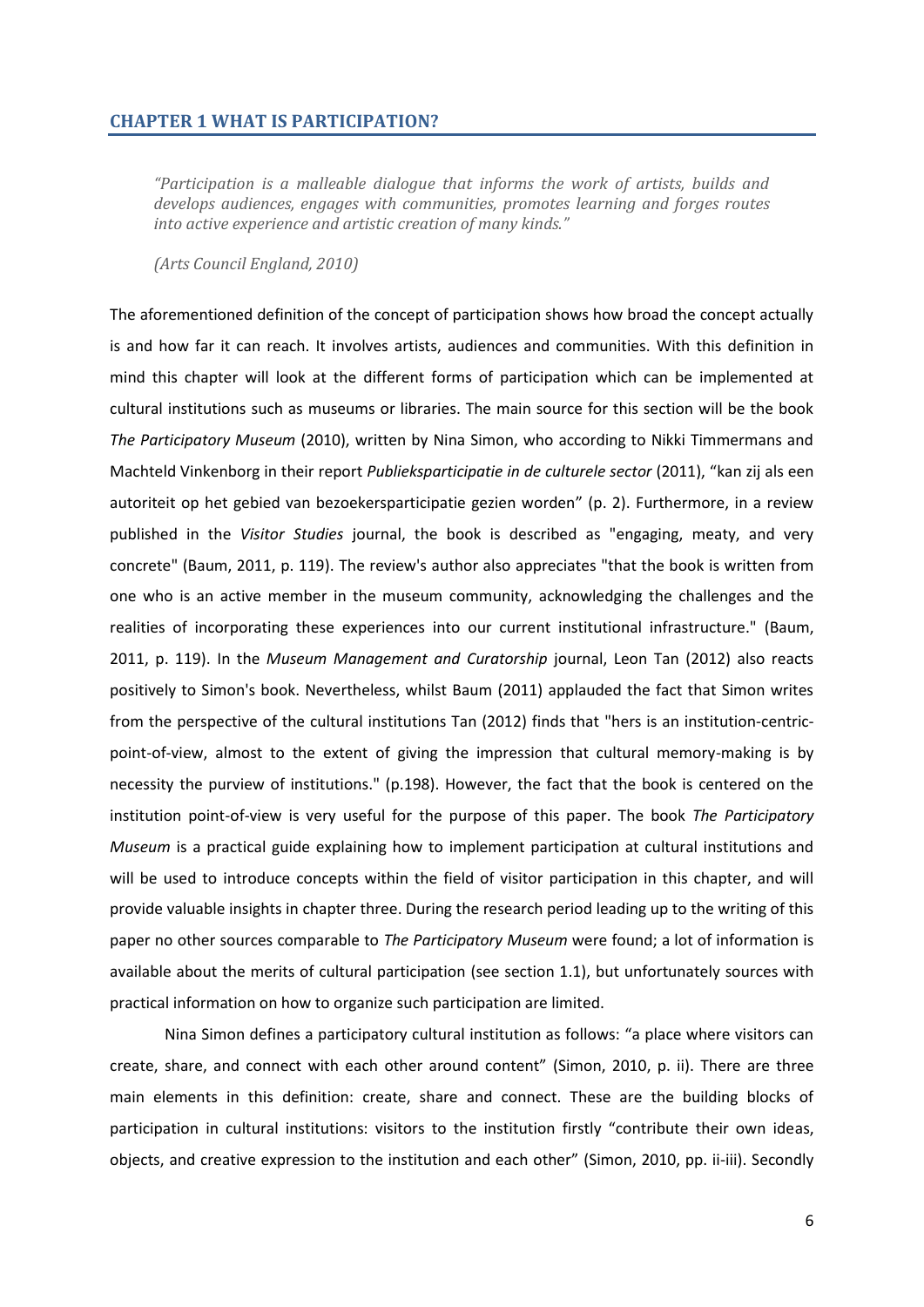the visitors share their experience in different ways; they discuss it with other visitors or they can take their experience home with them and redistribute it to others. Third and finally, the visitors connect with other visitors and staff. By definition "all participatory projects are based on three institutional values" (Simon, 2010, p. 183); firstly, the institution desires the input and involvement of participants, secondly, the institution trusts its participants' abilities, and thirdly the institution will respond to the participants' actions and contributions. The goal of using participatory techniques is "both to meet visitors' expectations for active engagement and to do so in a way that furthers the mission and core values of the institution" (Simon, 2010, p. iii). What makes participation so different from traditional ways of designing and organizing an exhibition is "de manier waarop informatie wordt uitgewisseld tussen de instelling en de bezoeker of gebruiker" (Timmermans & Vinkenborg, 2011, p. 2).

#### <span id="page-7-0"></span>1.1 Why implement participation?

Simon identifies five reasons why participation is implemented at cultural institutions. Firstly, visitors may view cultural institutions as irrelevant to their lives. Participation addresses this issue by "actively soliciting and responding to visitors' ideas, stories and creative work" (Simon, 2010, p. iii). Secondly, visitors may view the institution as static; they have visited the institution before and feel that they have no reason to return. Participation offers cultural institutions the possibility to provide visitors with "changing experiences without incurring heavy ongoing content production costs" (Simon, 2010, p. iii). Thirdly, visitors may perceive the institutions' perspective as different from their own, or they may not understand that perspective. In this case participation makes it possible to present different views to the audience "which can help audiences prioritize and understand their own view in the context of diverse perspectives" (Simon, 2010, p. iv). Fourthly, cultural institutions may be seen as a non-creative place, where it is not possible for visitors to express themselves. Participation in this instance "can support the interests of those who prefer to make and do rather than just watch" (Simon, 2010, p. iv). Fifth and finally, visitors may not feel socially comfortable in the cultural institution, which prevents them from interacting with fellow visitors about ideas they may have. Participation offers the opportunity to profile themselves as "desirable real-world venues for discussion about important issues related to the content presented" (Simon, 2010, p. iv).

In the introduction Quirijn van den Hoogen's dissertation was referenced to show the social effects of participation. François Matarasso (1997) in his work *Use or Ornament* about the social impact of participation in the arts delves deeper into these social effects of participation. Through his research in the United Kingdom he identifies fifty different social impacts of participation in the arts. From the research it is concluded that participation is "an effective route for personal growth, leading to enhanced confidence, skill-building and educational developments which can improve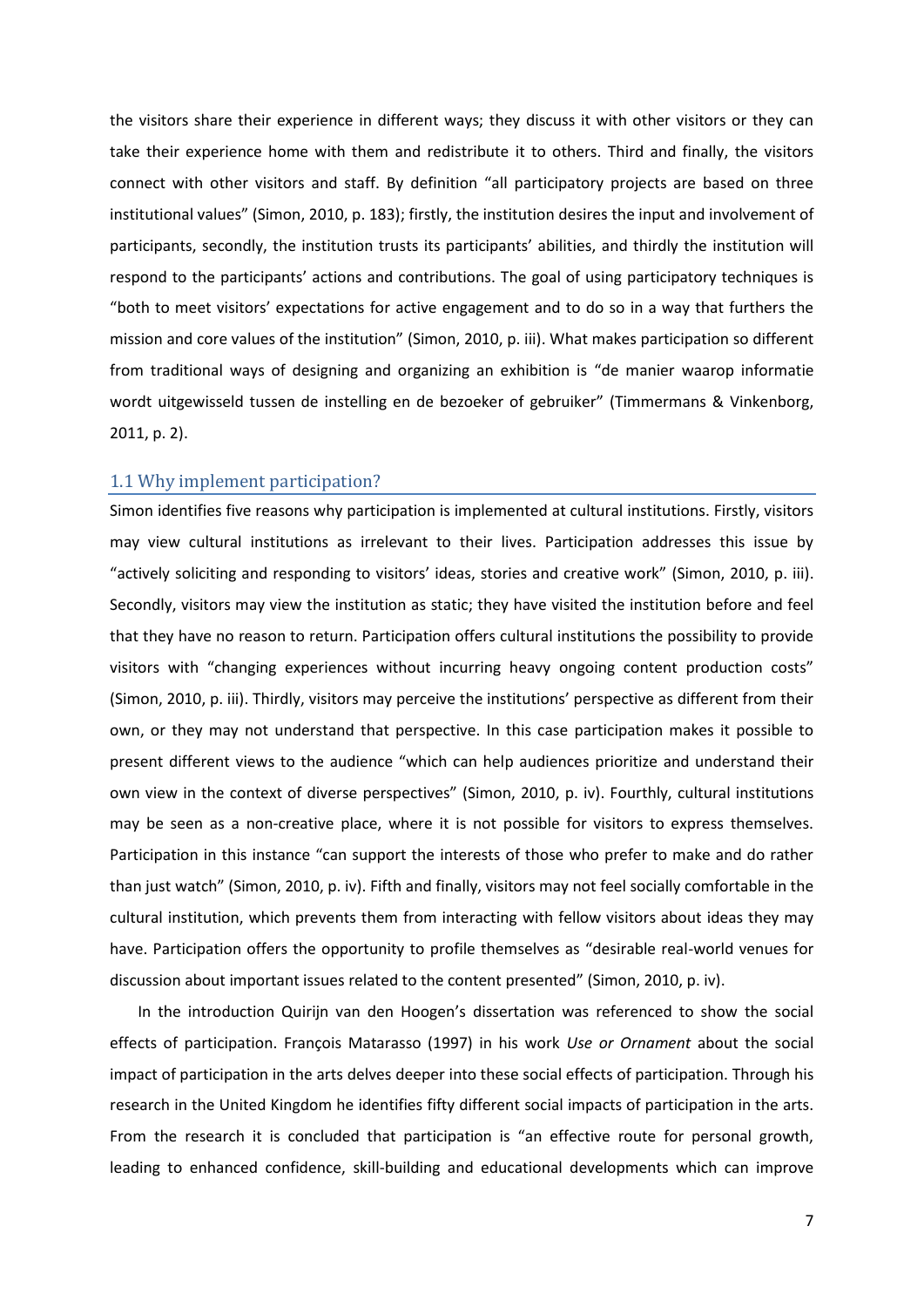people's social contacts and employability" (Matarasso, 1997, p. 6). Furthermore, it is concluded that participation in the arts contributes to social cohesion, as well as to community empowerment and self-determination. Also, participation has positive effects on the image and identity of the community. Participating in the arts also makes a big difference in "developing people's creativity and confidence about the arts" (Matarasso, 1997, p. 8). Finally, although Matarasso (1997) readily admits that the arts in health care were not included in the research, he did find evidence that participating in the arts made people feel better (p. 9). All of the aforementioned kinds of social impact caused by participation in the arts are reasons for cultural institutions to implement participation. Furthermore, there are also clear reasons why city councils or cultural foundations would finance participatory projects. In chapter two it will be shown which reasons were named by the SGKC for implementing participation at their institution.

#### <span id="page-8-0"></span>1.2 What is needed for participation?

According to Clay Shirky (2008) in his book *Here Comes Everybody* cultural institutions who decide to implement participation (programs) need to keep three things in mind. He reasons that there are three components which make a participatory mechanism successful: "a plausible promise, an effective tools, and an acceptable bargain" (Shirky, 2008). Nina Simon interprets these three components as follows. Firstly, the institution makes a *promise* to the participants that they will have an appealing experience. Secondly, the institution must ensure to provide easy to understand *tools* for participation. Third and finally, a *bargain* must be made between the institution and the participants. This bargain "should accommodate participants' needs" when it comes to "management of intellectual property, outcomes of the project, and feedback to participants" (Simon, 2010, p. 17), "It means listening to participants, providing feedback on their efforts, and demonstrating how the institution will use their contributions." (Simon, 2010, p. 20).

What is also needed for a successful participatory project is a proper design. According to Simon there are two design principles which need to be taken into account when creating a participatory project. Firstly, "participants thrive on constraints, not open-ended opportunities for self-expression" (Simon, 2010, p. 22). She uses the example of a mural to illustrate this point: "if given the chance, very few people would opt to paint a mural on their own" (Simon, 2010, p. 22). This is not because of a lack of material to do so, it is because people would have no idea what to paint, and if they did, they would not have the confidence to paint it. However, if people were asked to participate in the creation of a mural, the situation would change because they would receive instructions about what to paint and what to paint with: this way, "you know what you are supposed to do to be successful" (Simon, 2010, p. 23). It is a common misconception that it shows more respect to the visitor when you let them do 'their own thing', but Simon argues that "visitors don't want a blank slate for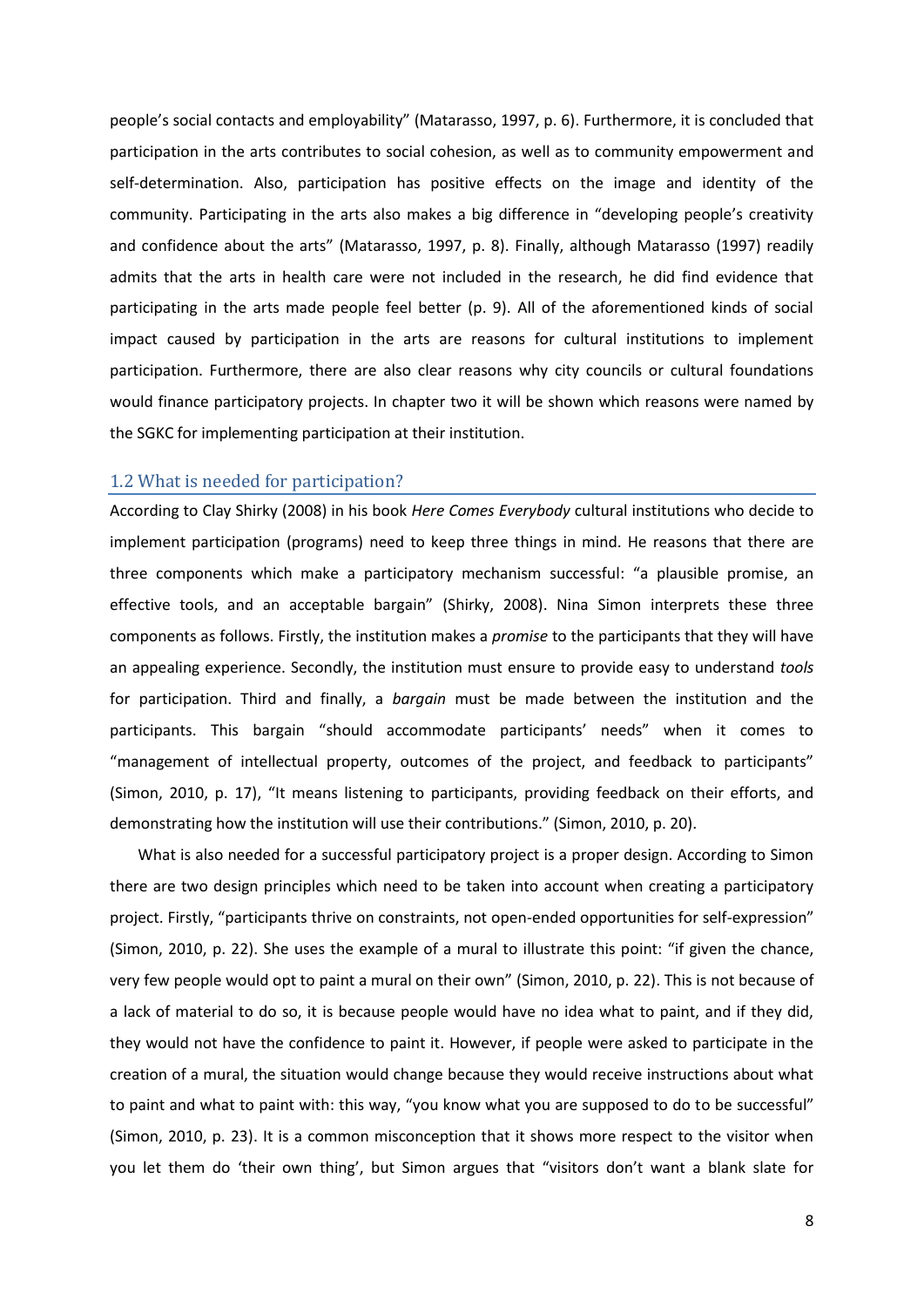participation. They need well-scaffolded experiences that put their contributions to meaningful use"(p. 25).

Secondly, "to collaborate confidently with strangers, participants need to engage through personal, not social, entry points" (Simon, 2010, p. 22). This entails that museum staff needs to try and connect visitors by using what is on display. "By introducing individual visitors through the content they both love, hate, or have a personal connection to, staff can motivate dialogue and relationship building around the core focus of the institution" (Simon, 2010, p. 26), if enough individuals are introduced to each other, they will feel as if they have become part of a communal experience. Simon has designed a diagram to illustrate the transition from an individual to a communal experience, see Figure 1. In chapter three it will be shown how the KRE project made use of not only the five stages from Me to We as shown in the aforementioned figure, but also how the project was scaffolded and how it incorporated the three components needed for success according to Shirky (2008).



**Figure 1 Five stages from Me to We (Simon, 2010, p.26)**

## <span id="page-9-0"></span>1.3 Different forms of participation in the arts

Using a study done by the Center for Advancement of Informal Science Education, a partnership between among others the Oregon State University and the University of Pittsburgh Center for Learning in Out-of-School Environments (Center for Advancement of Informal Science Education, 2009), in which different forms of public participation in scientific research are identified, Nina Simon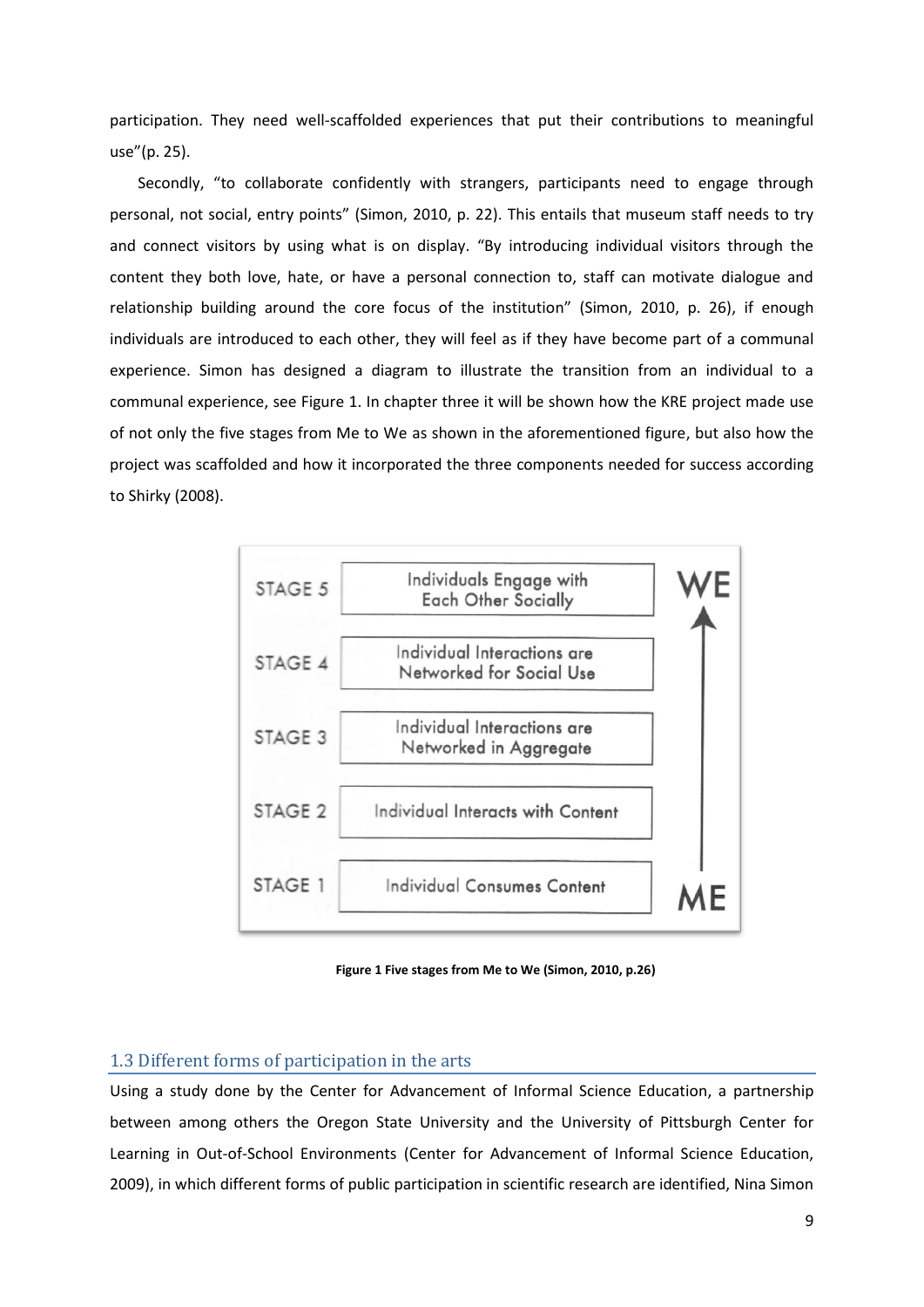(2010) divides participatory projects in the arts into three different models: contributory projects, collaborative projects and co-creative projects (p. 187). In this section all three models will be shortly explained. In chapter three more information will be provided about what kind of project Kunst Rijk Emmen is, how it can be identified as such and whether it could have been improved or not.

## <span id="page-10-0"></span>1.3.1 Contributory Participation

According to Nina Simon contributory projects are most common in the field of participation. She identifies four ways in which visitors to an institution can contribute to it: firstly, they can provide feedback about visits to the institution orally or in writing. Secondly, visitors may contribute objects or their own creative works to participate in a crowd-sourced exhibition. Thirdly, visitors may offer their opinions and/or stories during tours, educational programs or on comment boards. Fourth and finally, visitors may post images or comments on the internet (Simon, 2010, p. 203). Contributory participation is most used in cultural institutions because it can be offered to every visitor, in contrast to collaborative and co-creative participation which can "accommodate only a small number of deeply committed and pre-selected participants" (Simon, 2010, p. 204), furthermore, in case of contributory participation the process does not require a lot of setup and visitors do not require a lot of coaching.

There are three different approaches which can be chosen when implementing a contributory project; firstly, the necessary contribution approach. In this approach, the project fully relies on the active participation of visitors. This kind of approach makes participants feel "a high level of ownership and pride" and "many contributory projects support a sense of shared ownership and community" (Simon, 2010, p. 207). Necessary contribution does entail a high risk for institutions who implement it, as participants may not do what they are expected to do which could cause a project to fail. Secondly, the supplemental contribution approach. In this approach, the contributions which the visitors provide enhance the institutional project. This approach is often used to "incorporate diverse voices, add a dynamic element to a static project, or to create a forum for visitors' thoughts or reactions" (Simon, 2010, p. 209). Third and finally, the educational contribution approach, in which "the act of contributing provides visitors with skills or experiences" (Simon, 2010, p. 207) that are relevant for the mission of the institution. These projects "aim to teach skill building rather than generate content" (Simon, 2010, p. 211), and can often be found in science centers and children's museums.

Simon refers to several aspects of a good contributory project which are important for participants, one of which has been previously mentioned in this paper in chapter 1.2: scaffolding. The scaffolding of contributory projects ensures that participation "is accessible regardless of prior knowledge" (Simon, 2010, p. 212). Furthermore, participants need to be provided with clear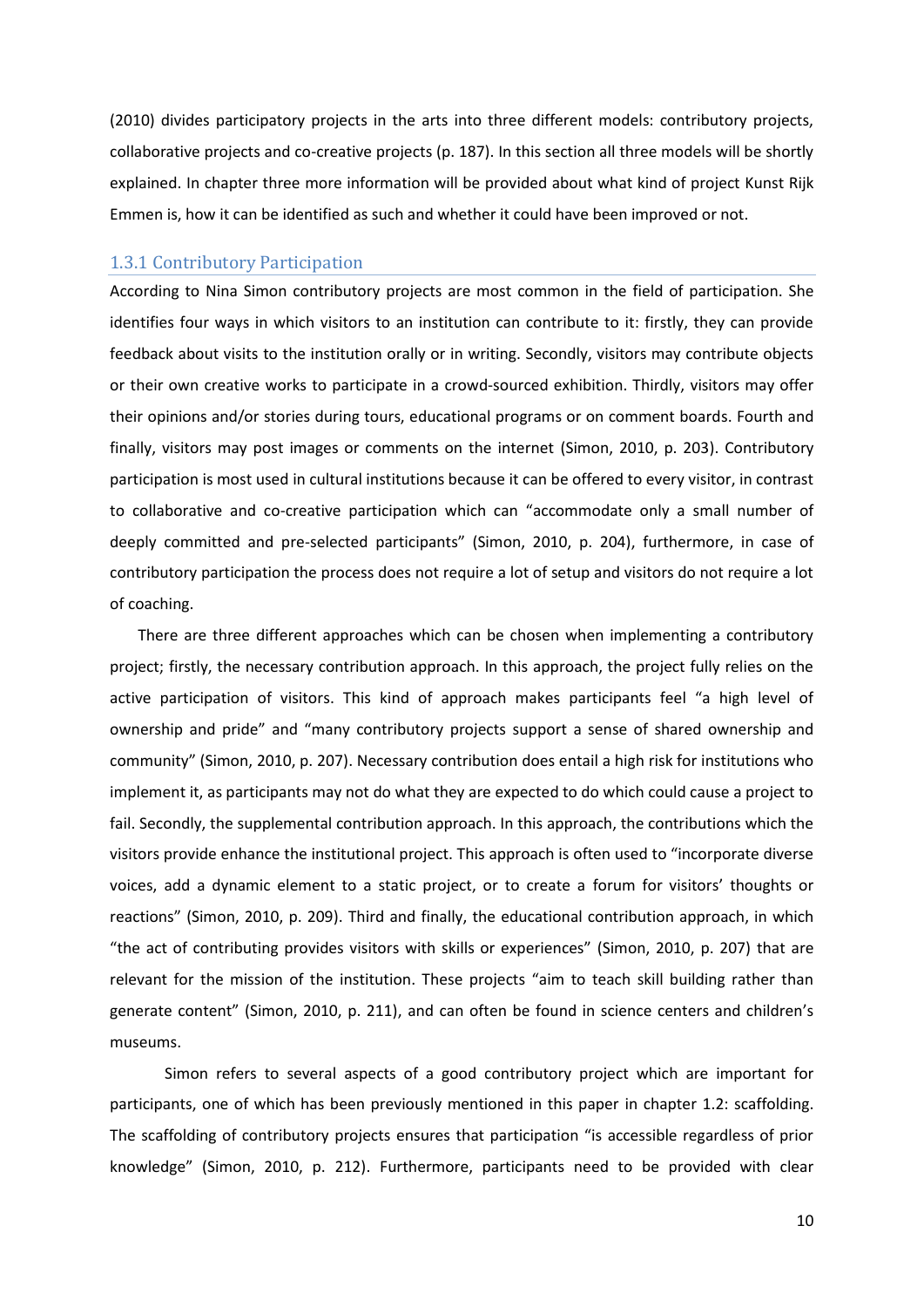opportunities to express themselves within their available time, and which respects their abilities. Also, it needs to be clear to participants in what way their contributions will be presented.

## <span id="page-11-0"></span>1.3.2 Collaborative Participation

Collaborative projects are different to contributory projects in the sense that an institution works together with community members to "develop new programs, exhibitions, or offerings" (Simon, 2010, p. 231). Participants to the collaborative projects are often chosen for a specific reason. For example, they may be selected because they have certain skills, because they are associated with a particular group, because they are of a certain age, or because they represent "the intended audience for the output of the project" (Simon, 2010, p. 231). According to Simon (2010) there are four reasons why a cultural institution would implement a collaborative project; firstly, "to consult with experts or community representatives to ensure the accuracy an authenticity of new exhibitions, programs or publications" (Simon, 2010, p. 231). Secondly, to improve the chances of success a collaborative project may be used to "test and develop new programs in partnership with intended users" (Simon, 2010, p. 231). Thirdly, a collaborative project may provide participants with an educational opportunity by letting them "design, create, and produce their own content or research" (Simon, 2010, p. 232). Fourth and finally, a collaborative project will make participants feel as partners and/or co-owners of what they produced for the institution.

Collaborative projects can be divided into roughly two different categories: the consultive projects and the co-development projects (Simon, 2010, p. 235). Whilst the former engages experts or community representatives to give advice to the institution about new programs, the latter involves cooperation between staff members and participants in order to create new exhibitions and/or programs (Simon, 2010). For this type of collaborative project specifically, it is required that the institution provides more guidance to the participants compared to a contributory project, because the relationship between the institution and the participants exists over a longer period of time and is more formal. Staff members of the institution need to explain what role(s) the participants will fulfill, as well as clarify what benefits the participants will receive from this; "participants often make long-term commitments to the project in exchange for institutionallyprovided training" (Simon, 2010, p. 232).

What is interesting about collaborative projects is the way you look at how successful they are. Simon argues that the success of a collaborative project does not lie in the number of participants signing up for the project, but "what happens after the project is over" (p. 232). She reasons that "a strong collaboration encourages participants to connect more deeply with the institution and to assign value to the project beyond the compensation offered" (Simon, 2010, p. 232). If participants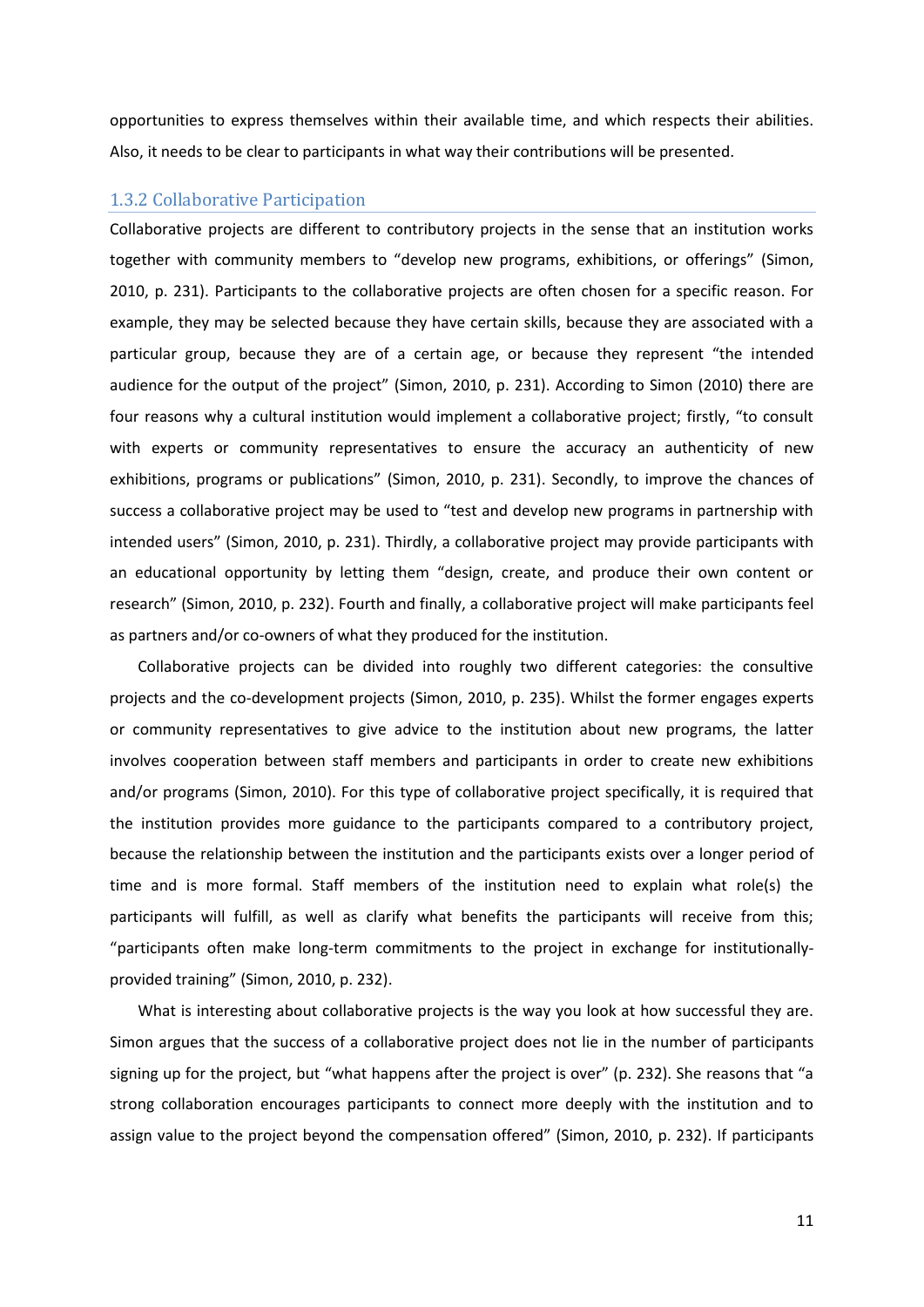become more involved with the institution after the completion of the project the project can be labeled a successful project.

## <span id="page-12-0"></span>1.3.3 Co-Creative Participation

Co-creative participatory projects are very similar to collaborative participatory projects with the big exception that "co-creative projects originate in partnership with participants rather than based solely on institutional goals" (Simon, 2010, p. 263). This entails that, for example, community groups get in touch with the institution to create a project, or that the institution invites outside participants "to propose and work with staff on a project of mutual benefit" (Simon, 2010, p. 263). Simon lists three reasons why cultural institutions would engage in co-creative participation. Firstly, co-creative participation can be seen as an opportunity "to give voice and be responsive to the needs and interests of local community members" (Simon, 2010, p. 263). Secondly, by implementing a cocreative project the institution will become a place where community members can engage with each other. Thirdly, co-creative projects are educational opportunities in the sense that they offer community members skills which they may implement to support their own goals or for the community.

Due to the fact that the position of the institution in this kind of participatory project is very different than in contributory or collaborative projects there are some principles the institution and the participants need to adhere to if they want the project to be successful; firstly, both staff and participants need to keep each other's interests and goals in mind, and secondly, "staff members should not harbor pre-conceived ideas about the outcome of the project" (Simon, 2010, p. 269). Thus, the scaffolding of these kinds of projects is also quite different in the sense that the project is not scaffolded in such a way that it will lead to a certain outcome. In fact, the scaffolding of cocreative participatory projects needs to be put in place in such a way they do not prescribe the outcome, but do ensure that the participants achieve their goals (Simon, 2010).

#### <span id="page-12-1"></span>1.4 Evaluating Participation

According to Simon a "lack of good evaluation of participatory projects is probably the greatest contributing factor to their slow acceptance and use in the museum field" (p. 301). She finds that evaluating a participatory project is not so different from evaluating a 'normal' project, but some elements of participatory projects are unique and do need to be accounted for in an evaluation. These elements include the fact that what a participatory project is about is not just the product (the outcome), but the process *and* the product. Also, what must be realized when evaluating participatory projects is that these sorts of projects are not just for participants; "it is important to define goals and assess outcomes not only for participants, but for staff members and non-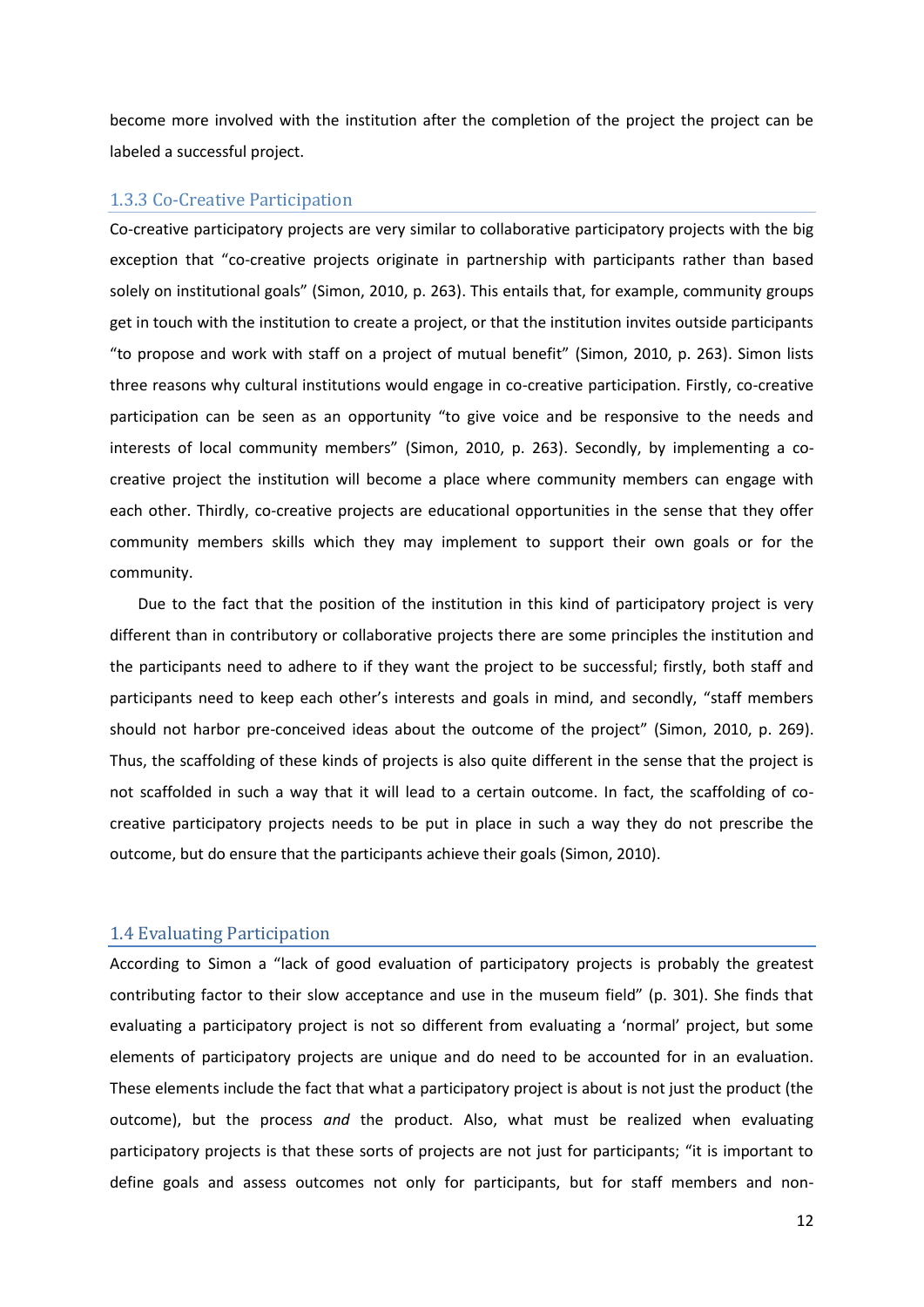participating audiences as well" (Simon, 2010, p. 302). Furthermore, because participatory projects often take place over a longer period of time, they would benefit from "incremental assessment [...][to] help complex projects stay aligned to their ultimate goals while making the project work for everyone involved" (Simon, 2010, p. 302). Additionally, Simon adds that in some cases it could be beneficial for the evaluation of participatory projects to make the actual evaluation process a participatory element.

As for the actual evaluation process, Simon (2010, p. 303) names three steps which need to be followed in order to evaluate a participatory project:

- 1. State your goals
- 2. Define behaviors and outcomes that reflect those goals

3. Measure or assess the incidence and impact of the outcomes via observable indicators These three steps will be incorporated in chapter three in which the Kunst Rijk Emmen project will be evaluated. The four elements mentioned previously in this section will also be taken into account when evaluating the project.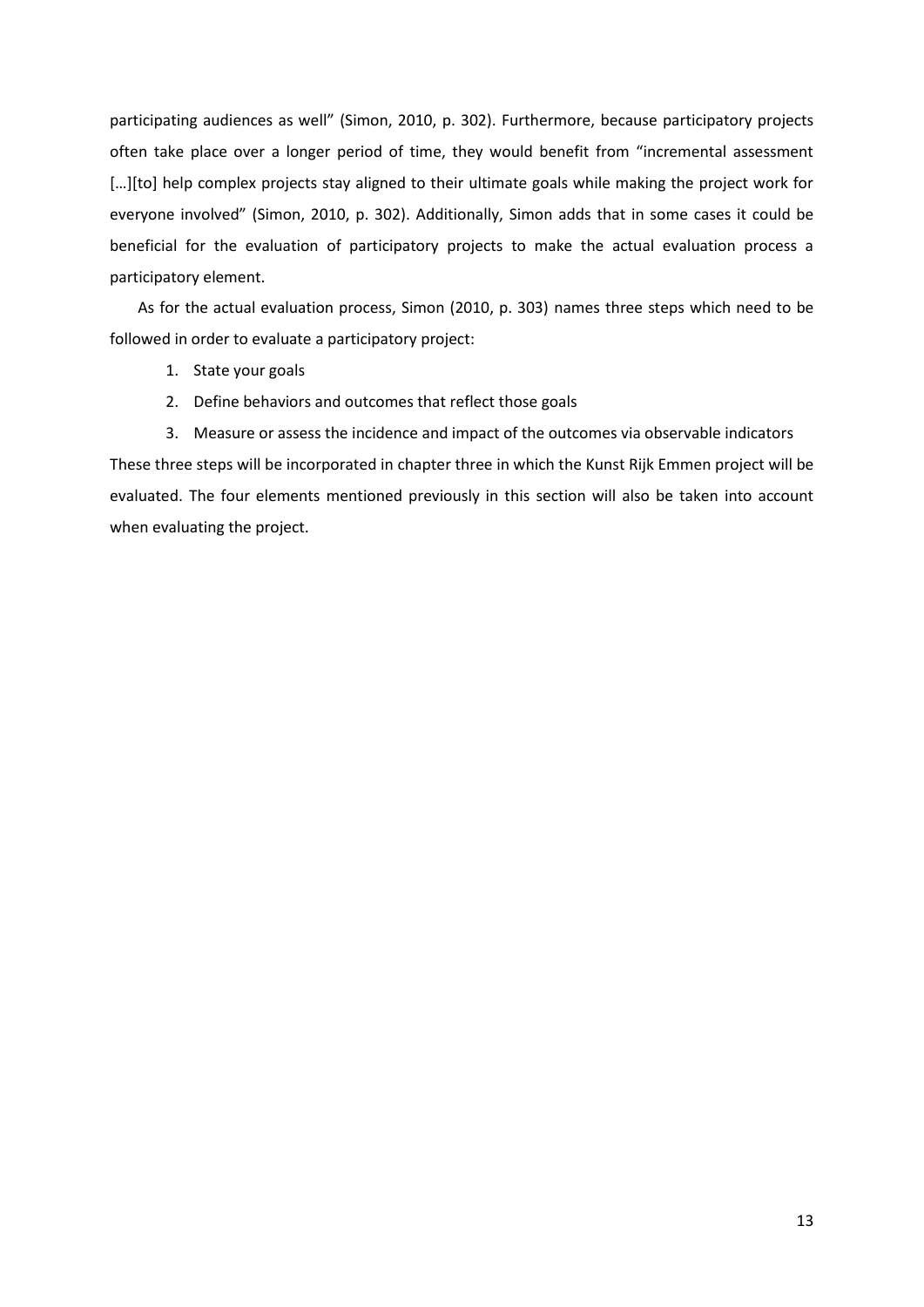#### <span id="page-14-0"></span>**CHAPTER 2 INTRODUCING KUNST RIJK EMMEN**

KRE was a participatory project that took place in Emmen, the Netherlands. The *Stichting Grote Kerk Cultureel* (SGKC), the cultural committee of the *Grote Kerk* located in the city center of Emmen, worked together with the *Rijksdienst voor het Cultureel Erfgoed* (RCE), the Dutch Cultural Heritage Agency, to set up a participation project using the Dutch state's art collection, which is managed by the RCE. The art collection managed by the RCE contains over 100,000 objects, ranging from paintings to pieces of furniture (Hanssen, 2012). Approximately half of the entire collection is on loan to museums (Hanssen, 2012). The KRE exhibition would consist of works from the *Toonzaalcollectie*. This is a small part of the entire collection which is used to decorate the offices of cabinet ministers and embassies abroad (Kok, Toonzaalcollectie, 2012). To manage the project Petra Timmer from the *TiMe Amsterdam* consultancy agency was hired. The author was involved with the project as an intern for both the RCE and *TiMe Amsterdam.* Sources of funding for the project were the Emmen municipality and *Stichting DOEN*. The resulting art exhibition opened on September 30<sup>th</sup> 2012 and would run until November 25<sup>th</sup> 2012. This chapter will delve deeper into the project: its origins, its goals, its set-up, its timeline, who was involved, as well as the project's results.

## <span id="page-14-1"></span>2.1 Origins of the project

The SGKC approached the RCE in the spring of 2011 after one of its members had read several articles in the Spring 2011 edition of the RCE magazine (Aacken & Bergh, 2012). Two articles specifically captured their interest: one article about an exhibition which had been organized in Eindhoven using works from the *Beeldende Kunst Regeling*-era (BKR) and another article in which several curators working for the RCE were interviewed (Kok, Kunst Rijk Emmen Experience, 2012) (Kok & Campo Rosillo, Zomermiddag in huis, 2011) (Snoodijk, 2011). In the latter article it became clear that cultural institutions could send in a request for art loans. From reading these articles the idea for an exhibition in the *Grote Kerk* featuring BKR artworks was born. The director of the RCE art depot, Michaela Hanssen, and researcher Arjen Kok, who was closely involved in the Eindhoven BKR exhibition, came to Emmen to discuss the idea in the autumn of 2011 (Aacken & Bergh, 2012). During this session it became clear that organizing an exhibition about the BKR was more difficult than foreseen. However, because of a RCE research project looking into the value and valuation of cultural heritage, Arjen Kok proposed the idea of a participatory project in which the RCE's and the SGKC's interests could be combined. This way, the SGKC would get an exhibition of works from the state's collection, and the RCE could research how and why the general public values art. The SGKC's board of directors was very hesitant about the participatory element of the project and needed a lot of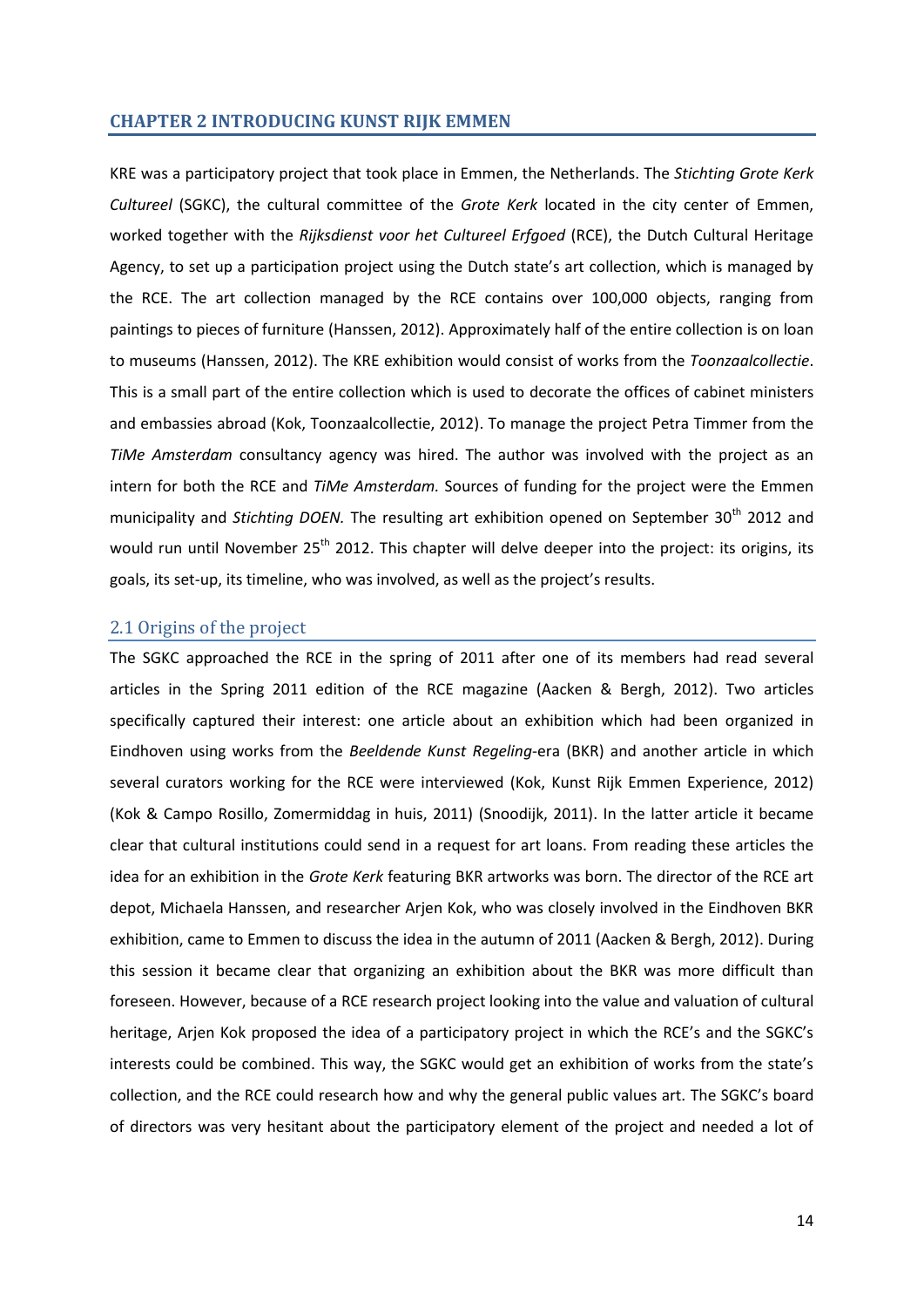convincing by Didi van Aacken and Trees van den Bergh, who usually organized the exhibitions at the *Grote Kerk* (Aacken & Bergh, 2012).

At this point it was still unclear whether there would be enough funding for such a project, and an agreement was reached that if the funding for the participatory project fell through, the SGKC could still loan several works from the RCE and create their own exhibition (Aacken & Bergh, 2012). Funding for this project was needed to organize and coordinate the participatory elements of the project, something which neither the RCE nor the SGKC was going to do. Therefore, a consultancy agency needed to be hired to fulfill this task.

#### <span id="page-15-0"></span>2.2 Goals of the project

The goals of the KRE project were twofold. On the one hand the SGKC wanted to "een groter en breeder publiek trekken" as well as "meer betrokkenheid van inwoners bij culturele activiteiten" (Stichting Grote Kerk Cultureel, 2012) (Timmer, Kunst Rijk Emmen - Planning, 2012, p. 1). Whilst working on the KRE project Petra Timmer's research question was "om erachter te komen of en hoe publieksparticipatie meer betrokkenheid teweeg brengt [en] hoe deze ervaring in de toekomst door SGKC kan worden toegepast" (Timmer, Kunst Rijk Emmen - Planning, 2012, p. 1). On the other hand the RCE was interested in the project because of its own research into the value and valuation of cultural heritage. Valuation of cultural heritage is usually restricted to expert opinions. However, recently it has become more accepted to also involve the opinion of the public (Kok, 2012). The participatory project offered the opportunity to research how and why the general public values art. The RCE's research will be expanded upon in section 2.3.4.

## <span id="page-15-1"></span>2.3 Set-up of the project

#### <span id="page-15-2"></span>2.3.1 Preparation

The preparation process for this project was quite long. Once the SGKC had accepted Arjen Kok's proposition for a participatory project, Kok contacted Petra Timmer from the *TiMe Amsterdam* consultancy agency to get her involved in the project as project director. Kok designed the participatory process, which Petra Timmer and the author would later guide the participants through.

Before any participation could take place it needed to be clear which art works were available for the exhibition. It had been agreed upon that the exhibition would feature works from the *Toonzaalcollectie*, and that no sculptures or pieces of furniture would be included. To manage the costs of bringing the artworks to Emmen a pre-selection of approximately 260 works was made from the *Toonzaalcollectie*. It was decided to use this part of the total collection because all of the works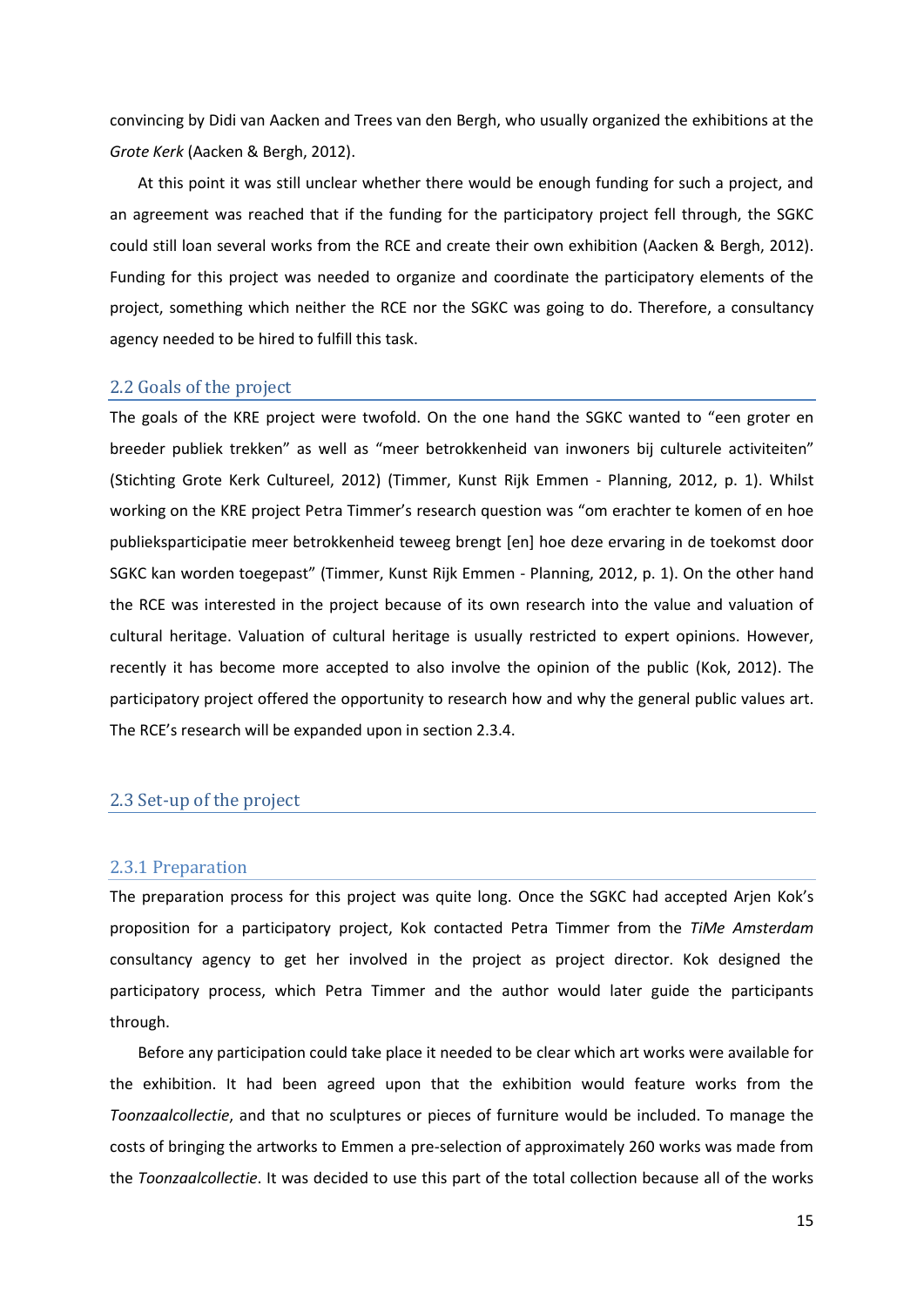belonging to it do not require any restoration, which meant they would be readily available and no extra costs would be involved. The pre-selection of 260 works was based on the maximum value of the works which could be transported to Emmen with regards to insurance, the type of artwork (no sculptures or pieces of furniture) and the size of the art work.

Images of the approximately 260 works selected for KRE were uploaded onto a specially created KRE account on the relatively new social media platform Pinterest. Pinterest was the obvious choice for this project as it is free to use, and easily accessible. Participants of the project could browse the 260 images and then 'repin' them on their own Pinterest account. The use of Pinterest will be discussed in more detail in the next sub-section.

One of the most important elements of the project was the participants. Participants would be recruited in the form of pre-exisiting groups. It was a conscious decision to invite groups rather than individuals for several reasons: firstly, the project team felt that groups can be easily contacted and communicated with, and secondly, because group members are generally comfortable around each other and used to working together. To select groups a longlist was made comprised of many different groups from the Emmen community, the criterion for groups to be on this list was simply that they had a cultural link. The participation element of the project required approximately six groups, and for this reason the longlist was shortened to consist of about eight different groups. This shorter list purposefully consisted of groups which all focused on different cultural exploits.

#### <span id="page-16-0"></span>2.3.2 Participation

The previously mentioned eight groups from the Emmen community were invited to an informative session in the *Grote Kerk* which took place on May 8<sup>th</sup> 2012. The goal of this session was to inform the representatives of the groups invited to participate in the KRE project. A presentation was held to introduce the general set-up of the project and to inform the representatives more about the art collection from which works would be chosen. In the weeks that followed this informative session it became clear which groups would be participating in the project: members of the *Tourdion* choir, members of the carnival association *De Zeskante Steen*, the board of the *Gehandicapten Sportclub Emmen*, the board of *Filmhuis Emmen*, members of the Lion's Club *The Broken Circle* and several students from the *Stenden Hogeschool*. A month after the informative session the first introductory session took place, in which all the participating members of the groups were informed about the project. Nearly every group had their own introductory session. During this session participants were introduced to the social media tool which they needed to use in order to select works for the exhibition.

The social media website which was to be used for KRE was Pinterest. Pinterest is a "virtual pinboard" (Pinterest, 2012) on which users can 'pin' images they find or upload on(to) the web.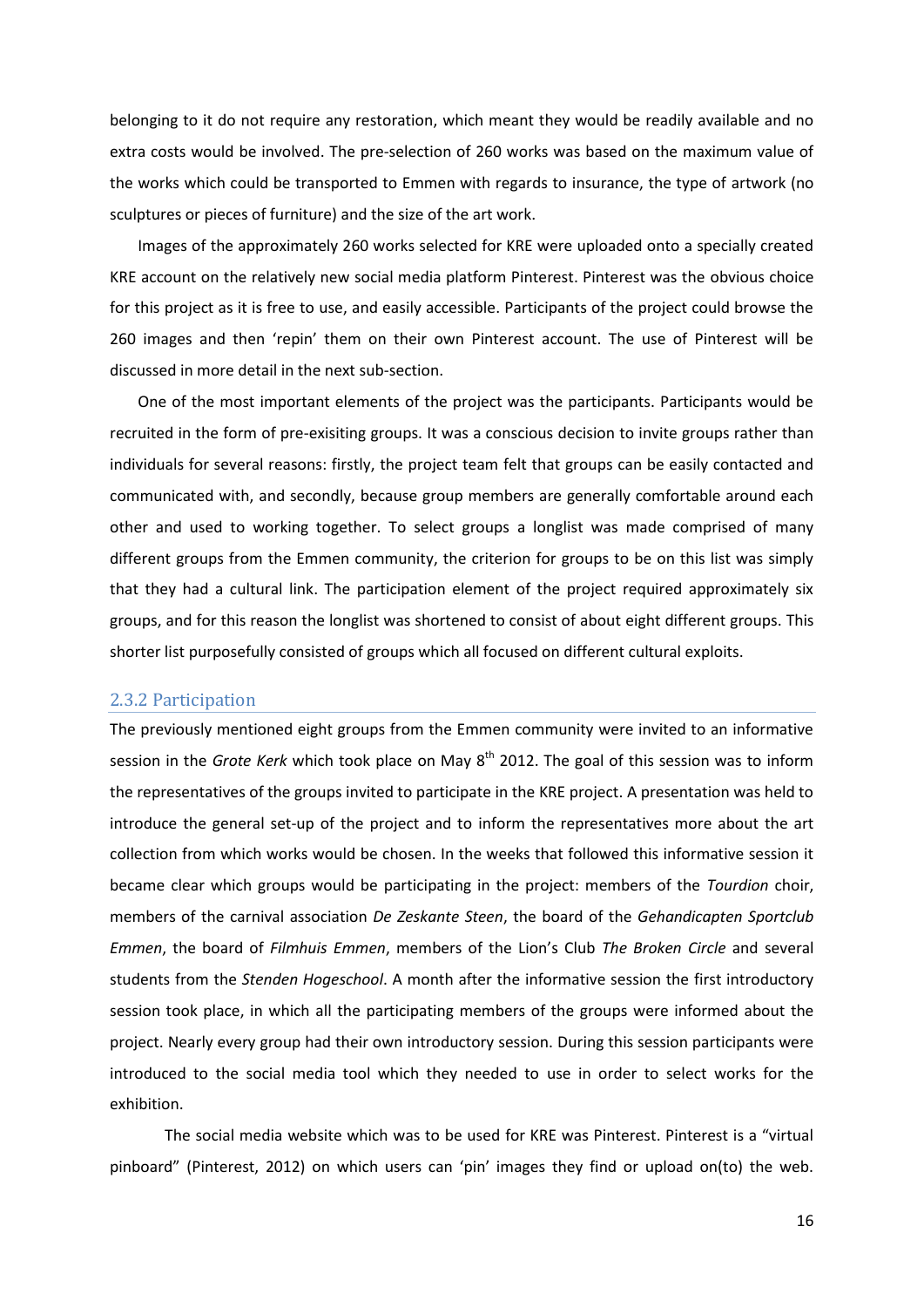Before an account could be created on Pinterest, it was necessary for participants to have a Facebook or Twitter account. During each introductory session every participant received a printed copy of instructions on how to create a Twitter account and how to create and use a Pinterest account. It was decided to add instructions for creating a Twitter account because the project team did not expect everyone to have either Facebook or Twitter. The choice between instructions for Twitter or for Facebook was made based upon the level of simplicity of deactivating an account; it was easier to do so with a Twitter account.

Participants were given several weeks to create their accounts and make an individual selection of five works they would like to see in the final exhibition. Due to the fact that Pinterest is a public social website it was easy for the project team to keep track of who had created an account and what works they decided upon. Because the RCE needed to know on time which works would need to be prepared for transport there was a deadline involved for the final choice of the groups. It was up to the different groups in which way they would decide on their final choice. The *Tourdion* choir organized a group meeting at one of their member's homes, during which a presentation was shown of all the works which had been individually selected. Every participant spoke to the group about the reason they chose a certain work. Once this had been completed every participant could divide ten points across the works which (s)he wanted to see in the exhibition. The five works with the most points became the group selection (Alting & Zabel, Kunst Rijk Emmen Experience, 2012).

At this point in time it had become clear that the participants from *Stenden Hogeschool* could not be included in the final exhibition. Of the three students present during the introductory session, only one student made an individual selection. Due to this, the decision was made to replace the *Stenden Hogeschool* with another group, after this had been discussed with the single student. To replace this group several members of the Emmen city council were contacted to see if they were interested in participating in the KRE project. Five members of the council eventually participated in the project. Several weeks before the opening a slightly altered introductory session was held. Instead of instructing the participants about how to use Pinterest, five laptops with different presentations containing the still available works had been set up in order for the council members to make their group choice. After each council member had selected a work from one of the presentations they were asked to provide a motivation for their choice; these motivations were later incorporated into their texts for the brochure. This will be expanded upon further on in this section.

After all the groups had made their final selection, this was passed on to the RCE who would arrange the packing and transport of the works to Emmen. A specialized art transporter would bring the works to the church and would arrange the placing of the works on the walls. Participants were not involved in this element of the project.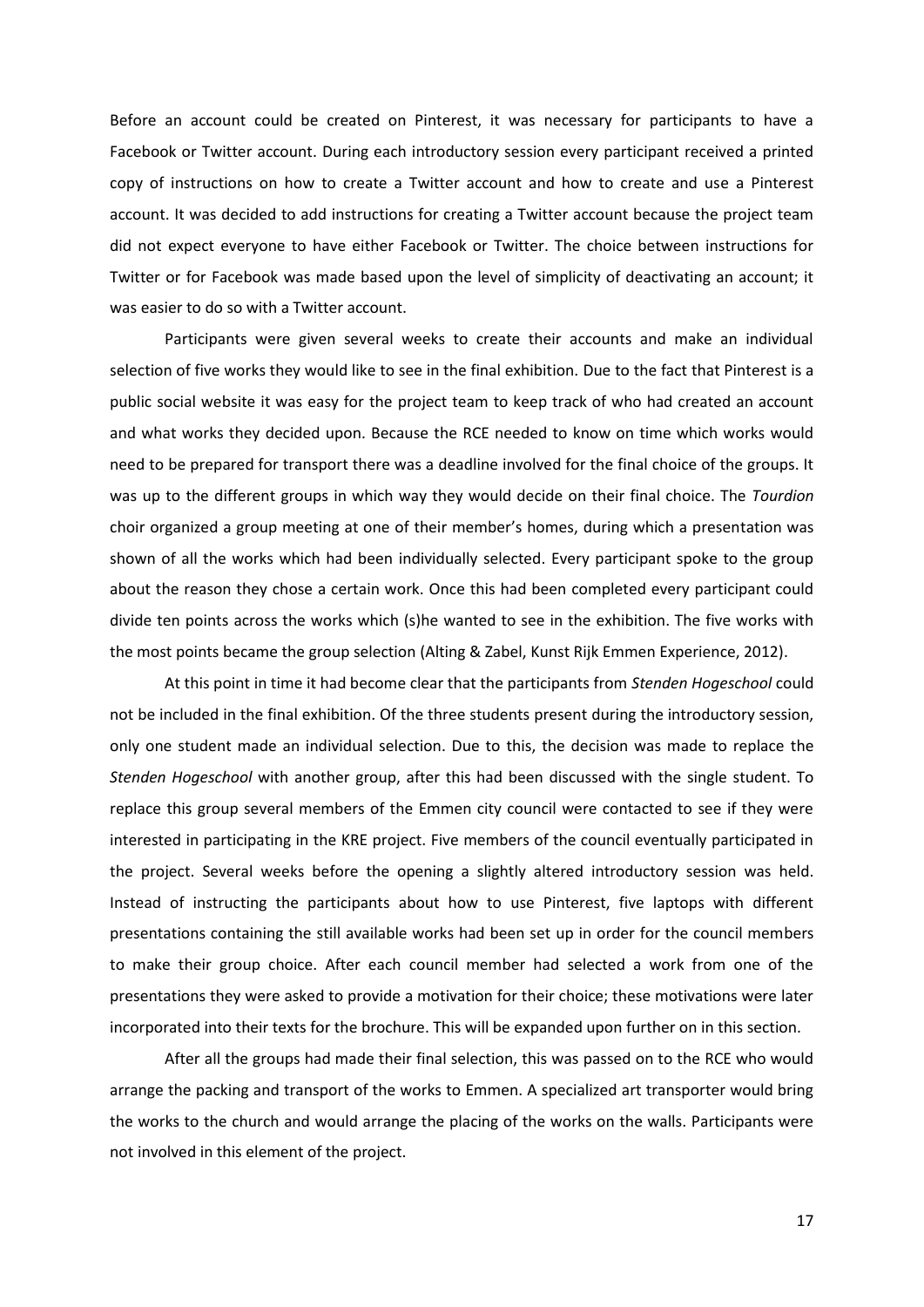Participants of the project had been informed about a creative element of the project during their introductory session. At that time the idea was that every group would do something creative based upon the works they had chosen for the exhibition. Examples which were used to illustrate what the organizing team had in mind included the Scottish initiative '*Inspired? Get writing!'* and the musical initiative *'Art Rocks!'* by the Boijmans van Beuningen museum in Rotterdam. '*Inspired? Get writing!'* is an annual creative writing competition in which participants write poetry or short stories based upon the inspiration they get from works of art belonging to the National Galleries of Scotland (English- Speaking Union of Scotland, 2012). The *'Art Rocks!'* initiative by the Boijmans van Beuningen museum was a musical competition during the first half of 2012 in which musicians were invited to get inspired by works from the museum's collection and to write and perform a song based upon a specific work (Boijmans van Beuningen, 2012). For all groups the eventual creative element turned out to be a short text about the works they had chosen, which would be published in the exhibition brochure. Five participants per group were invited to write a short piece inspired by one of the works selected by their group. Some participants wrote two texts as their group was smaller than five people. The *Tourdion* choir put more effort into the creative process by deciding to select five works from their musical repertoire which matched the five works of art they had chosen for the exhibition. They invested in five mp3-players and built their own consoles on which the mp3-players could rest. These consoles were placed below or next to the works in the church with instructions on how to use the mp3-player.

On September  $30<sup>th</sup>$  2012 the exhibition was opened. Nearly all of the participants were in attendance, and the *Tourdion* choir even surprised all of the attendants with a rendition of the *Magnificat,* composed by Hendrik Andriessen. The opening was attended by approximately 200 people, including the mayor of Emmen, Cees Bijl, and the director of the art collections at the RCE, Michaela Hanssen. In the weeks following the opening the different groups participating were invited to organize tours of the exhibition for the non-participating members of their group, their friends and their family. These tours were mostly also open to the public. Every group organized this in a different way: whilst some stayed for several hours and talked to all kinds of visitors to inform them about the exhibition, others organized a private evening tour with drinks and snacks.

Participants were also involved in publicity for KRE. All the different groups were interviewed by a local newspaper, *De ZuidOosthoeker*, which would publish an article about a specific group and the exhibition every week during the time of the exhibition. *RTV Drenthe* also interviewed a number of participants about their involvement with KRE.

18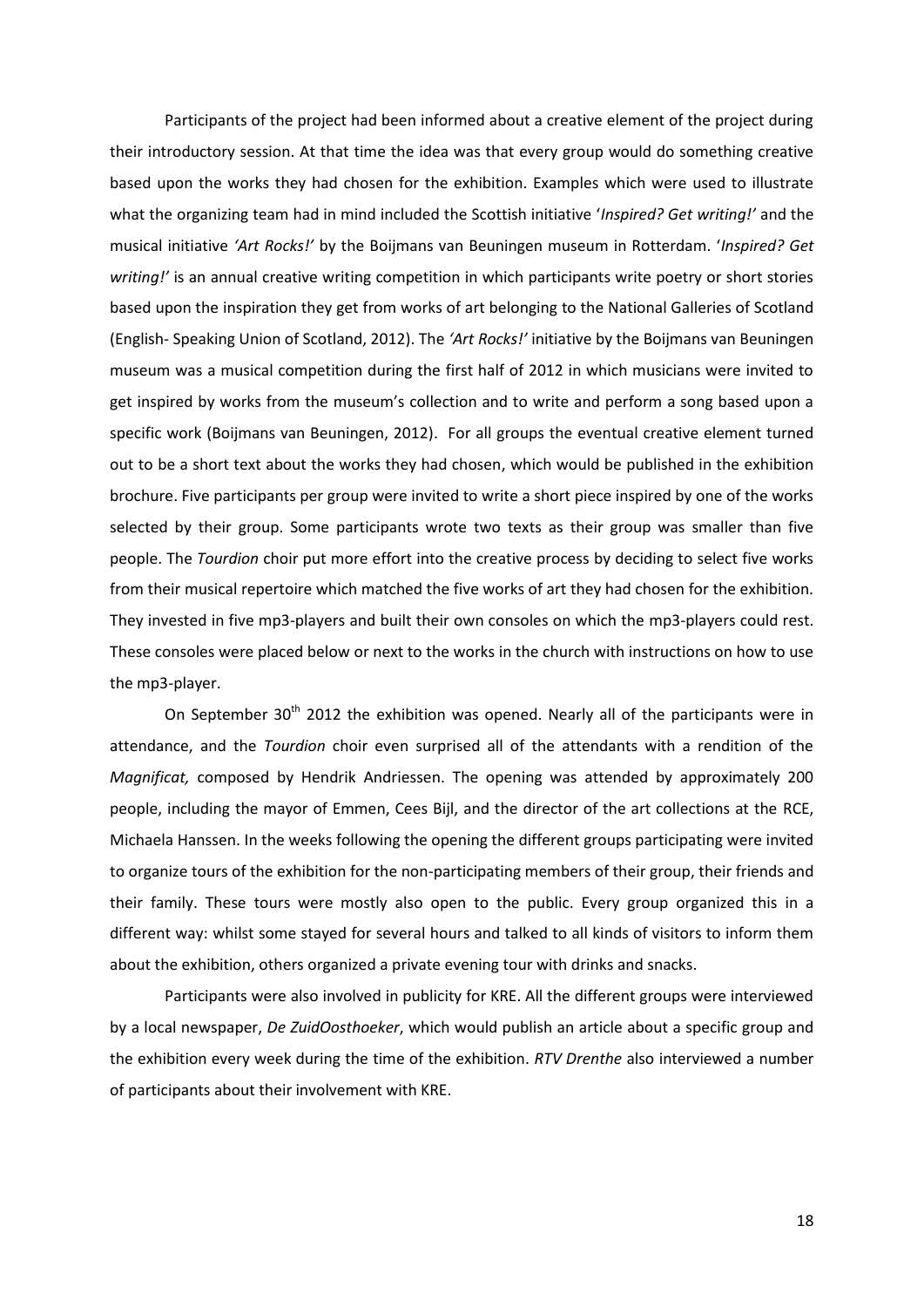## <span id="page-19-0"></span>2.3.3 Photography project

In the late spring of 2012 *Stichting DOEN* had some concerns about the potential quality of the presentation of the exhibition. The worry was based on the fact that the exhibition would consist of forty different works which had nothing in common and could be confusing to visitors. A meeting was organized at the Amsterdam office of the RCE to discuss options to possibly improve the quality of the presentation. During this meeting Didi van Aacken and Trees van den Bergh represented the SGKC, Steve Elbers represented *Stichting DOEN,* Arjen Kok represented the RCE, Petra Timmer attended the meeting as the KRE project manager and the author attended in her role as intern. Arnoud Odding, an independent advisor to cultural institutions, attended the meeting to help brainstorm about possible ways to improve the quality of KRE. The meeting led to the formation of several ideas to increase the quality of the presentation by making the participants visible in the exhibition. Following the brainstorm, two ideas were produced: a documentary about the project, and a photography project.

It was decided that the documentary project would be a good way to improve the quality of the project, as it would illustrate the process behind the selection of the works. Also, because it would register the participation process it could be used as a sort of instruction for future projects. Furthermore, the documentary could be offered to different media outlets which would make the documentary publicity material. Unfortunately it was not possible to get enough funding to finance the documentary project and the project was cancelled. The photography project, contrary to the documentary, was achievable. The idea behind the photography project was that several different photographers would photograph the participants, and the results would be used in the exhibition. Possibly the results could also be used for publicity means. With permission from *Stichting DOEN* the financing of the photography project was arranged by using money which had been set aside for the facilitation of meetings with the participatory groups and for workshops benefiting the public. The money from the former had not been necessary and the money for the latter would not be needed because the participatory groups would organize their own tours of the exhibition. Part of the budget for publicity was also used for the photography project (Timmer, Personal Communication, 2012).

For this photography project Arjen Kok contacted Welmer Keesmaat, who is a photographer and graphic designer as well as an editor for a photography magazine. He was asked to select several different photographers who would capture the portraits of the different participatory groups. Keesmaat selected three different photographers/video artists. Teun Vonk is a video artist who captured the portraits of the *Carnavalsvereniging de Zeskante Steen* and *Kamerkoor Tourdion*. Heidi de Gier is a photographer who portrayed the *Filmhuis Emmen* and the *Gehandicapten Sportclub Emmen*. The third photographer was Willeke Duijvekam, who took photos of the *Lions Club the Broken Circle* and of the Emmen council members. The photographic results joined the works the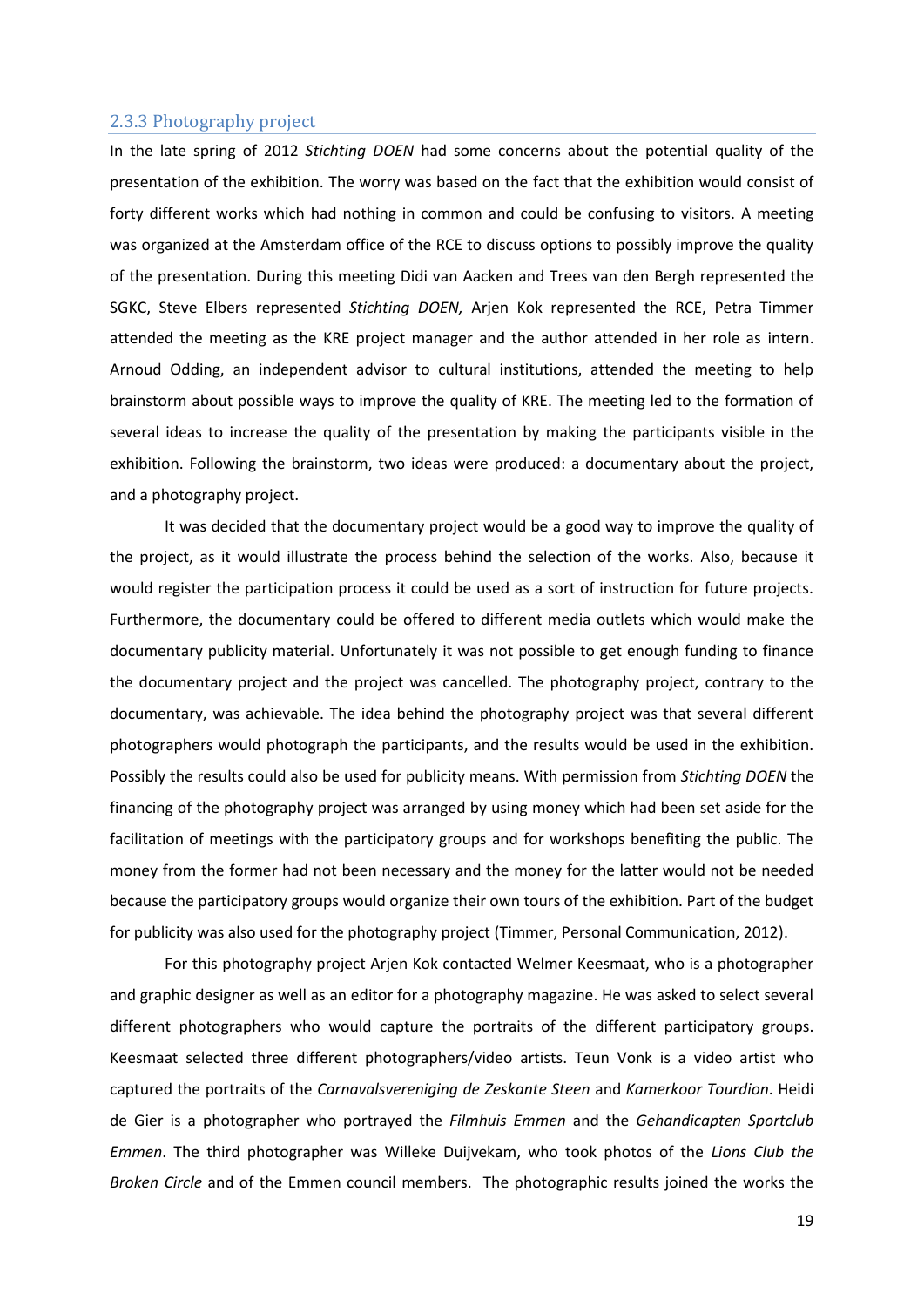groups had chosen in the exhibition. Nevertheless, the photos/videos were not used for publicity means due to the fact that the *Gehandicapten Sportclub Emmen* was very unhappy with the result of their photo-shoot as none of the participants was recognizable in the resulting photograph (Timmer, Personal Communication, 2012). The photographer needed to produce a new result, which took time, making it too late for the photo's to be used as publicity means.

#### <span id="page-20-0"></span>2.3.4 Research

Several research elements were incorporated into the KRE project. Senior researcher Arjen Kok from the RCE was interested in the KRE project due to a research program he is involved with at the RCE. This research program, *Waarde en Waardering*, delves into the different ways that heritage can be valued (Rijksdienst voor Cultureel Erfgoed, 2012). This research is mainly focused on how experts (should) value heritage, rather than on the valuation done by the public (Kok, 2012). One of the main goals of the research program was to create a methodology by which museums can value their collection based on different aspects such as historical value and social value. The research program is generally focused solely on professional valuations. However, the RCE felt that it would be interesting to add an element based on the valuation by the general public. To be able to say something about how the regular public values art two surveys were set up for the KRE participants to fill out; the first survey showed participants images of art works which they had to rate based on appearance, feeling, intellectual challenge, beauty, originality and skill. The second survey consisted of the same images and questions, but each picture was followed by a piece of text about the work written by an art expert. The goal of these surveys was to see whether the expert text influences the opinion of the participant about the work. The participants were divided into two groups; one group filled in the first survey, the other group filled in the second.

Related elements to the aforementioned research are the motivations participants in the KRE project provided when making their individual choice of works. An inventory was made of all the comments participants made on the Pinterest website to see what reasons they gave for choosing a certain work. By doing this it was possible to see what participants focused on when selecting an art work: emotions, memories, color, artist or technique. Although nothing was published about the results of the inventory, it was clear that one of the main reasons for selecting a work was nostalgia.

A second research element linked to the KRE project was a survey about the project itself. This survey was designed and processed by Petra Timmer and the author. As previously mentioned, KRE was a pilot project and it was very relevant to find out how participants had experienced this participation project. Every element of the project; the introductory meetings, the creation of a Pinterest account, the selection process (individual and group), the creative process, the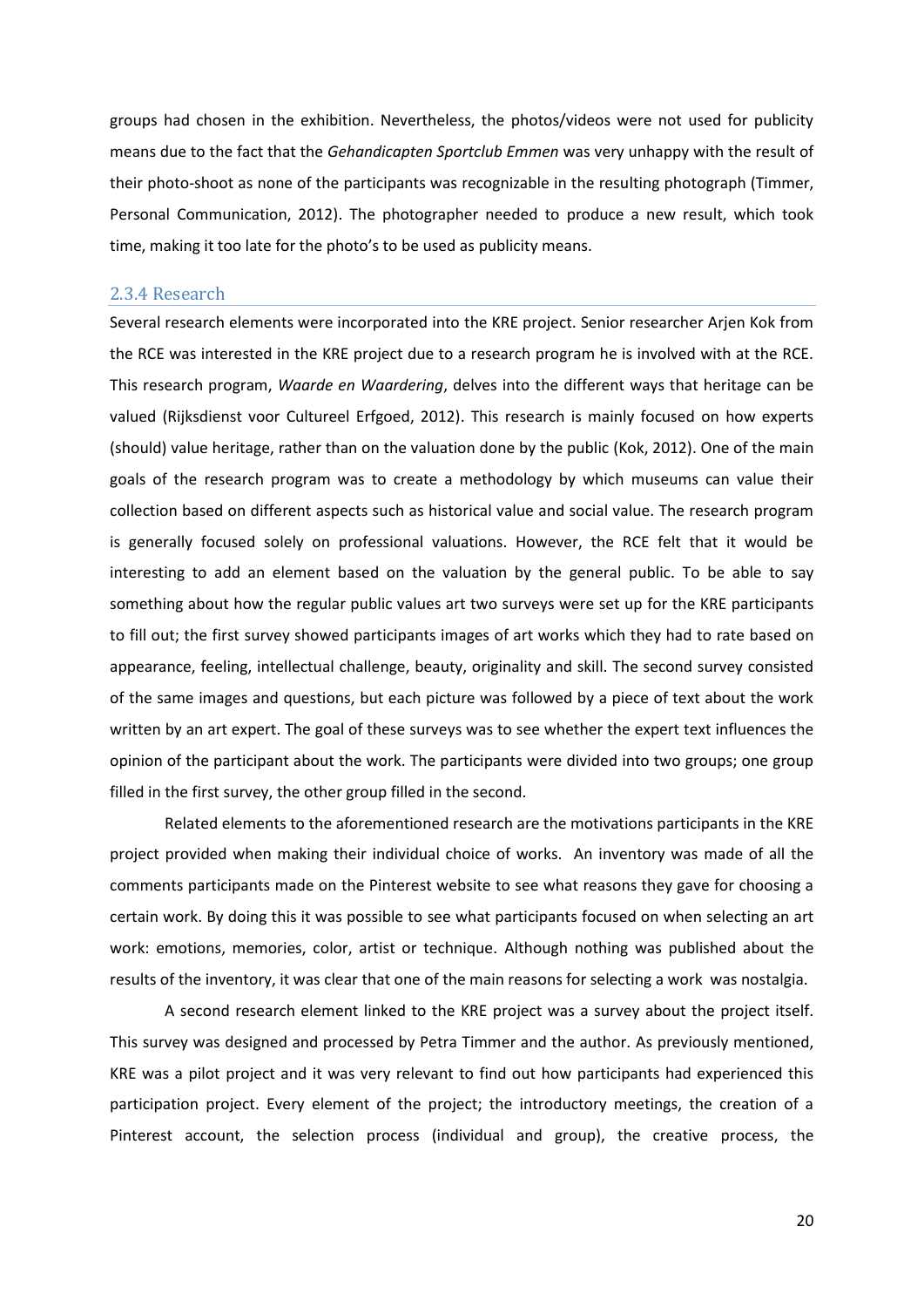photography project, the project website and the group tours was included in the survey. The results would be used in the final report written about the project by the project manager.

## <span id="page-21-0"></span>2.3.5 Knowledge sharing

As mentioned earlier KRE was a pilot project. *Stichting DOEN* required that the organizers of the KRE project arranged a meeting with others from the cultural field to share the experiences of KRE. For this reason, a meeting was organized in the *Grote Kerk* during which several presentations were given to inform representatives of several cultural institutions in Drenthe about the project and how they could use participation at their own institution. Besides the presentations given by members of the organizing committee, a representative from *Stichting DOEN* informed the attendants about what kind of projects they support. Furthermore, a representative from *Kunst & Cultuur Drenthe*, an institution which supports and advises other cultural institutions, delved deeper into the concept of participation and how it can be implemented by cultural institutions (Timmer, Samenvatting 16 November, 2012).

#### <span id="page-21-1"></span>2.4 Results of the project

The results of the project are listed in the report that *Stichting DOEN* requires every project they fund to send to them. Quantitative results of the project are limited to the number of visitors that came to see the exhibition: approximately 2900 (Aacken & Bergh, 2012). This is 600 visitors less than the expected 3500 visitors (Timmer, Rapportage aan Stichting DOEN, 2012). The suspected reason for this is the fact that the exhibition was cut short by three weeks. Qualitative results are numerous; according to the results of a questionnaire the participants had to fill out after the project they were very enthusiastic about the project and enjoyed the experience very much (Timmer, Resultaten Enquete, 2013). More results from the survey, which twenty of the forty-four participants filled out, will be mentioned throughout chapter three. For a full overview of the questions and results please see Appendix A. Furthermore, the visitors to the exhibition were also very enthusiastic about the project; this was concluded from the extended duration of their stay at the exhibition, their reactions and the entries in the guestbook. The large amount of attention the KRE project and the SGKC received from the local media is seen as a positive result; due to the attention the SGKC can be seen as an important element of the Emmen cultural scene by the local council, local artists, other cultural institutions as well as potential partners. Also, the exhibition has given a positive contribution to the city of Emmen's image and identity (Timmer, Rapportage aan Stichting DOEN, 2012). The social value of the project was not as high as it could have been, arguably due to the design of the project. this will be expanded upon in section 3.4.2.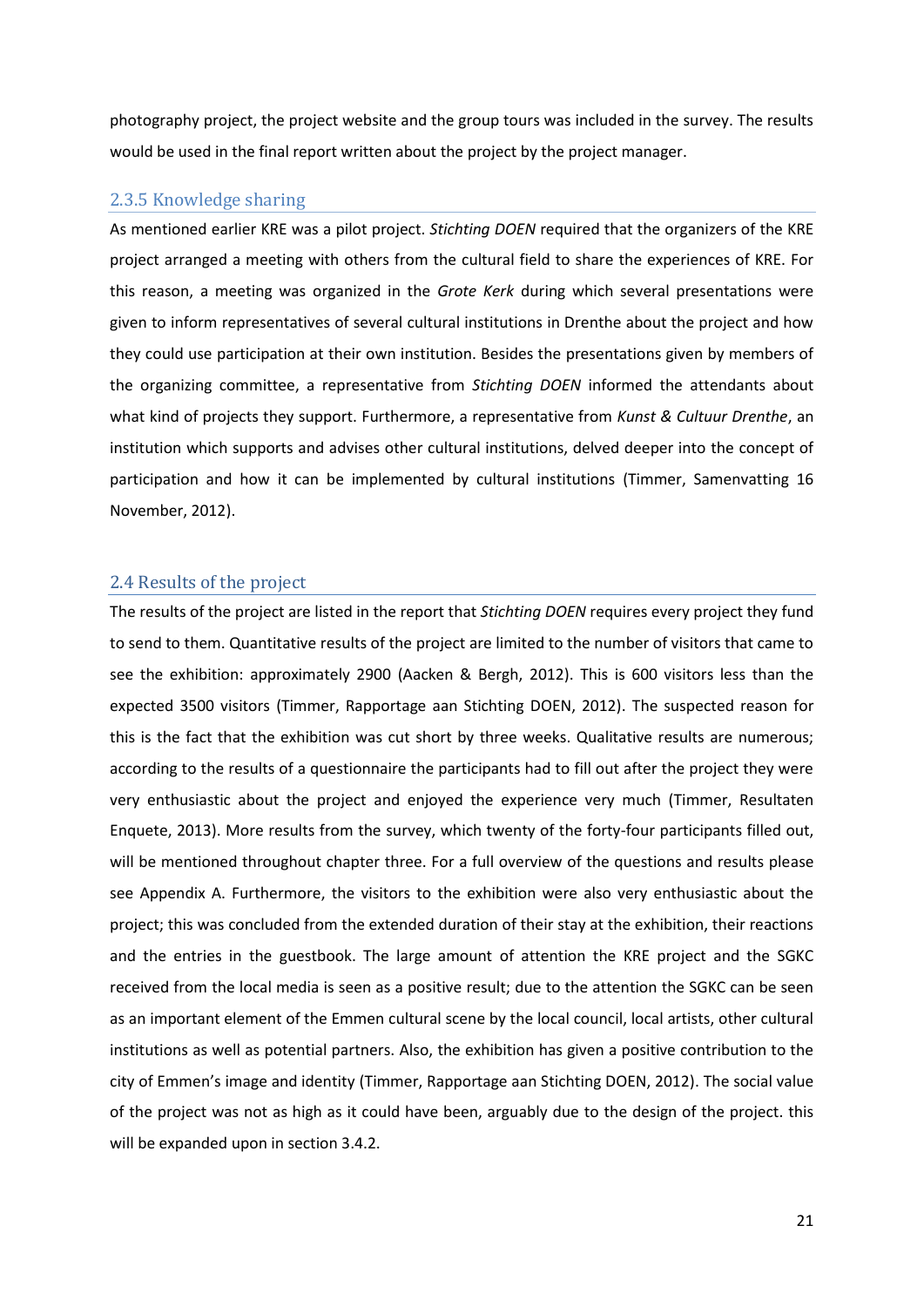The research done by the RCE with regards to the valuation of movable cultural heritage led to the publication *Op de museale weegschaal – collectiewaardering in zes stappen* in which a step-bystep guide is given with regards to valuating collections. The publication is downloadable from the RCE website:<http://www.cultureelerfgoed.nl/waarderen> .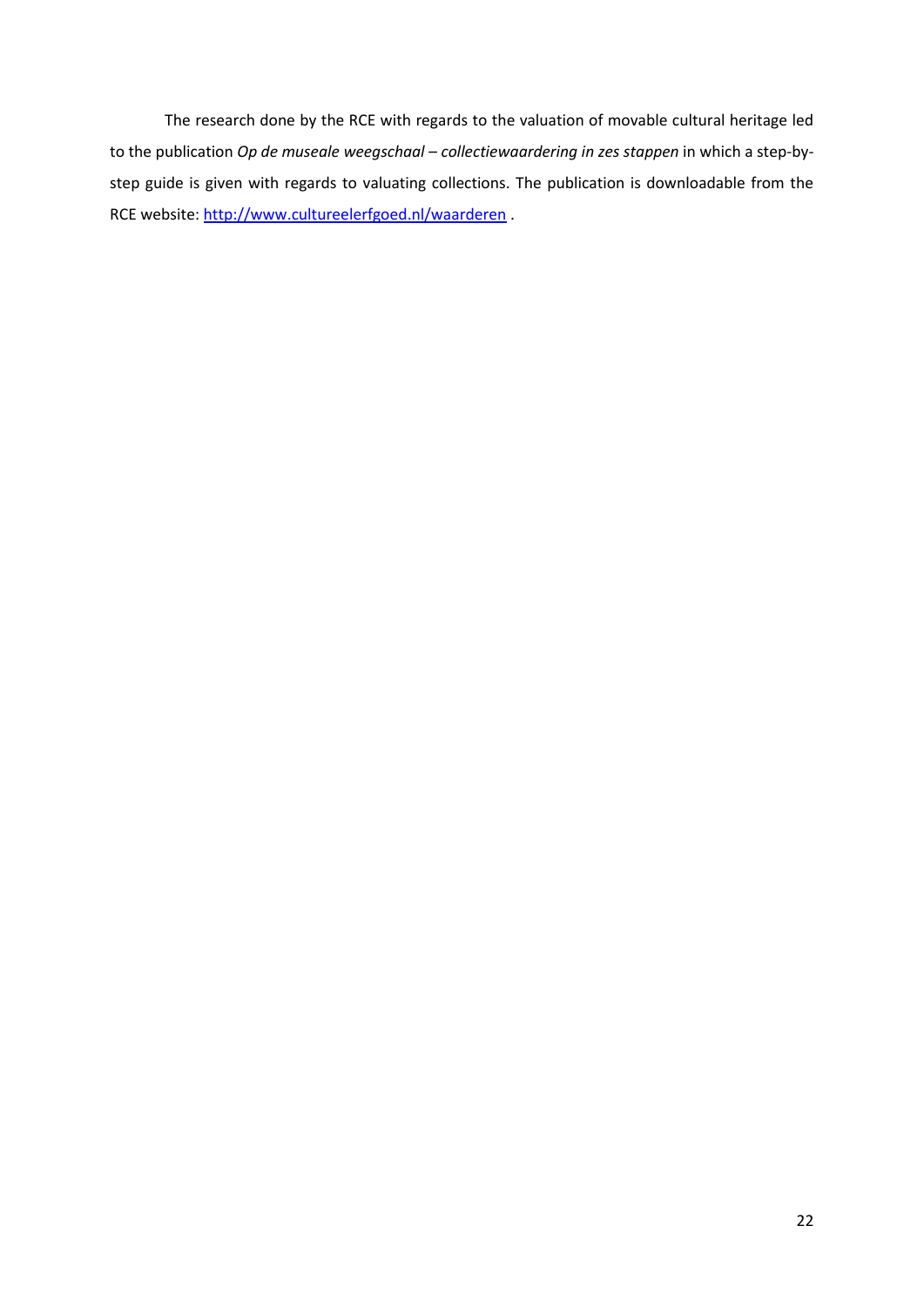#### <span id="page-23-0"></span>**CHAPTER 3 EVALUATING KUNST RIJK EMMEN**

The previous chapters have delved deeper into the concept of participation and have explained what the KRE project entailed. This chapter will take a closer look at several aspects of the project; the setup of the project, the goals of the project, staff member roles and the division of labor, the participatory elements of the project, and the results of the project. To be able to evaluate all these aspects of the project the information from the previous chapters will be implemented and will be supplemented with information gained from interviews with staff members and participants of the project as well as with results from a survey held under participants to get their opinion on the project.

## <span id="page-23-1"></span>3.1 Set-up of the project

The KRE project can be identified as a case in which collaborative participation is used to reach institutional goals. As was explained in chapter two, several groups from the local Emmen community were invited to develop a new exhibition at the Grote Kerk in Emmen. They were purposefully chosen for being diverse in their main activities, thus representing a broad demographic in the area. As explained in chapter one, there are two distinctive categories within collaborative projects: consultive and co-development projects. KRE can be identified as a co-development collaborative project due to the fact that staff members and participants worked together to create a new exhibition. The KRE project consisted of many different elements; all the participatory elements will be discussed in section 3.1.2. This section will evaluate the general set-up of the project, as well as the photography project which was part of KRE.

#### <span id="page-23-2"></span>3.1.1 General Set-up

When asked whether they were happy with the set-up of the project, all interviewees answered positively. Petra Timmer says: "Wat lastig was aan de opzet was de tijdsdruk die er op zat. […] Ik denk ook hoe we het [project] hebben georganiseerd over het algemeen goed was, dat blijkt ook uit de enquête […] Alleen de tijd die we er voor hadden genomen was wel kort." (Timmer, Kunst Rijk Emmen Experience, 2012).. The lack of time becomes particularly clear in section 3.1.2, in which the photography project is discussed. Some elements of the project were added at a later stage, meaning there was more pressure to finish them before a certain time. This can be explained by the fact that the KRE project was a pilot project for all those involved, and evolved with the passing of time. However, as will be shown in section 3.1.2 it is better to prepare the entire project beforehand, and ensure enough time for all elements to be completed.

Due to the project's identity as a co-development collaborative project the relationship between the institution and the participants is quite formal and takes place over a longer period of time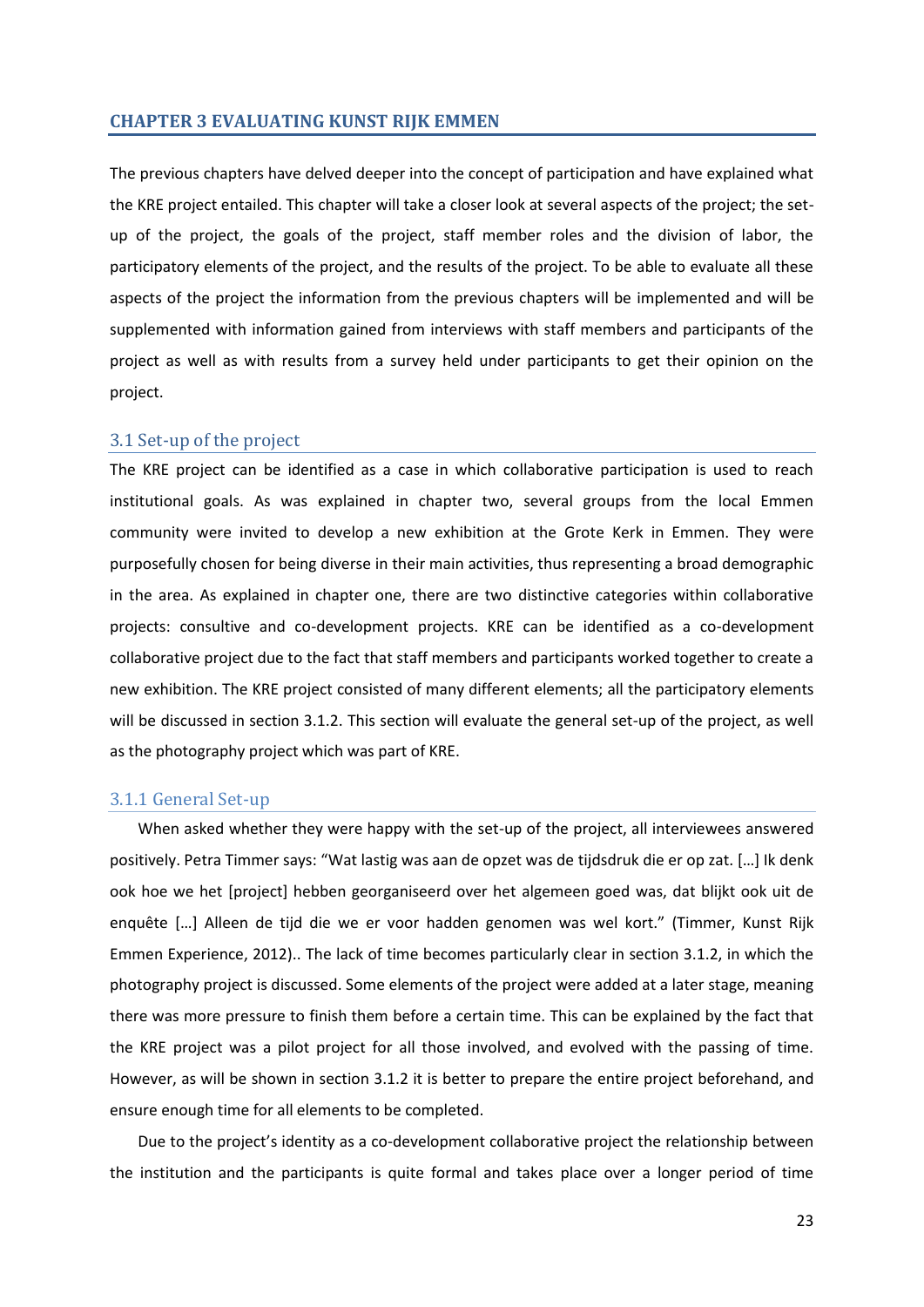(Simon, 2010). At the beginning of the project Arjen Kok, Petra Timmer and the author gave a presentation to the participants through which they were informed about what was expected of them and over what period of time the project would take place. However, during this presentation groups were not informed about how they would benefit from participating in a project such as KRE, contrary to what Simon says is an important element of collaborative projects. Nevertheless, Hannie Alting and Hilje Zabel, two participants from the *Tourdion* choir both admitted that their main reason for participating in the project was having *Tourdion* "in the picture" (Alting & Zabel, Kunst Rijk Emmen Experience, 2012). Although the benefits for the *Tourdion* choir may have been clear to its members, this may not have been the case for other groups, which shows the importance of making benefits very clear to (potential) participants. The two other elements which were mentioned in chapter one, the promise and the tools, were made very clear to the participants. Participants were indeed promised an appealing experience, and were handed easy-to-use tools to be able to participate in the project. This will be expanded upon in section 3.4, about participation.

On a design level the project may be seen as successful in the sense that it was properly scaffolded. As was explained in chapter one, scaffolding is necessary in participatory projects because "visitors don't want a blank slate for participation. They need well-scaffolded experiences that put their contributions to meaningful use" (Simon, 2010, p. 25). Participants were given instructions about every part of the project for which their contribution was needed. This will be illustrated further on in this chapter.

#### <span id="page-24-0"></span>3.1.2 Photography Project

As explained in chapter two, the photography project was implemented to improve the quality of the exhibition. The photographs would show who was behind the choice of artworks on the walls. Because the details of the project were finalized quite late, the participants only found out about this element of the project at the beginning of September 2012, several months after their introductory session held at the beginning of summer. Due to the amount of work the participants were already doing voluntarily there was some concern about also asking them to meet for a photo session. However, Hannie Alting and Hilje Zabel both felt that the staff did not ask too much of them. Asked about their opinion on the photography element of the project, 65 per cent of the participants felt that it was good to be visible as a group in the exhibition (Timmer, Resultaten Enquete, 2013). Unfortunately, the photography project did run into some problems. All three photographers hired for the project had little time to meet with their subjects to produce the photographs to ensure their readiness before the opening of the exhibition. For example, the meeting with the Emmen council members replacing the *Stenden Hogeschool* students was not only a session in which they decided on their selection of works for the exhibition, but it was also the photography session. This had been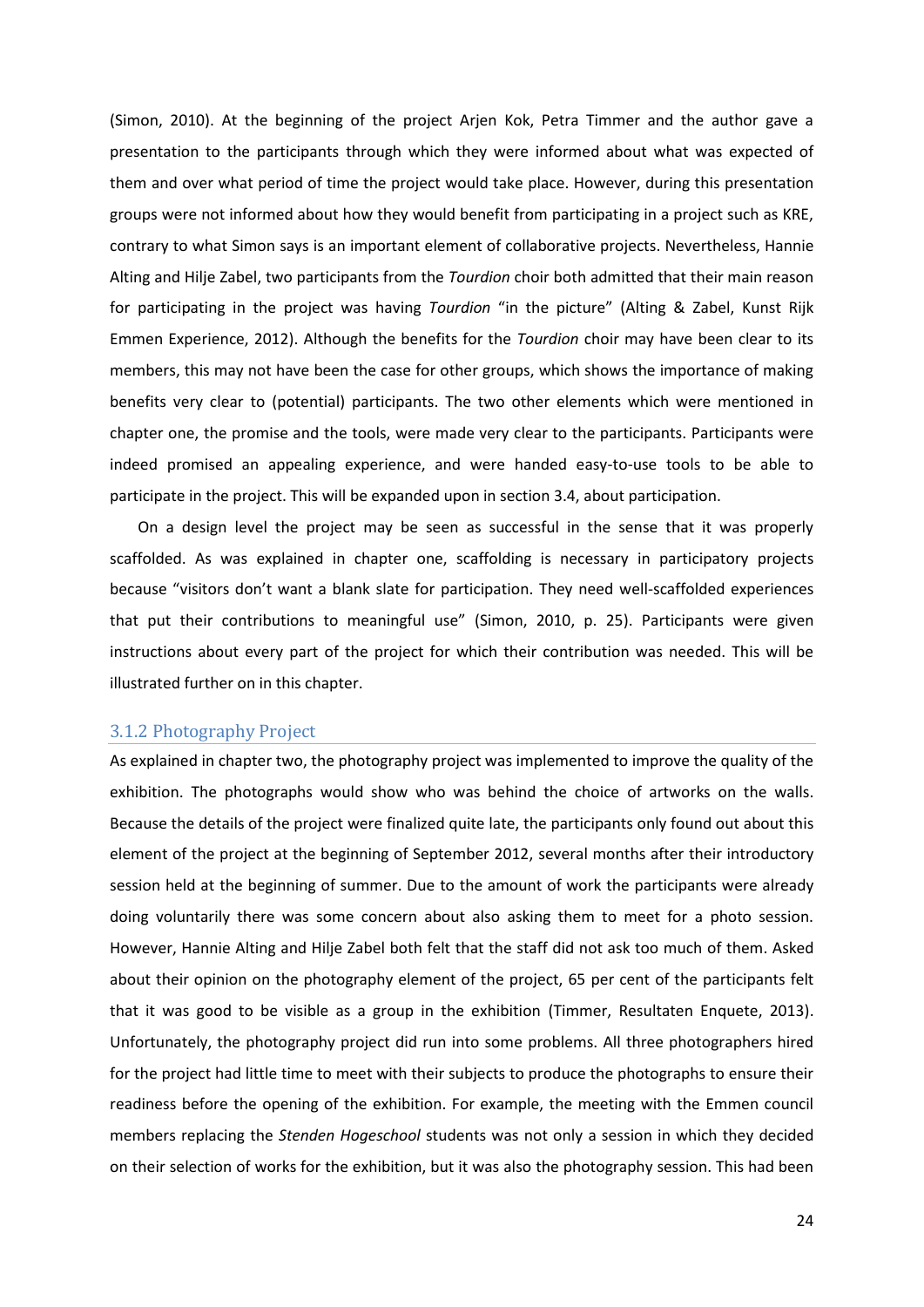arranged on short notice due to the fact that it would be extremely difficult to get all the different council members in the same place at the same time at any other given moment. Furthermore, an anonymous member of the Lion's Club *The Broken Circle* mentions in the survey that not only (s)he was disappointed in the result of the photo-shoot, this feeling was only strengthened by the fact that members who came to the photo-shoot later were not included in the final result (Timmer, Resultaten Enquete, 2013). The members of the *Gehandicaption Sportclub Emmen* were perhaps even more disappointed with the result of their photo-shoot (Timmer, Resultaten Enquete, 2013). The photographer had taken individual portraits of all the participants, and had used a photo manipulation program to cut all these portraits in small pieces and mesh them into one portrait. None of the participants were recognizable in the portrait, which not only hurt the feelings of the participants, but was also completely opposite to the point of having portraits in the exhibition in the first place. The photographer understood this and produced a new product, which suited the purpose of the photograph better and was also more acceptable to the participants. Eventually all groups were happy with the result and all ordered copies of the portrait for their own use.

The *Tourdion* choir had a completely different experience with their photographer/video-artist. Hannie Alting e-mailed the author on September 17th 2012 to say that *Tourdion's* experience with the photographer had been a lot of fun, which was confirmed during the interview in which both Alting and Zabel said they enjoyed the photo-shoot enormously (Alting, Personal Communication, 2012) (Alting & Zabel, Kunst Rijk Emmen Experience, 2012). Approximately 45 per cent of the participants also felt that their session with the photographers was fun, but only 40 per cent of participants felt that their portrait was a success (Timmer, Resultaten Enquete, 2013). These results are perhaps a consequence of the negative experiences expanded upon above.

Beside the extra quality the photographs would bring to the exhibition, the photographs could also have been used as publicity means. Unfortunately, this was not realized. Petra Timmer thinks this is because the photography project was started at a later stage, and the publicity plan needs to be planned quite some time ahead. Because the photography project was included so late, there was not enough time to include it in the publicity plan (Timmer, Kunst Rijk Emmen Experience, 2012). Furthermore, something which also played a role in the exclusion of the photographs for publicity means is the fact that the photograph for the *Gehandicapten Sportclub* needed to be re-produced, which took too much time for proper implementation (Timmer, Personal Communication, 2013)

Didi van Aacken and Trees van den Bergh, the SGKC representatives, were both very disappointed in this element of the project (Aacken & Bergh, 2012). What they particularly disliked about the project was the feeling that they were pushed to accept Welmer Keesmaat's plan for this part of the KRE project. Van Aacken and van den Bergh had selected a photographer from the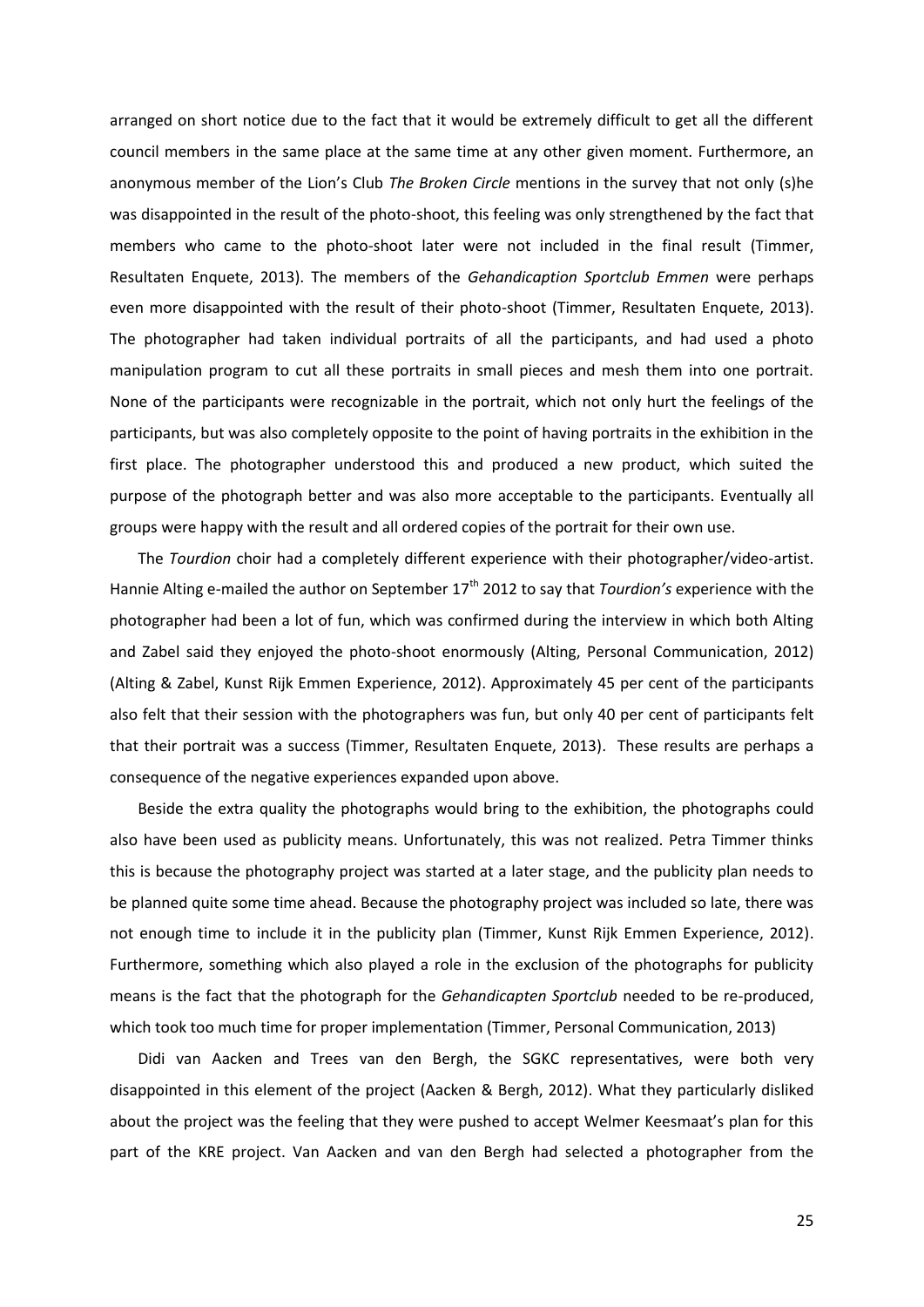Emmen area to be a part of the photography project, but Keesmaat decided against it and selected different photographers (Aacken & Bergh, 2012).

To summarize, although it was a relevant element to the project, the photography project was implemented too late to reach its full potential. The pressure the photographers were under to produce a work was high; they were dependent on the availability of the project participants who were not available at all times. Furthermore, the organizing of the project led to some internal strife when the SGKC's suggestion for a photographer was not accepted.

#### <span id="page-26-0"></span>3.2 Goals of the Project

Chapter two showed that the KRE project had multiple layers of goals. This section will take a look at these goals and whether or not they have been reached. The SGKC intended to gain "een groter en breeder publiek" as well as "meer betrokkenheid van inwoners bij culturele activiteiten" (Stichting Grote Kerk Cultureel, 2012, own translation) (Timmer, Kunst Rijk Emmen - Planning, 2012, own translation). These goals coincide with at least one of the "five commonly-expressed forms of public dissatisfaction that participatory techniques address" (Simon, 2010, p. iii). The public dissatisfaction in this case is as Simon puts it: "Cultural institutions are irrelevant to my life" (Simon, 2010, p. iii). Unfortunately, the KRE exhibition did not have as many visitors as the project team had planned on getting. Instead of the hoped for 3500 visitors, only 2900 people came to the *Grote Kerk* to visit the exhibition. According to Van Aacken and van den Bergh their exhibitions are generally visited by approximately 2000 people (2012). The lower number of visitors to KRE could be explained by the fact the exhibition was cut short by several weeks to ensure the readiness of the church for its next event, although this was partially made up for by extending the opening hours to also include Sunday afternoon. Petra Timmer (Kunst Rijk Emmen Experience, 2012) argues that not having reached the 3500 visitors should not be an indicator whether the project was successful or not; she finds that the quality of the visit is also of importance: "Heel lastig te meten, maar je kunt natuurlijk kijken naar de duur, van hoe lang blijven mensen. Zelfs herhaal bezoek, waarvan je zegt ja dat is dezelfde persoon dus heb je helemaal niet meer mensen bereikt, maar het feit dat, wil dus zeggen dat het heel goed is aangekomen." (Timmer, Kunst Rijk Emmen Experience, 2012). Nevertheless, the quality and extent of the visits to the exhibition were not measured.

The exhibition received a lot of media exposure. Particularly the local press picked up on the exhibition; newspapers, television- and radio stations all interviewed participants and organizers. Although it was not researched as to how much influence this media exposure had on the visitor numbers, it could be argued that the media exposure in the area did inform the local inhabitants about the project and convinced them to visit the exhibition. A local radio station interviewed

26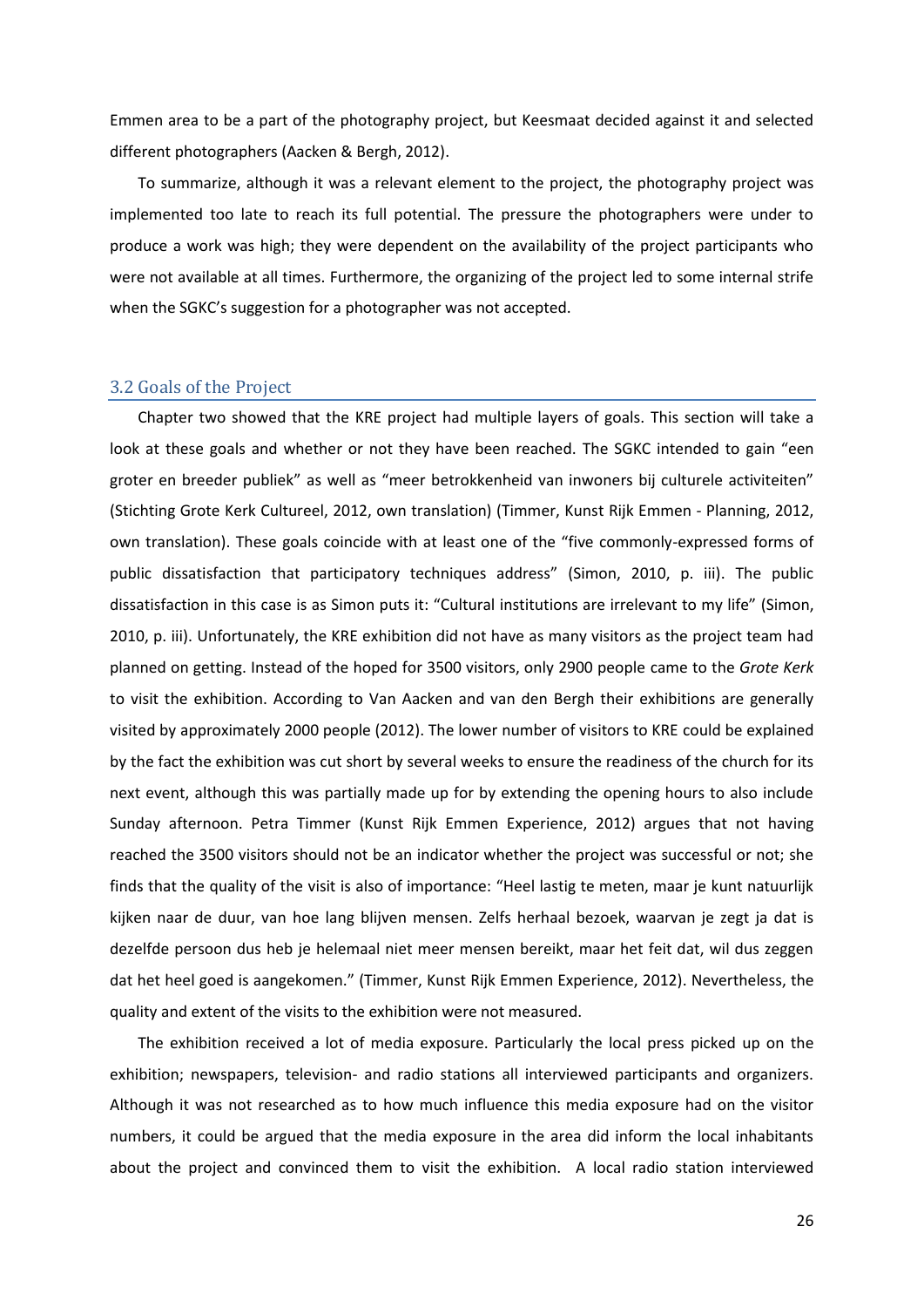members from every group about music they liked as well as about the project (RTV Drenthe, 2012). These broadcasts were aired every day in the week of the opening of the exhibition. A local newspaper, the *Zuidoosthoeker*, interviewed all groups about their chosen works and featured a different group in the newspaper every week during the duration of the project.

The SGKC also wanted to involve the local public in the Emmen area with cultural activities. This can certainly be seen as a goal which has been reached. The groups which were invited to participate in the project came from a broad spectrum of the local population. This was done purposefully to not only involve them in the project, but also to convince their backing to visit the exhibition. This way, people who do not regularly visit exhibitions could perhaps be persuaded to visit the *Grote Kerk*. Unfortunately, this was not investigated. Also, the exhibition was publicized as an exhibition put together by the local community, implying that visitors can closely relate to those who chose the works in the exhibition and therefore making them feel involved with the project. A problem which can arise when setting up a participatory project is that you make participants included, but make visitors feel excluded. If your goal is to involve the local public with cultural activities by organizing a participatory project, it is of vital importance that you avoid making visitors feel excluded. Although an effort was made in the KRE project to avoid this feeling of exclusion by presenting the project as one made possible by local inhabitants, more could have been done to ensure the feeling of inclusion. For example, visitors to the project could have been invited to make their own exhibition by using the Pinterest webpage, which could then be featured on the KRE website.

As explained in section 1.3.2 about collaborative participation, Simon argues that how successful a collaborative participatory project is does not rely on the number of participants, but on "what happens after the project is over" (p.232). She reasons that if participants become more involved with the institution after the completion of the project, the project can be labeled a success. From the survey held amongst participants it unfortunately cannot be concluded whether the participants intend to become more involved with the institution. What does become clear is that 25 percent of the respondents intends to visit the exhibitions at the *Grote Kerk* more often as participating in the project has increased their interest in the arts (Timmer, Resultaten Enquete, 2013). This is a positive result even though 60 percent of the respondents indicated that they already often visited the *Grote Kerk* (Timmer, Resultaten Enquete, 2013).

The RCE was interested in the KRE project for several reasons; firstly, they wished to incorporate a research element into the project which would look at the way the general public values art. As explained previously, this was done by making an inventory of the reasons given by participants for selecting specific works of art. This way, these motivations could be compared to the opinion's of arts professionals and it could be discovered how values differ between professionals and nonprofessionals. Secondly, they wished to present their collection in different places and for different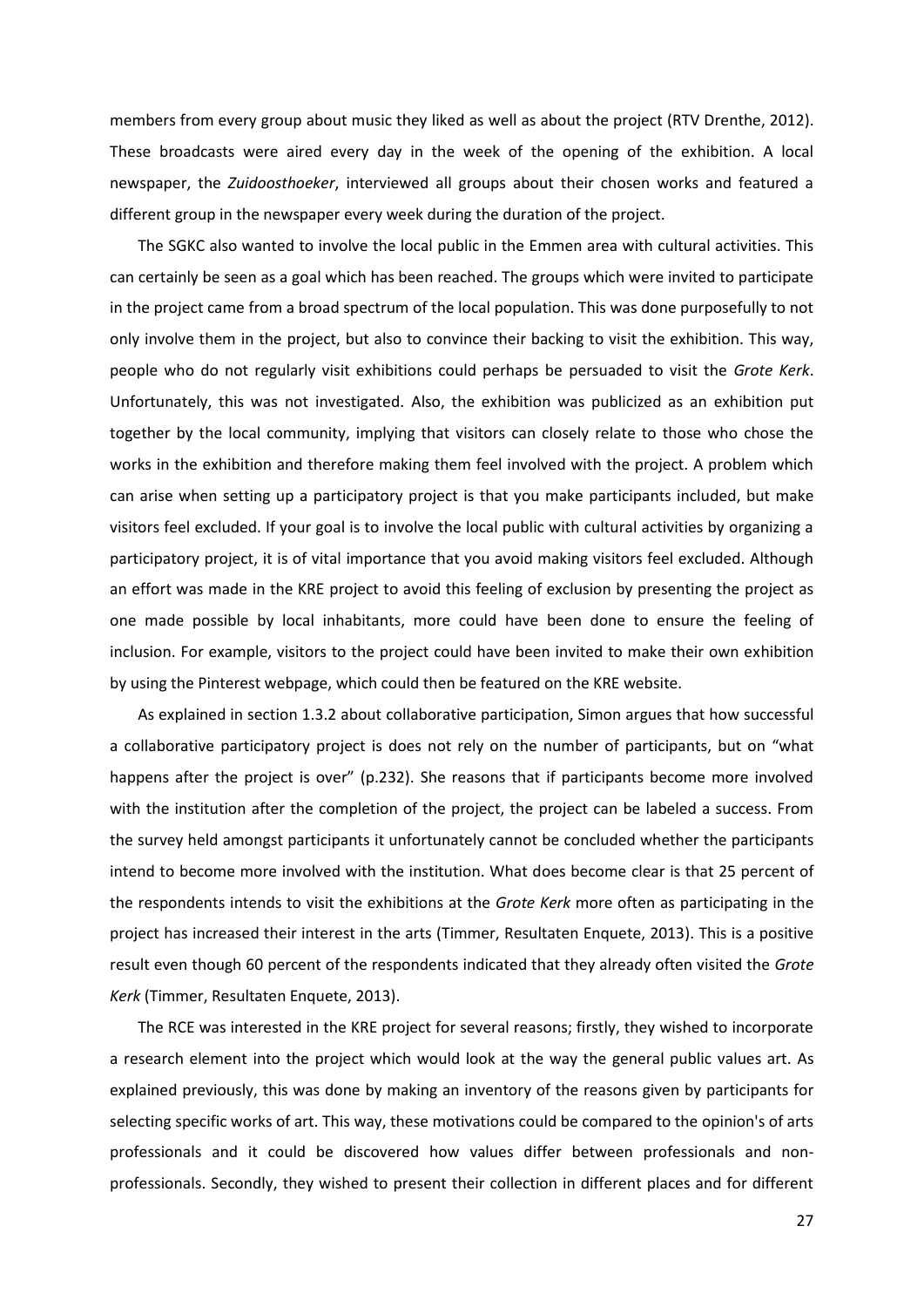audiences. The RCE successfully presented a part of their collection to a different audience; usually the *Toonzaalcollectie* can only be viewed in ministry buildings and offices, or in Dutch embassies across the globe. The RCE now also offers non-government institutions the chance to borrow the works and make them visible for a different audience. To make this affordable to small institutions such as the SGKC the price per object borrowed was drastically lowered; per object the institutions needs to pay €80, regardless of the type of object. This is much cheaper compared to the €900 normally asked per object for furniture and modern art, or €1.700 per object for old art (Rijksdienst voor het Cultureel Erfgoed, 2012). The low price is only applicable if the works are used for an exhibition. Making these works accessible to institutions across the country for a reasonable price will certainly help the RCE make their collections more visible to the general public, and the KRE project is a good example of this.

## <span id="page-28-0"></span>3.3 Staff member roles and the division of labor

Nina Simon identifies four different roles staff members play in collaborative projects. First, there are the project directors, "who manage the collaboration and keep the project on track" (Simon, 2010, p. 243). Secondly, there are community managers. These community managers represent the participants in the sense that they closely work with them and "advocate for their needs" (Simon, 2010, p. 243). Thirdly, some staff members take on the role of instructor. Instructors provide the training for participants in order to ensure their participation in the project. Fourth and finally, there are client representatives. These representatives represent "institutional interests and requirements" (Simon, 2010, p. 243). This section will evaluate the roles staff members played and how the division of labor was arranged. This is an important part of the evaluation because "participants have specific relationships with each of these staff roles, and these different relationships help make collaborations fair and reasonable" (Simon, 2010, p. 243).

The staff members which will be identified according to their roles in this project are Petra Timmer, Didi van Aacken, Trees van den Bergh, Arjen Kok and the author. Petra Timmer was first and foremost the project director but was also a community manager, as she stayed in touch with participants and took their needs into account. Didi van Aacken and Trees van den Bergh can be identified as client representatives, as they represented the SGKC during the project. Arjen Kok can also be seen as a client representative as he represented the RCE during the project; however he also played a role as instructor during the presentations for the participating groups. The author had a combined role of both a community manager and an instructor.

Simon argues that "it's particularly important to separate out instructors and client representatives from other project staff."(p. 243). This is important, she believes, because contrary to project directors and community managers, instructors and client representatives are authority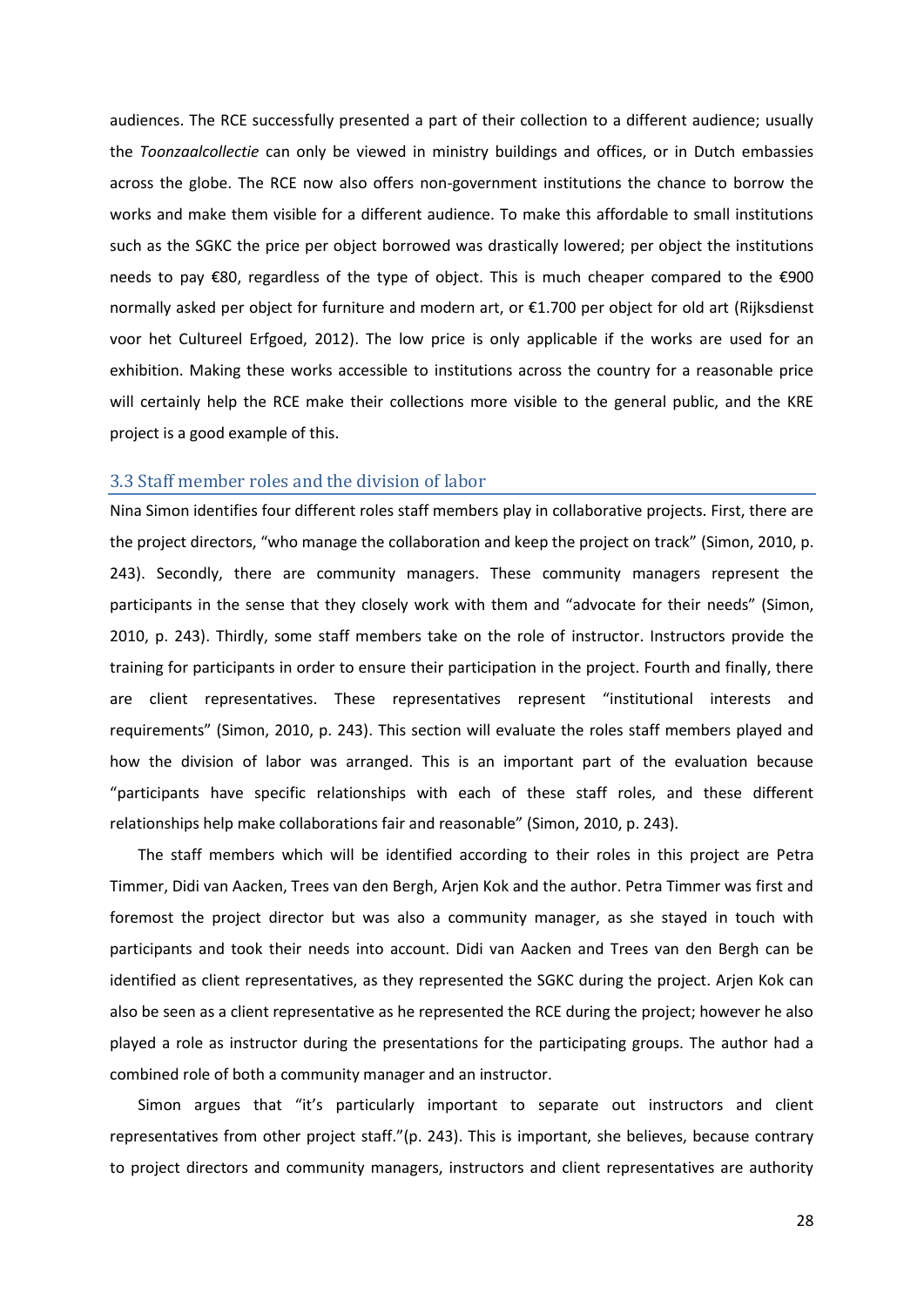figures, not partners. It is beneficial to the project if the project director(s) and community manager(s) do not have to play an authority role whilst collaborating with the participants, because "collaboration requires equitable partnerships, whereas instruction often reinforces unbalanced power relationships between instructors and students" (Simon, 2010, p. 243). The KRE project partially adhered to this 'policy': none of the client representatives had a double role as a project director or community manager. As a client representative only Arjen Kok had a double role, but also as an authority figure: an instructor. Petra Timmer also played a double role, but both were facilitory towards the participants, not authoritarian. Where the project (unintentionally) did not adhere to Simon's 'policy' was with the roles the author played. The author instructed the participants in how they were to participate via Pinterest by making a how-to manual for them and going through it with them once, but after this mainly played a role as a community manager by staying in touch with the participants. Simon suggests that it is better to bring in guest instructors or asking past participants of the project to teach participants about the process to ensure that they do not feel inferior. Due to the fact that this project was a pilot, there were no previous participants, yet in retrospect bringing in a guest instructor would have been useful to avoid having the participants feel inferior.

The above shows why instructors would need to be separated from the project director and community manager roles, but why would client representatives need to be kept separate from these roles? Simon identifies a client representative as "someone who has institutional authority over the direction of the project and may be different from the staff member who works with participants on a daily basis" (p. 244). She argues that the client representative is the "ultimate audience" (p.244) for the work the participants produce and "helps hold participants accountable by giving specific feedback that may be more honest (and potentially uncomfortable) than that offered by other project staff" (p.244). Although the identification of a client representative does concur with the way Van Aacken, van den Bergh and Kok played their role, the latter quote mentioned above certainly does not concur. In the case of the KRE project the client representatives did not give any feedback to the participants for several reasons; firstly, the point of the entire exhibition was that the participants chose the works, not the organizers. The client representatives therefore, had no 'right' to give participants feedback about their choice. Secondly, the creative element of the project, which consisted of writing a short text for the exhibition brochure about why a work was chosen or what the work reminded the participant of, was very personal. It would be against the entire idea of the creative element to give feedback about the quality of the work to the participants.

The division of labor within the organization of the KRE project does not necessarily concur with the division of roles as explained above. For example, although Van Aacken and van den Bergh were client representatives, they did play a somewhat active role in the organization of the project, specifically with regards to local contacts and representing the project in the media. Arjen Kok, also a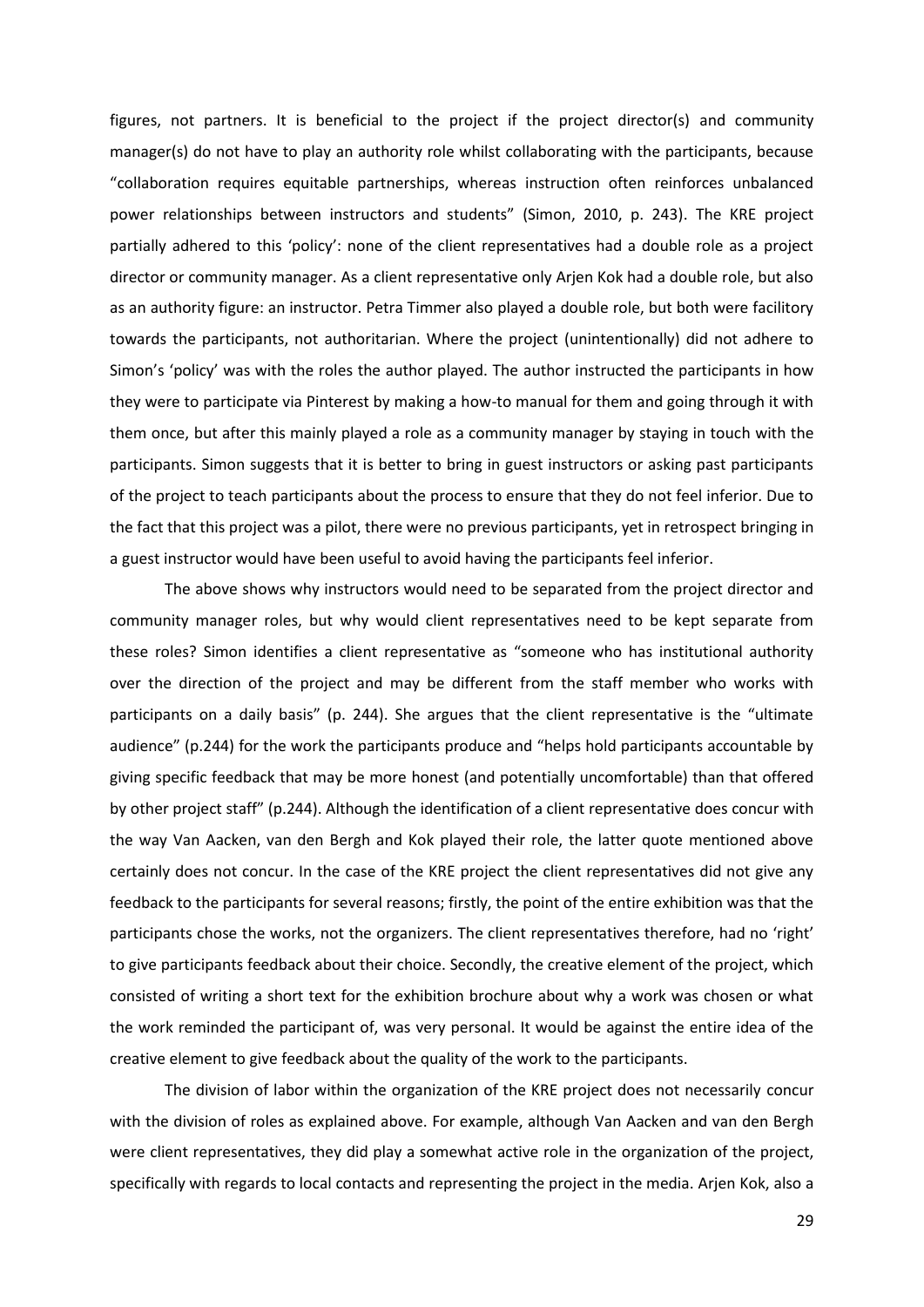client representative, designed the project, was active in the photography project and was active in his research element. Petra Timmer worked on the project on a regular basis, and was actively involved with all elements of the project, as she had to keep the project on track. According to Timmer the author played a strong role in the back office of the project "zeker de organisatie naar de deelnemers toe, en al het ICT werk waar wij minder sterk in zijn" (Timmer, Kunst Rijk Emmen Experience, 2012). The IT work in question concerned creating a Pinterest account for the project, putting all the works available for the project on the website with a proper description, keeping the project website updated with news about the project and designing the brochure for the exhibition. In its entirety the project took a lot of work, which needs to be taken into account if a small cultural institution wants to implement a participation project such as KRE: it requires hundreds of hours of work. What also needs to be considered with regards to the KRE example is the fact that the SGKC is an organization based on part-time volunteers whilst Simon talks about professional organizations with employees who can probably spend more time on a project.

It can be argued that it was a good thing that a consultancy agency was hired for the KRE project as it could share in the workload. However, in KRE's case, the location of the consultancy agency caused a new problem. Due to the fact the consultancy agency was based in Amsterdam, several hundred kilometers away from Emmen, there were some communication issues. Between Petra Timmer, Arjen Kok and the author communication often took place face-to-face, via e-mail and via telephone, but between the aforementioned three and Van Aacken and Van den Bergh communication was mainly set up by e-mail. Van Aacken, van den Bergh and Timmer all found the communication between them quite difficult. Timmer thinks that it would have been better to e-mail less and see each other face-to-face more to discuss the progress of the project, but she realized that this would have been hard to realize because of everyone's busy schedules (Kunst Rijk Emmen Experience, 2012). Van Aacken and Van den Bergh particularly found the communication lacking in the sense that due to lack of- or miscommunication the division of labor did not become clear (Kunst Rijk Emmen Experience, 2012). Also, a problem which can occur during e-mail contact, and which did in fact occur during KRE, is that messages come across as especially harsh and/or mean, whilst this was not the intention of the writer at all. If the consultancy agency had come from a location closer to Emmen "[zou] het informeren van elkaar makkelijker, gewoon, logistiek makkelijker[zijn], dan het nu is geweest. […] Je kunt dan veel makkelijker een afspraak maken met elkaar." (Aacken & Bergh, 2012).

What also needs to be taken into consideration is the fact that Van Aacken and Van den Bergh, who were in fact Petra Timmer's principal, were part of the project organizing team. This is one of the points which Van Aacken, Van den Bergh and Timmer were very critical of when interviewed. For example, when Van Aacken and Van den Bergh were asked what their exact role was during the

30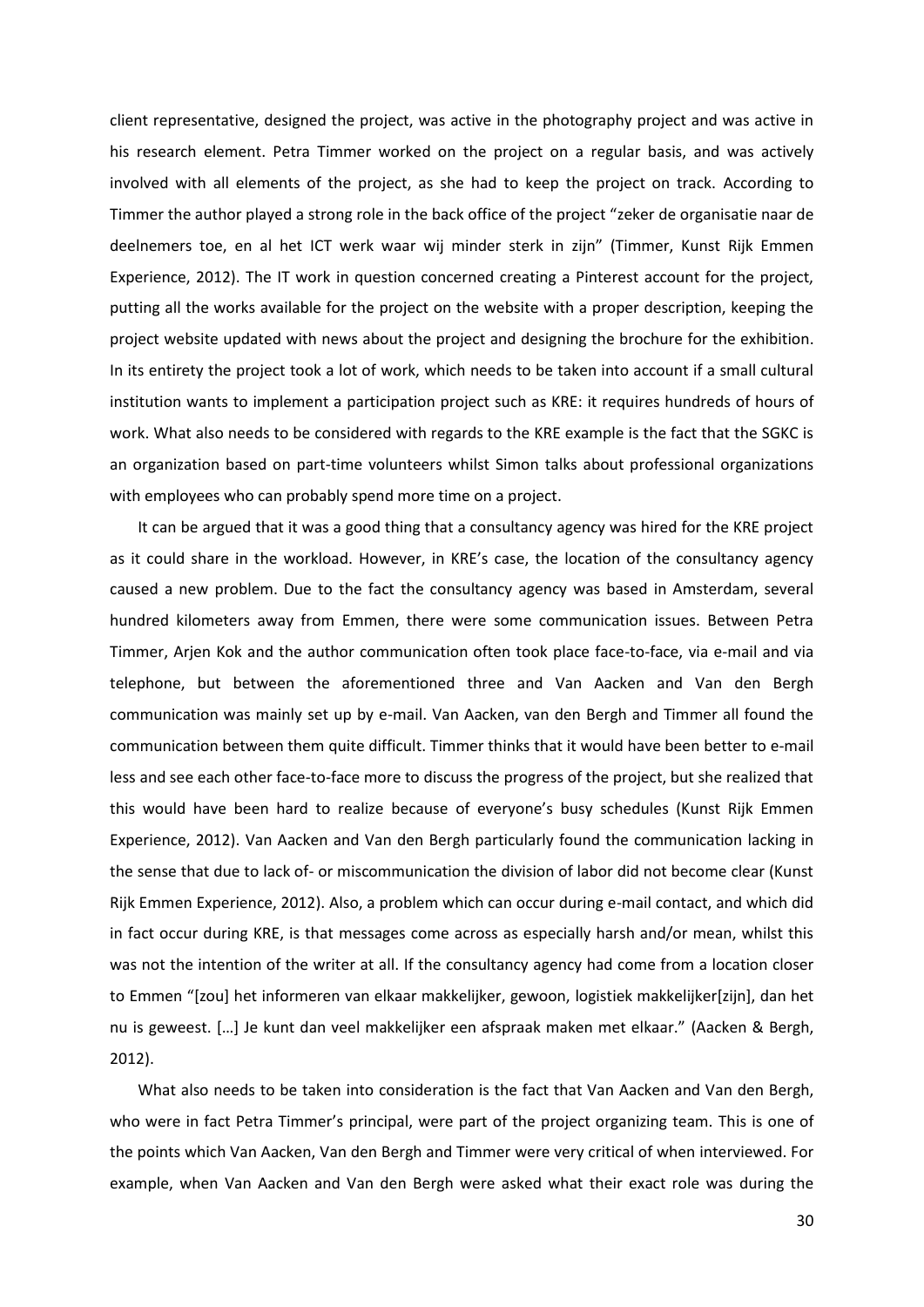project they honestly admitted they found that a hard question to answer (Aacken & Bergh, 2012). In the following excerpt from the interview with Van Aacken and Van den Bergh they elaborate on their role:

*Van den Bergh: "Ik heb zelf nogal geworsteld met het idee dat we zo nu en dan de rol van opdrachtgever in onze maag gesplitst kregen, en soms ook dat echt voelde als zodanig. Maar soms ook helemaal niet, dat ik dacht 'hé, ho eens even', wij waren toch de opdrachtgever, dan mogen we toch…"*

*Van Aacken: "Precies, dan mogen wij toch ook onze voorkeuren geven? […] Maar ook nog eens omdat dit een pilot is, dat hebben wij ook gezegd, we moesten het wiel uitvinden."*

*(Aacken & Bergh, 2012)*

This excerpt shows the difficulty both ladies had with the role they had to play. Officially the SGKC was the principal of the KRE project. Van Aacken and Van den Bergh are volunteers in of the cultural committee of the SGKC, and in particular are responsible for the exhibitions in the church. They normally organize exhibitions on their own, not in collaboration with an agency such as *TiMe Amsterdam*, and therefore they were not used to their 'new' role as principal. Petra Timmer realized the difficult position Van Aacken and Van den Bergh were put in could lead to problems:

*"In de formele zin, als je kijkt naar het formele proces van het project inrichten en het project leiden, zij voelde zich, en ze zijn het misschien ook wel, vertegenwoordigers van de opdrachtgever, maar zij zaten dus in het projectteam, dus het komt het er op een gegeven moment op neer dat ik, als projectleider sta je onder, formeel gezien hè, onder de opdrachtgever, maar de opdrachtgever is vertegenwoordigd in het projectteam dat ik moet leiden."*

*(Timmer, Kunst Rijk Emmen Experience, 2012)*

In a formal sense, the roles of Van Aacken and Van den Bergh were therefore quite difficult. This problematic situation was caused by the fact that the RCE, who came up with the idea for KRE, could not apply for funding from *Stichting DOEN* because it is a government organization. Therefore, the SGKC needed to apply and hence became the principal for *TiME Amsterdam.* What needs to be taken into account in this case is that the KRE project was a pilot: there was no manual on how to organize a participation project, incorporating all the elements such as the selection method, the creative contribution and the research elements. Due to this, the RCE required the SGKC to hire a consultancy agency to ensure the project stayed on track (Aacken & Bergh, 2012).The involvement of the consultancy agency led to the changed role for Van Aacken and Van den Bergh. Nevertheless, they still felt they played an executive role during the organization of the project. Furthermore, they were the face of the project: they were the ones who invited the groups to participate in the project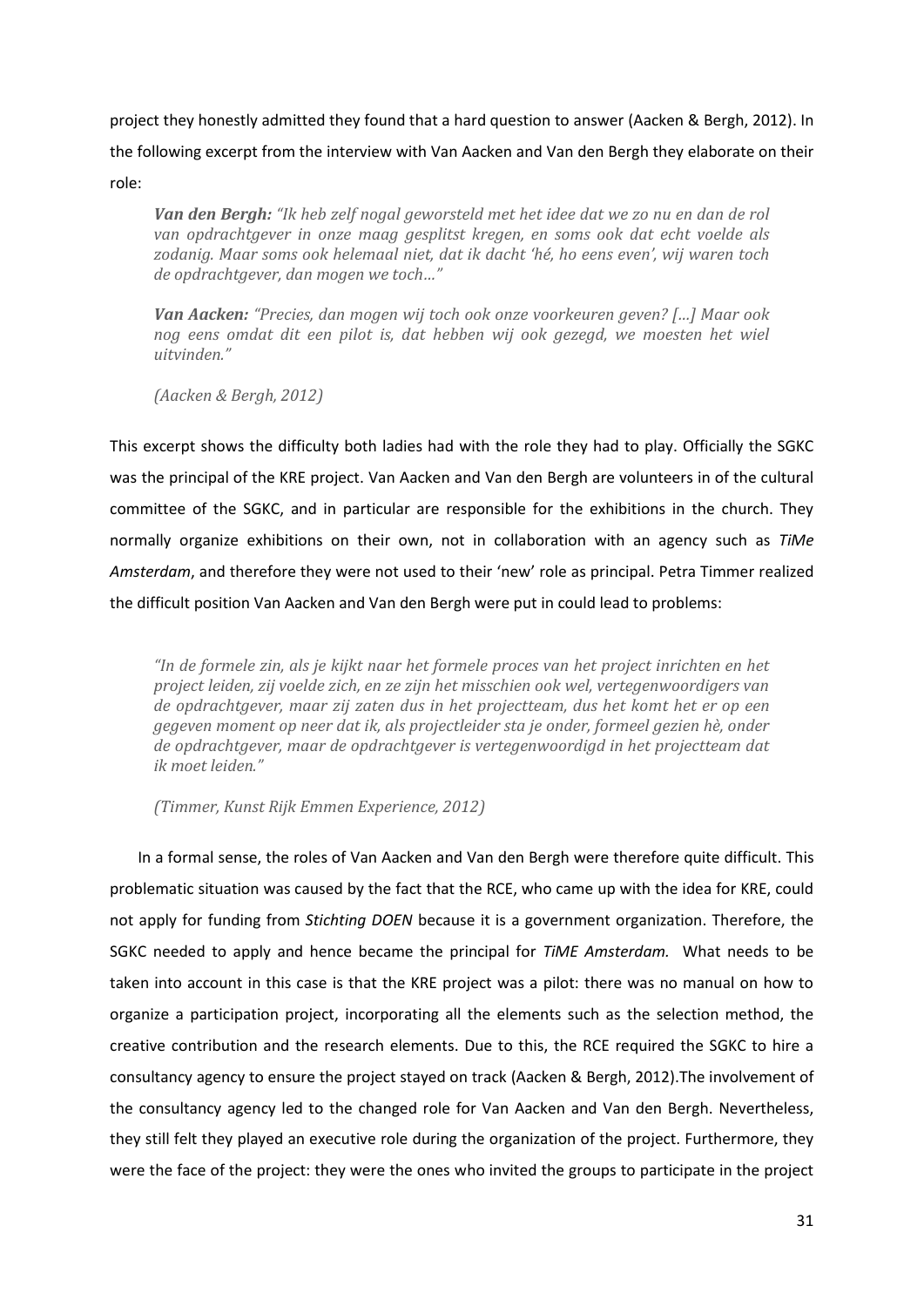and they represented the project organization during interviews and events. Especially the latter part was of great importance for the future of exhibitions in the *Grote Kerk* and both women realized this: "Wij moeten hier door, en ze moeten uitdeindelijk ons weten te vinden […], en niet het projectbureau in Amsterdam." (Aacken & Bergh, 2012).This certainly is a valid point, by having Van Aacken and Van den Bergh represent the project they also shine a light on their organization. This can give them more credibility as exhibition organizers with both artists, the local council and the local community: "Wij zijn bekend bij de bestuurders van Emmen, […] de burgemeester, bij de ambtenaren die er verder ook toe doen, gewoon als een serieus cultureel platform.[…] Ik kan het niet helemaal hard maken, we waren wel een beetje sexy op het moment dat we bezig waren met Kunst Rijk Emmen, dachten mensen nou, daar wil ik wel bij horen." (Aacken & Bergh, 2012).

During the project Van Aacken and Van den Bergh, nor any of their team members, acted as a community manager towards the participants. Considering their role as client representative, Van Aacken and Van den Bergh do fit into the profile set up by Nina Simon, but perhaps it would have been better if they had connected to their participants, rather than someone who is not part of the SGKC. A goal for Petra Timmer was "om erachter te komen of en hoe publieksparticipatie meer betrokkenheid teweeg brengt [en] hoe deze ervaring in de toekomst door SGKC kan worden toegepast" (Timmer, Kunst Rijk Emmen - Planning, 2012, p. 1, own translation). It would have been more logical if at least one of the SGKC team members had played the role of community manager, so they could actively stay in touch which their participants and closely monitor their experience. This can certainly be seen as a missed opportunity.

## <span id="page-32-0"></span>3.4 Participation

Participation was the most important element of the KRE project. This section of the evaluation chapter will look at different parts of the participation process, as well as at the participants.

## *3.4.1 Selection of participants*

As mentioned previously in this paper, several groups from the Emmen community were invited to participate in the KRE project. As explained in chapter two, the decision was made to invite groups rather than individuals for several reasons: because the project team felt that groups can be easily contacted and communicated with, and because group members are generally comfortable around each other and used to working together. Didi van Aacken and Trees van den Bergh started their search for participating groups by creating a long list of different kinds of groups in the Emmen area. They invited a number of groups from this list to participate in the project by sending a representative of the group a letter explaining the project and inviting them to an informatory session to be held in the *Grote Kerk*. These groups were selected because they had diverse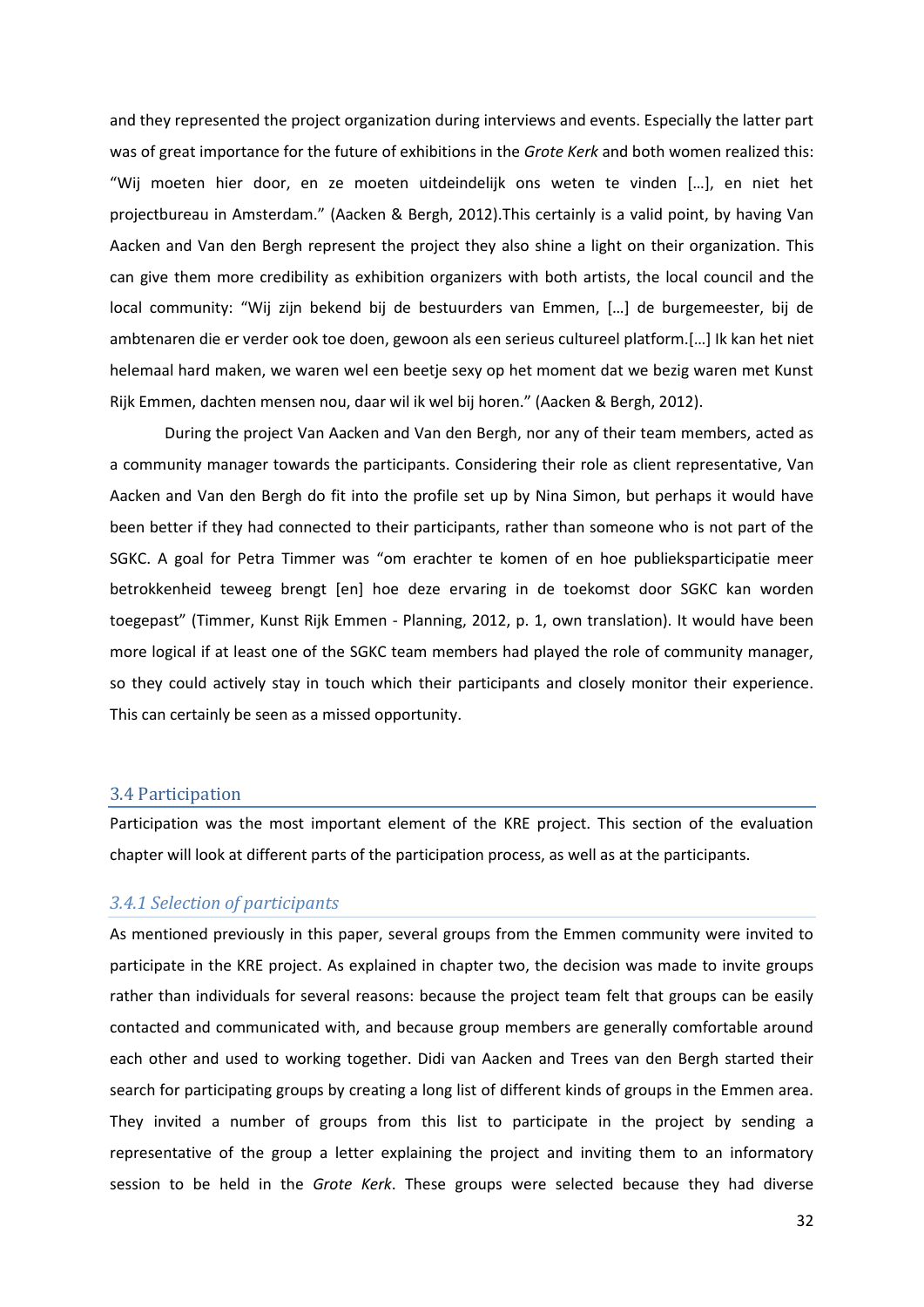backgrounds and represented a broad demographic. After the informatory session, held on May 8<sup>th</sup> 2012, all but one of the groups decided to participate in the project. The group that decided not to participate felt that being part of the KRE project would require too much time.

Due to its pilot status, it is the author's opinion that it was smart to invite groups instead of individuals to participate in this project. Not only do the reasons above reflect this, but also the fact that due to the diverse backgrounds of the groups the possibility to reach a potentially large group of people who normally do not attend art exhibitions. Furthermore, by reaching out to pre-existing groups you reach much more potential participants, compared to if you would request individuals to participate.

## *3.4.2 Participation process*

#### Selecting the works

Selecting the art works for the exhibition was arguably the most important participatory element of the KRE project. A lot of thought went into the design of this participatory element; because the project had a relatively tight budget the method needed to be as cheap as possible, and preferably free. It was quickly decided upon that designing the participation process via the internet would be the easiest to arrange and to monitor. Hans Schraven, the RCE's web and new media specialist, proposed using a relatively new social media platform called Pinterest. Due to the pre-existing infrastructure on Pinterest it would not be necessary to design an own website to post all the images of available works on. Pinterest made it possible to post all the images and information about works on a specific KRE page, which was publicly accessible. By having participants also create accounts which would be publicly accessible it would be easy to monitor their progress. Something potentially problematic about using Pinterest was that it required users to register with a Facebook or Twitter account. The project team understood that it was probable that not every participant had either of these. As explained in chapter two, a decision was made to not only make a manual explaining to participants how to create a Pinterest account, but also how to create a Twitter account in case they did not have access to one already. This manual was discussed during the introductory meeting with all the participants, and although they could take the manual home with them they were free to call the author if they needed any help with creating either account. The survey amongst participants about the project showed that 60 per cent of the respondents found the explanation about creating a Pinterest account clear to very clear (Timmer, Resultaten Enquete, 2013). Approximately 65 per cent of the respondents created a Pinterest account without too much trouble, and approximately 20 per cent called the author for some assistance (Timmer, Resultaten Enquete, 2013).

Hannie Alting and Hilje Zabel both thoroughly enjoyed the Pinterest experience for multiple reasons, even though they were both hesitant about it at first. Firstly they enjoyed the fact that this

33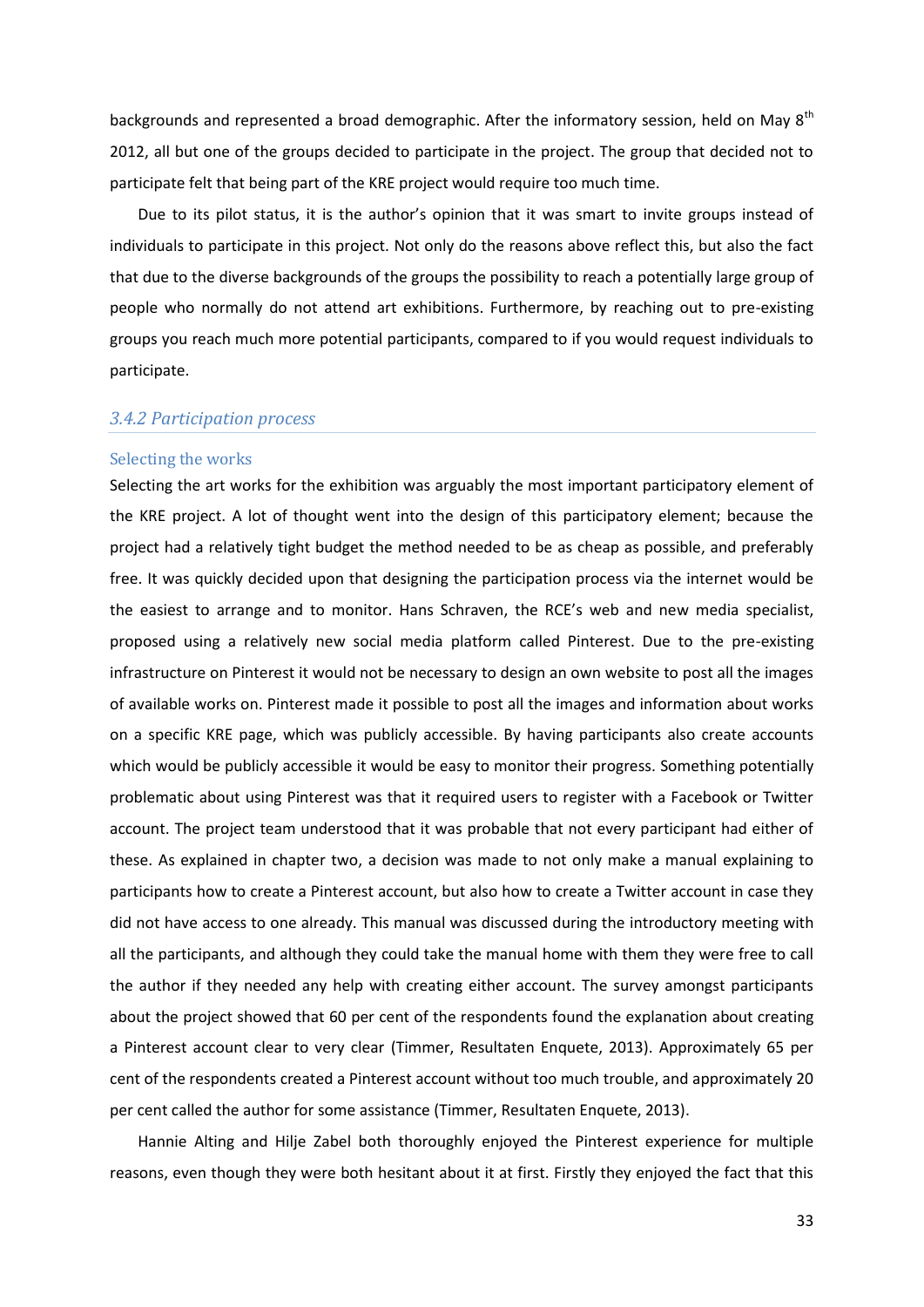way they could sit at home and take their time in selecting the works. Secondly, once they had registered they found that Pinterest also gave them the possibility to interact with each other by leaving messages on each other's pages (Alting & Zabel, Kunst Rijk Emmen Experience, 2012). Participants were informed about this possibility during the introductory meeting; however the survey shows that nearly 65 per cent of the respondents did not interact with other participants on Pinterest (Timmer, Resultaten Enquete, 2013). This shows that there was not much bonding in between groups. Other than Pinterest there were no other opportunities before the exhibition opening for participants to mingle and bond with participants from other groups.

As explained, the selection process consisted of two parts: first the participants made an individual choice after which they would get together with their group and make a final decision. The group decision was not controlled in any way: it was up to the groups themselves how they wanted to arrange this. These group decisions were made in different ways; the majority of group decisions were made by organizing a meeting, but at least one group decision was made via e-mail (Timmer, Resultaten Enquete, 2013). The survey shows that making the choice as a group had several effects: approximately 43 per cent of the respondents found that because of the group experience they got to know their group members in a different way, whilst more than 70 per cent found that they looked at the works of art differently after hearing others' opinions about it (Timmer, Resultaten Enquete, 2013).

This element of the KRE project clearly illustrates the 'from me-to-we' process which Nina Simon expands on in her book and which was discussed earlier in chapter one. All the steps which she identifies in the process have been met, although there is one significant difference: the stages are used to illustrate how something changes from an individual experience to a communal experience. However, all the individuals participating in the project were already part of a community participating in the project. Admittedly, the process could make the communal bond stronger, but there is a different way of looking at this as well: going from all the different participatory groups to one large group. As this paper shows there were no opportunities for the different groups to mingle in such a way that their communal experience expands to encompass all the participants. The social value of the project, therefore, was not as high as it could have been.

#### Creative element

In the early stages of the project there was a plan to offer all the participants a workshop in, roughly said, getting inspired by artworks. After the introductory meetings with all the groups however it became clear that this would be very hard to realize due to the limited timeframe available. The introductory meetings had all taken place at the beginning of summer 2012, after which the participants needed time to make their individual and group choices, and due to the season a lot of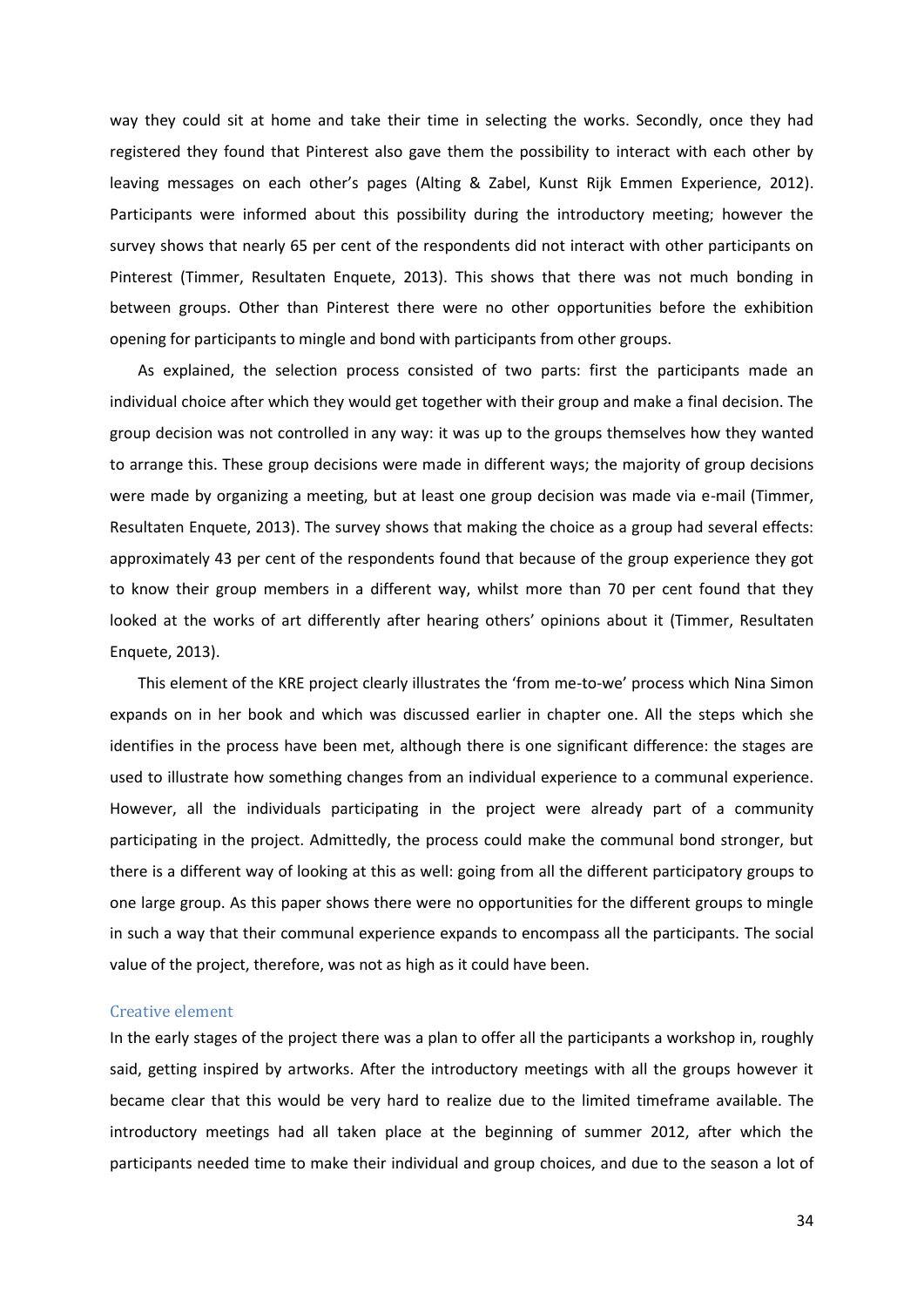the participants went on holiday as well. In reality therefore, a workshop could not be realized. Instead, Arjen Kok sent images of all the selected works to the different participants which selected them and asked them to write a short text about it. The texts were used in the exhibition brochure instead of texts about the work written by art professionals. This part of the participatory process was quite scaffolded in the sense that Arjen Kok, who e-mailed the participants inviting them to write a text, made clear suggestions about what to write:

*Wat roept het werk bij je op? Welke persoonlijke herinneringen of anekdotes komen boven als naar het kunstwerk kijkt. Waar doet het je aan denken? Zijn er beelden, geuren, sferen of gedachten die je voor de geest komen als je er naar kijkt? Wat de kunstenaar met het werk bedoeld heeft is niet belangrijk. En wat de conservator over het werk kan vertellen doet er ook niet toe.*

*(Kok, creatieve opdracht Kunst Rijk Emmen, 2012)*

The survey shows that all the participants thought it was fun to be able to show why you enjoy a work of art so much, or how it inspires you. Furthermore, the survey showed that almost 65 per cent of the respondents found that it was very interesting to read what other people wrote about the works (Timmer, Resultaten Enquete, 2013). Comments from visitors to the exhibition were also positive: "Heel bijzonder het schilderij van W.H.F. Boers gekozen door Sinja Kuipers, gehandicapten sportclub. Geweldig hoe zij de elementen op het schilderij op haar leven van toepassing laat zijn. Bewonderenswaardig." (Kunst Rijk Emmen Visitor, 2012).

If there had been more time this element could have been developed further by the organizers: for example, a workshop could have been organized and the creative contribution could have been expanded to not only include short texts, but also songs or artworks. The *Kamerkoor Tourdion* decided to expand their creative contribution, without any incentive from the organizers. During their group meeting to decide on their group choice they also made a selection of songs from their own repertoire which fit with the works they had chosen. For visitors to enjoy the music whilst visiting the exhibition, the choir made their own consoles and invested in five mp3 players which would be placed near the works in the exhibition. It is these kinds of initiatives which show the dedication of participants. In this case, it also helped the choir as visitors now knew about their music which made it easier for choir members to sell copies of their CD's to them. Selling copies of their CD's was a good way for the choir to earn back their investment for the mp3 players.

#### Tour

The idea for a tour given by participants in the KRE project originated quite late during the project. The background of the idea was to ensure that the participants could invite other (non-participating) members from their group, friends and family who perhaps would not have come to the *Grote Kerk* on their own. Generally the tours would be accessible by everyone visiting the exhibition, but the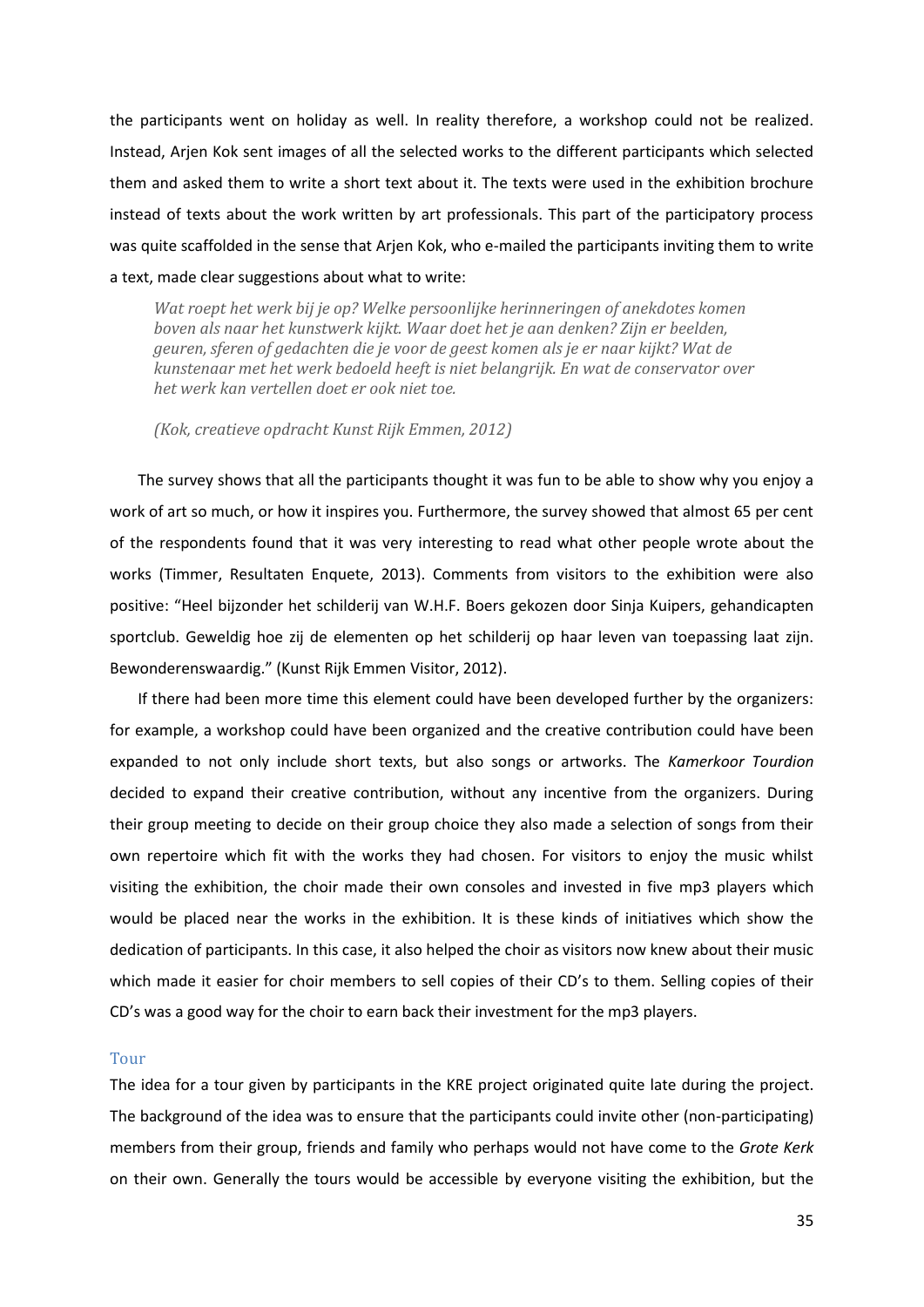*Lions Club*, for example, arranged a private evening tour for their other group members with hors d'oeuvres and drinks. Every group could set their own date for a tour and needed to invite their own guests. The dates for the tours were posted on the project website and on the participating groups' websites for anyone interested in attending the tour.

To give the participants an idea about what to do or say during the tour the e-mail inviting them to organize it, written by Petra Timmer, made several suggestions about how to go about shaping the tour:

*We hebben een paar suggesties voor de onderwerpen waarover je het kunt hebben in de rondleiding:*

- *Iets over Kunst Rijk Emmen: wat is dat voor project, waarom heet deze groep eraan meegedaan?*
- *Hoe zijn jullie tot deze keuze gekomen?*
- *Iets vertellen over de werken, waarom zijn deze gekozen, wat vind jij of wat vinden jullie ervan?*
- *Vraag aan de bezoekers: wat vinden zij er zelf van?*
- *Wat vind je/vinden jullie van de keuze can de andere deelnemers?*

#### *(Timmer, planning rondleidingen Kunst Rijk Emmen, 2012)*

The scaffolding in this part of the participatory process was therefore also properly arranged. At the same time, there was enough room for participants to arrange the tours in their own personal way. The *Lions Club* has been previously discussed, but the *Tourdion* choir for example, also decided to do it differently. During the weekends one or two representatives from the choir would be at the *Grote Kerk* for several hours to welcome visitors to the exhibition and inform them about the ins and outs of the project.

Unfortunately the survey shows that nearly half of the participants did not participate in this element of the project (Timmer, Resultaten Enquete, 2013). Reasons for this were not investigated, but it may be expected that at least for some participants the reason could be lack of time. Other results from the survey show that over 30 per cent of the respondents thought it was very nice to be able to invite friends, family and colleagues to the tour, and a little over 20 per cent realized that the tour would be a way to increase the exposure of the group to the public (Timmer, Resultaten Enquete, 2013). The latter figure is interesting with respect to how Hannie Alting and Hilje Zabel explained their KRE experience; they were very clear in expressing that they participated because it would put a spotlight on the *Tourdion* choir. From the results of the survey it can be concluded that not all of the groups had this same idea. This should have become clearer during the beginning of the project, as something that the participants would get out of their experience.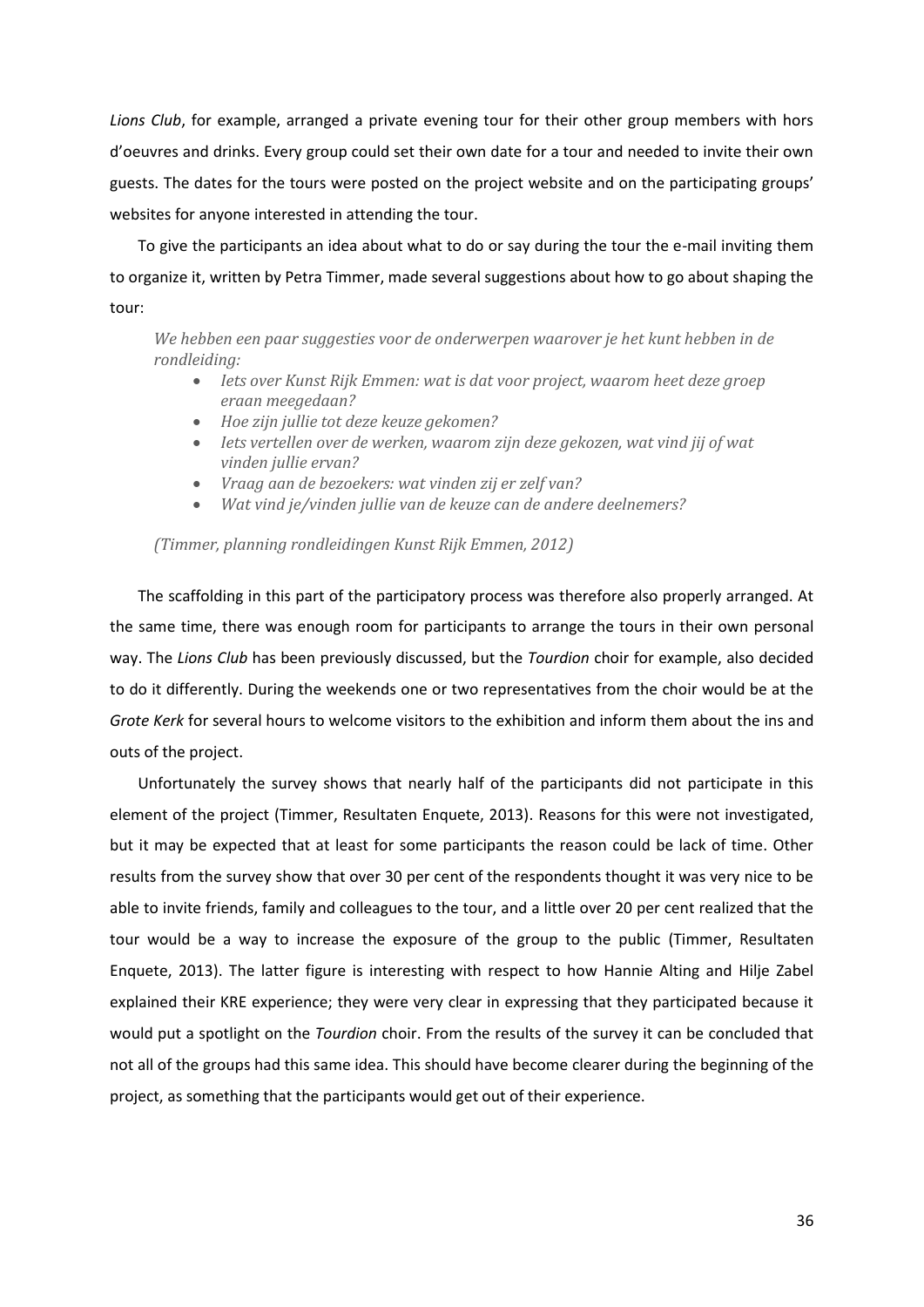Overall, although there were many opportunities for participants to bond with members of their own group, this was not the case concerning opportunities for participants of different groups to bond. The from me-to-we process as described by Simon therefore was only partially successful.

## <span id="page-37-0"></span>3.5 Recommendation

In order to answer the main research question, can participatory projects be recommended to small cultural institutions based on the case study of the Kunst Rijk Emmen participatory project, Didi van Aacken, Trees van den Bergh and Petra Timmer were all asked if they would recommend a participatory project to other small cultural institutions. They all answered positively. Nevertheless, they did make some remarks about the project which could be relevant for other small cultural institutions. Van Aacken and Van den Bergh would advise other institutions to take on a project on a smaller scale (2012). Petra Timmer expands on this:

*"Ik zou niet zeggen 'doe het als Kunst Rijk Emmen', want zoals wij het hebben gedaan moet je het niet herhalen, het was veel te omslachtig en ook in zekere zin te kostbaar. Volgende keer zou je het efficienter kunnen doen. Wat een voorwaarde is voor een kleine organisatie met al of niet vrijwilligers, je moet het wel willen, je moet weten waar je aan begint. Dat het natuurlijk wel veel tijd kost, maar het is aan de andere kant, als je niet meebeweegt, dan wordt je uitgerangeerd. Dus ik denk dat de kleine organisaties die bereid zijn zich te ontwikkelen, zich aan te passen, en nieuwe dingen uit te proberen dat die op een gegeven moment de overlevers zijn."*

*(Timmer, Kunst Rijk Emmen Experience, 2012)*

Something which also needs to be taken into account by other small cultural institutions according to Timmer is the reason why they would invest in a participatory project.

*"Het werkt volgens mij alleen als je publieksparticipatie niet als doel ziet maar als middel om beter te functioneren en meer midden in de samenleving te staan. En die allianties niet als middel om aan geld te komen, maar als doel op zichzelf: relaties in die samenleving, gedeelde belangen."*

*(Timmer, Personal Communication, 2013)*

For Timmer it is of importance that institutions not only realize what kind of practical implications the organization of a participatory project has, but also that they implement a participatory project for the right reasons. Both Timmer and Simon focus on the fact that participation should not be a goal, but a method for achieving goals. As presented in section 1.1 literature suggests that participation has many social effects, from contributing to social cohesion to community empowerment and self-determination (Matarasso, 1997).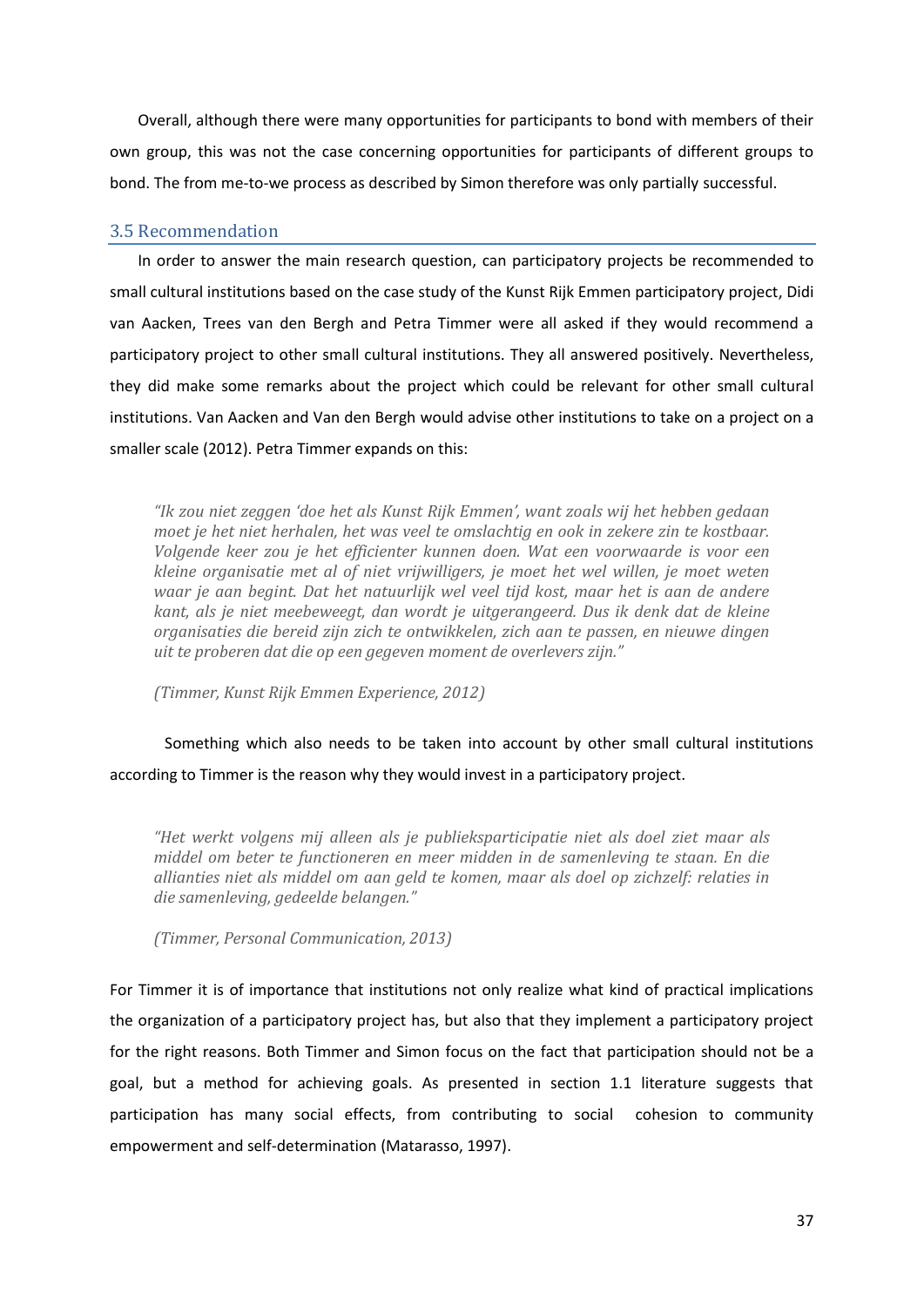#### <span id="page-38-0"></span>**CONCLUSION**

Are participatory projects recommendable to small cultural institutions based on the case study of the KRE project? To answer this question this paper has delved deeper into the concept of participation in chapter one, and looked closely at the KRE project in chapter two. The information from these chapters was combined in chapter three where the KRE project was evaluated by looking at information gained from interviews with organizers and participants, as well as from a survey among participants. This chapter showed that there were both positive and negative elements in the project, which need to be taken into account by small cultural institutions which are interested in organizing a participatory project.

Time is perhaps the most important element to be reckoned with. As has been mentioned in the preceding chapters time was always a factor which needed to be taken into account: particularly the lack of it. Due to the fact that KRE was a pilot project some elements were adjusted along the way; this can be avoided by carefully planning all elements and aspects of the 'new' project. If small cultural institutions consider organizing a participatory project they need to realize that they will most likely need more than a year to fully prepare for several reasons. Firstly, as mentioned in the introduction a small cultural institution is fully dependent on volunteers. The SGKC is also fully dependent on volunteers and did not have the skills or the time to fully organize the project on their own. What other small cultural institutions therefore need to consider is firstly what kind of participatory project they want to organize (see chapter one) and whether or not they feel confident enough to organize it alone, or whether they feel they need professional help. If the latter is the case more time is required to find this professional help. Although in the case of KRE the professional help came in the form of Petra Timmer from the *TiME Amsterdam* consultancy agency, playing the role of project manager, there are different ways which professional help can be added to a project. For example, dependent on the project, professional help could also come in the form of an advisor who has some experience with participatory projects or with particular elements within the project. If a small cultural organization wished to organize a participatory project by using an outlet such as Pinterest, but the volunteers do not have enough knowledge about using such an outlet, someone could be hired to explain the use of the outlet and how to manage it. However, organizations may also use tools which were developed during other participatory projects. For example, with regards to using Pinterest, due to the KRE project a manual was produced for participants to help them use Pinterest. This manual could be provided to other organizations planning to organize a project using Pinterest.

Whilst professional help may be very helpful in organizing the participatory project what needs to be taken into account is the fact that the professionals need to get paid. This requires the cultural

38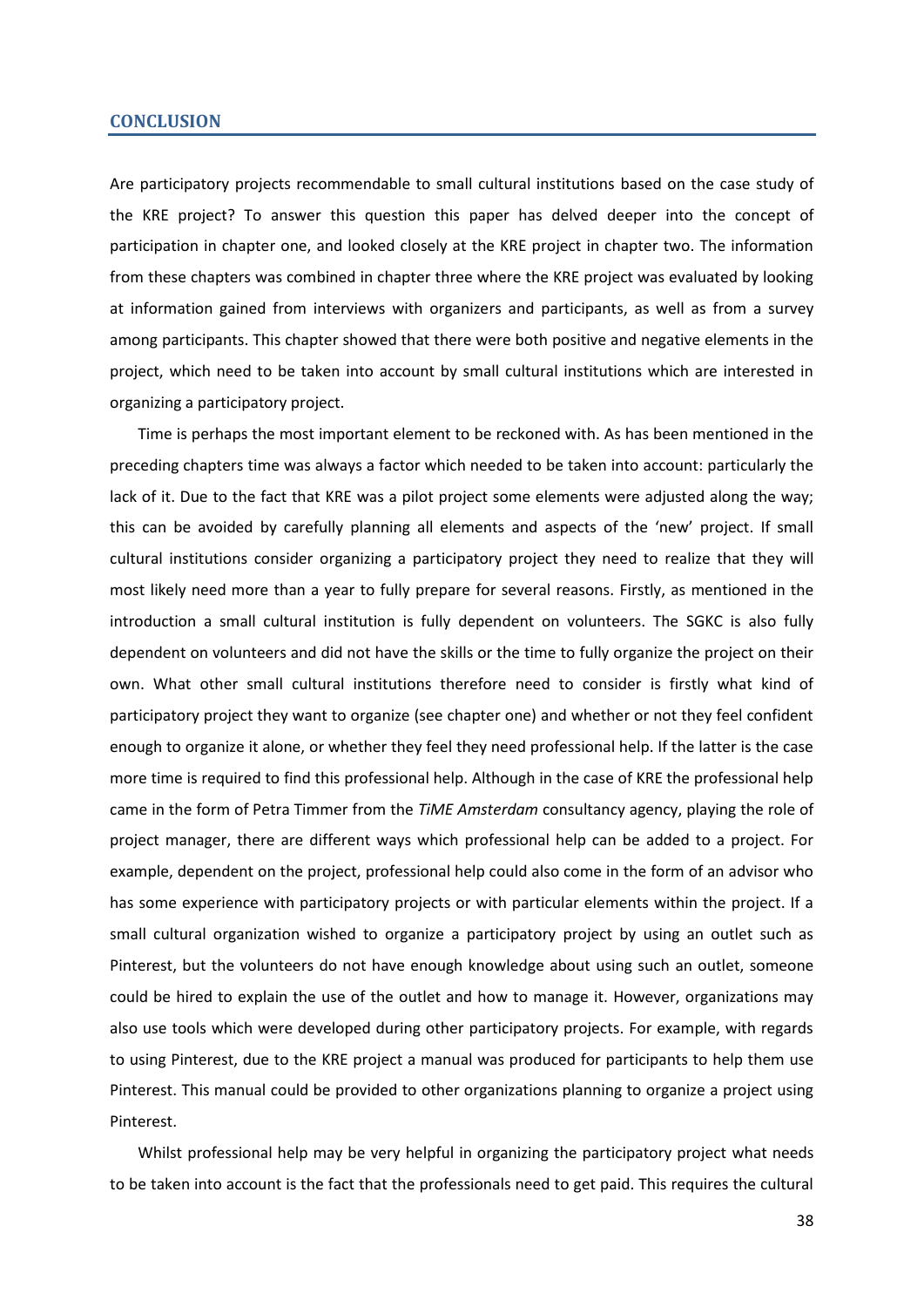institution to have a budget. In the case of KRE project the SGKC did not have this budget and requested funding for the project. The participatory process itself does not need to be expensive; as explained in the previous chapter social media outlets such as Pinterest are free to use. To make the most of having professional help with organizing a participatory project it can be recommended to hire professional help from generally the same area as the institution itself. Not only does this make communicating with each other easier, but the professionals can be expected to have knowledge of the local (cultural) infrastructure which may be useful for the success of the project.

If professional help is involved the division of labor needs to be clearly set up. Something which should have been done differently in the KRE project is the role the SGKC volunteers played. They were generally not involved in the day-to-day workings of the project and they did not play a role as community manager. Furthermore, during the KRE project there was some difficulty within the project team regarding the role of the volunteers: officially they represented the project managers' principal, whilst they were also part of the project team working under the leadership of the project manager. This does not need to be problem per se, but if conflicts arise the situation may become uncomfortable.

The SGKC does not have its own collection of art works; for the KRE project works from the *Toonzaalcollectie* were made available by the RCE. Small cultural institutions may or may not have their own collections. For a participatory project such as KRE, where participants select works to put in an exhibition, the works need to come from somewhere. It is highly likely that not all small cultural institutions have their own collection to use for such means. Like the SGKC got in touch with the RCE, other small cultural institutions may contact other (larger) institutions with their own collection to see if they would be interested in being part of such a project. This can be beneficial for both parties: the small cultural institution can organize a participatory project with the other (larger) institutions' collection, whilst the other (larger) cultural institution can present their collection to a different audience.

As was explained in chapter two the idea for a participatory project did not come from the SGKC, but from the RCE. The SGKC's intention was to set up an exhibition from the government's art collection. Although the SGKC realized that connecting to the community by organizing a participatory project could be beneficial to them; something which was lacking in the project was properly cementing the relationship between the SGKC and the participants (the community); as explained Petra Timmer and the author had the most contact with the participants, rather than the SGKC. This is something other (small) cultural institutions need to take into account: if you really want to play a pivotal part in your community make sure that you enter into a relationship with your participants. Being a community manager, as a volunteer for a small cultural institution is very important because if you want to cement the role of the institution in the (local) community you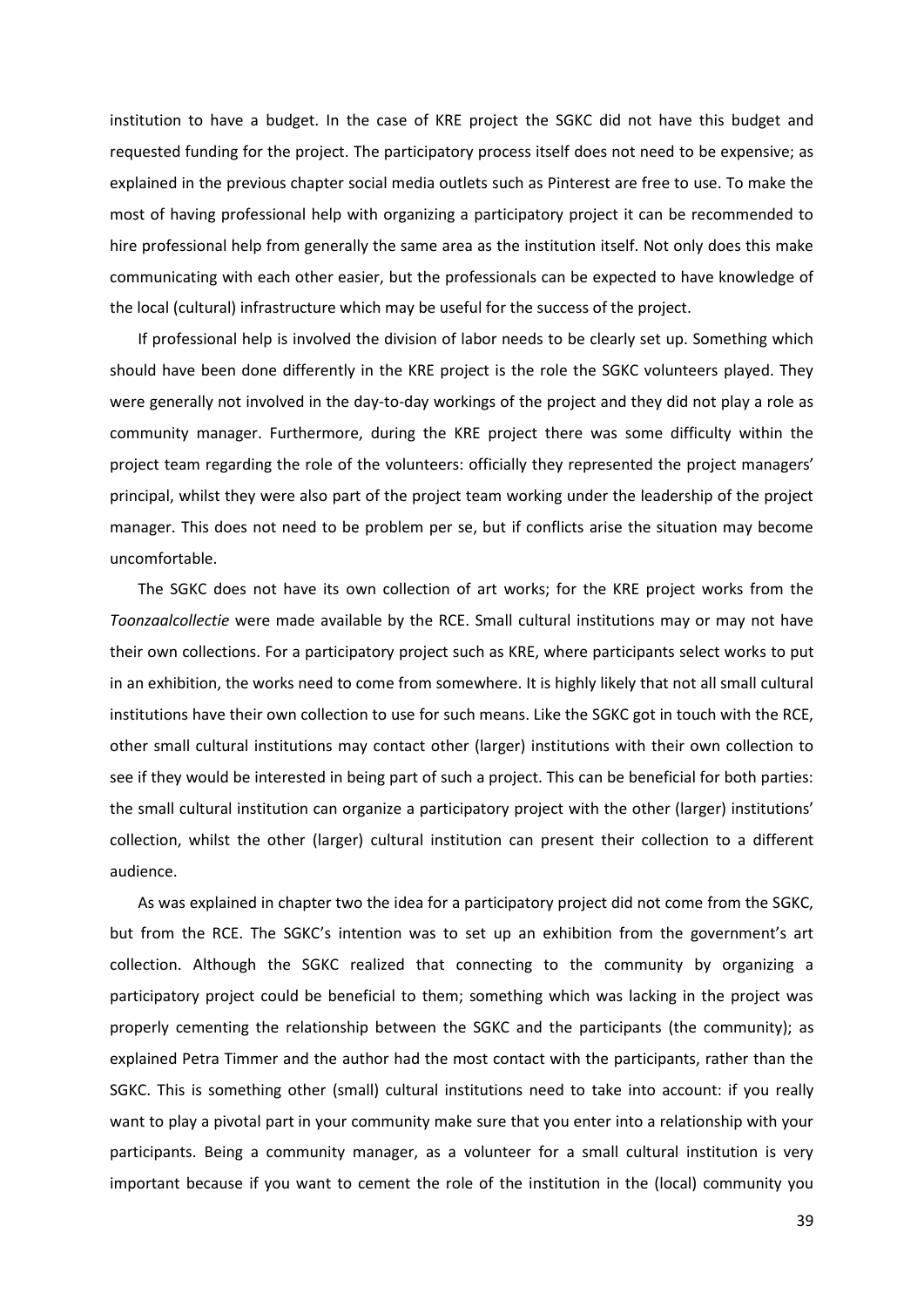need to able to connect to that community. People need to know who you are. This point is closely linked to the first of three institutional values which participatory projects are based upon according to Nina Simon (see chapter one). The first value is that the institution desires the input and involvement of participants; as was shown above, although the institution eventually fully supported the project, the idea came from the RCE.

Looking back at the KRE project it seems that the project is very relevant within the general theme of public participation. Particularly for cultural institutions in small local communities participatory projects can be valuable on different levels, as has been shown by the KRE project. It can provide public support for the institution, whilst it also has the ability to connect different members from the local community. The KRE project has shown that it is possible for small institutions to organize a participatory project; although it does require a lot of effort, time and, dependent on the type of project, money. This is positive news as it shows that participatory projects do not need to be limited to professional institutions which have a budget and experienced employees. Nevertheless, this does not mean that all small cultural institutions need to start implementing participation in some form or other right away. If anything, institutions need to put a lot of thought into what they would want to achieve by implementing participation.

As mentioned in section 3.5 Didi van Aacken, Trees van den Bergh and Petra Timmer would all recommend organizing a participatory project to other small cultural institutions, even though they would take a different approach; downsize the scale of the project and ensure that it is less laborious and costly. This conclusion can also be reached from this paper. A lot can be learned from how the KRE project was organized, but implementing a participatory project gives small cultural institutions the chance to play a central role in their local community, assuming that the project is organized properly. The institution needs to stand behind the process every step of the way. Although organizing a participatory project may take a lot of time and effort, institutions need to understand what they will gain by investing in these kinds of projects. By creating and upholding alliances within the local community, be it with participants or with local sponsors, the institution can become a structural element within the local community. Perhaps that is the most important lesson which can be learned from the KRE project; participation is a means to an end, not a goal in itself.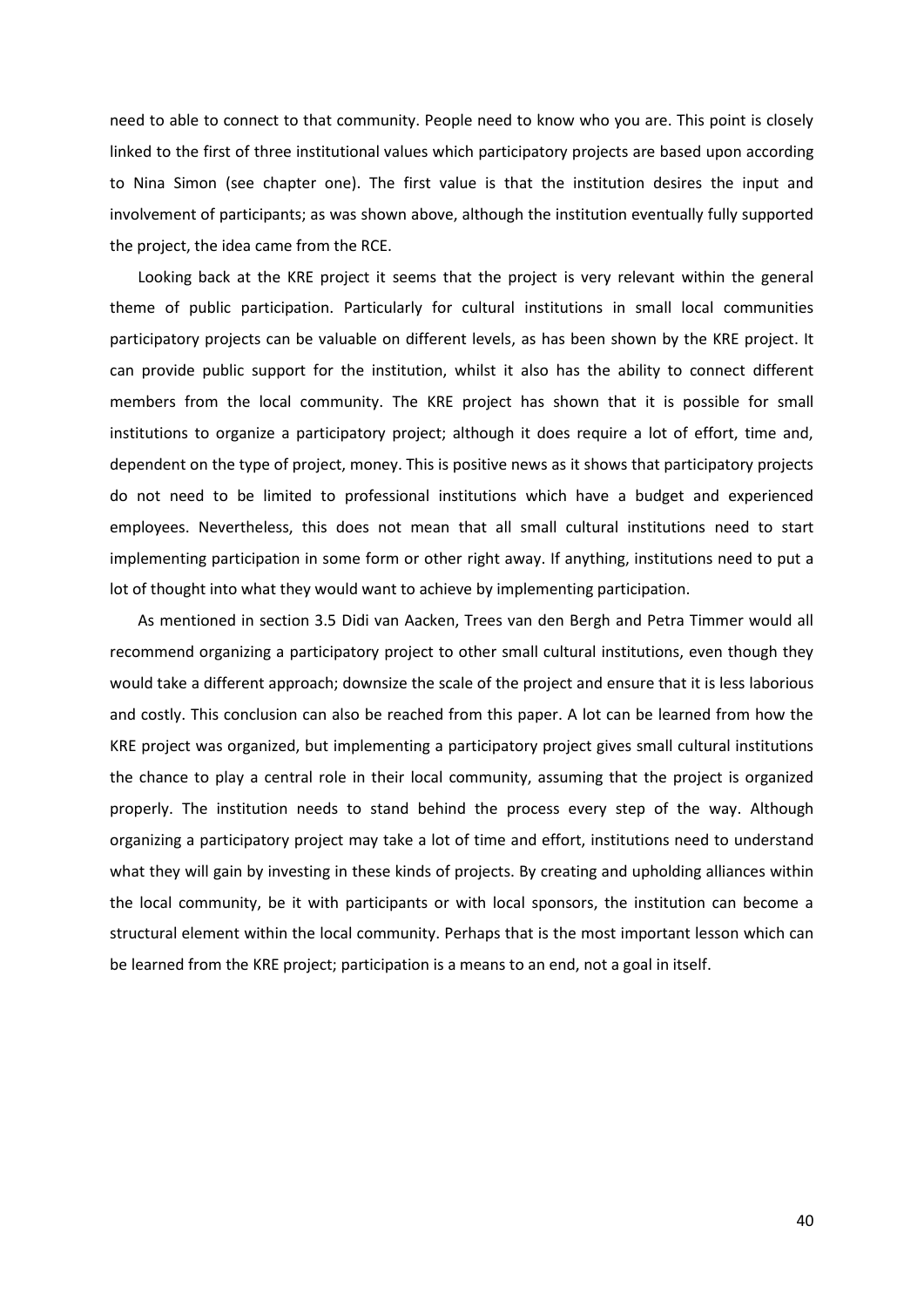## <span id="page-41-0"></span>**BIBLIOGRAPHY**

Arts Council England. (2010, February). *Adult participatory arts: thinking it through.* Retrieved November 1, 2012, from Arts Council England:

http://www.artscouncil.org.uk/media/uploads/adult\_participatory\_arts\_09\_04.pdf

Baum, L. (2011). A Review of "The Participatory Museum". *Visitor Studies , 14* (1), 117-120. Becker, H. S. (2008). *Art Worlds.* Berkeley: University of California Press.

- Besseling, E., & Klooster, M. (2005, November). *Publieksonderzoek - Onderzoek naar Nederlandse Musea.* Retrieved May 8, 2013, from Cultuurformatie:
- http://www.cultuurformatie.nl/Onderzoeksrapporten/VRM05\_Publieksonderzoek.pdf Boijmans van Beuningen. (2012). *Art Rocks! Boijmans Muziekcompetitie*. Retrieved November 12, 2012, from Art Rocks!: http://www.artrocks.nl/
- Bourdieu, P., Darbel, A., & Schnapper, D. (1997). *The Love of Art: European Art Museums and their Public.* Cambridge: Polity Press.

Broek, A. v.d., Haan, J. d., & Huysmans, F. (2009). *Cultuurbewonderaars en cultuurbeoefenaars.* Den Haag: Sociaal Cultureel Planbureau

- Center for Advancement of Informal Science Education. (2009, July). *Public Participation in Scientific Research: Defining the Field and Assessing its Potential for Informal Science Education.* Retrieved February 24, 2013, from Center for Advancement of Informal Science Education: http://caise.insci.org/uploads/docs/PPSR%20report%20FINAL.pdf
- Centraal Bureau voor de Statistiek. (2011, November 29). *Musea; grootteklasse, bezoekersaantallen en personeel per soort museum.* Retrieved November 11, 2012, from Centraal Bureau voor de Statistiek: http://statline.cbs.nl/StatWeb/publication/?DM=SLNL&PA=7408mus&D1=7- 10&D2=0-6&D3=2-6&HDR=T&STB=G1,G2&VW=T
- English- Speaking Union of Scotland. (2012). *Creative Writing Competition*. Retrieved November 12, 2012, from English-Speaking Union of Scotland: http://www.esuscotland.org.uk/cw\_competition.htm

Fonds voor Cultuurparticipatie. (2009, April). *Beleidsplan Fonds voor Cultuurparticipatie 2009-2012.* Retrieved March 4, 2013, from Fonds voor Cultuurparticipatie:

http://www.cultuurparticipatie.nl/reports/publieksversie-beleidsplan-150409.pdf

Gemeente Emmen. (2012). *Beleidsregel: subsidiëring culturele infrastructuur vrijwilligers.* Retrieved October 29, 2012, from Gemeente Emmen:

http://www.emmen.nl/fileadmin/files/www.emmen.nl/Tekstpaginas/Bestuur\_en\_politiek/V erordeningen/Beleidsregels/Beleidsregel\_culturele\_infrastructuur\_vrijwilligers.pdf

- Hanssen, M. (2012, September 30). *Speech Michaëla Hanssen.* Retrieved November 9, 2012, from Kunst Rijk Emmen: http://www.kunstrijkemmen.nl/?page\_id=472
- Hoogen, Q. v. (2010). *Performing Arts and the City - Dutch Municipal Cultural Policyin the Brave New World of Evidence-Based Policy.* Retrieved October 25, 2012, from Rijksuniversiteit Groningen:

http://dissertations.ub.rug.nl/faculties/arts/2010/q.l.van.den.hoogen/?pFullItemRecord=ON

- Kok, A. (2012). *Toonzaalcollectie.* Retrieved November 9, 2012, from Kunst Rijk Emmen: http://www.kunstrijkemmen.nl/?page\_id=134
- Kok, A., & Campo Rosillo, A. (2011). Zomermiddag in huis. *Rijksdienst voor het Cultureel Erfgoed Magazine, 2*, 10-11.

Kunst Rijk Emmen Visitor. (2012). *Guestbook*.

Matarasso, F. (1997). *Use or Ornament - The Social Impact of Participation in the Arts.* Retrieved November 1, 2012, from Mediation Danse: http://mediation-

danse.ch/fileadmin/dokumente/Vermittlung\_ressources/Matarasso\_Use\_or\_Ornament.pdf Pinterest. (2012). *What is Pinterest?* Retrieved November 9, 2012, from Pinterest:

http://pinterest.com/about/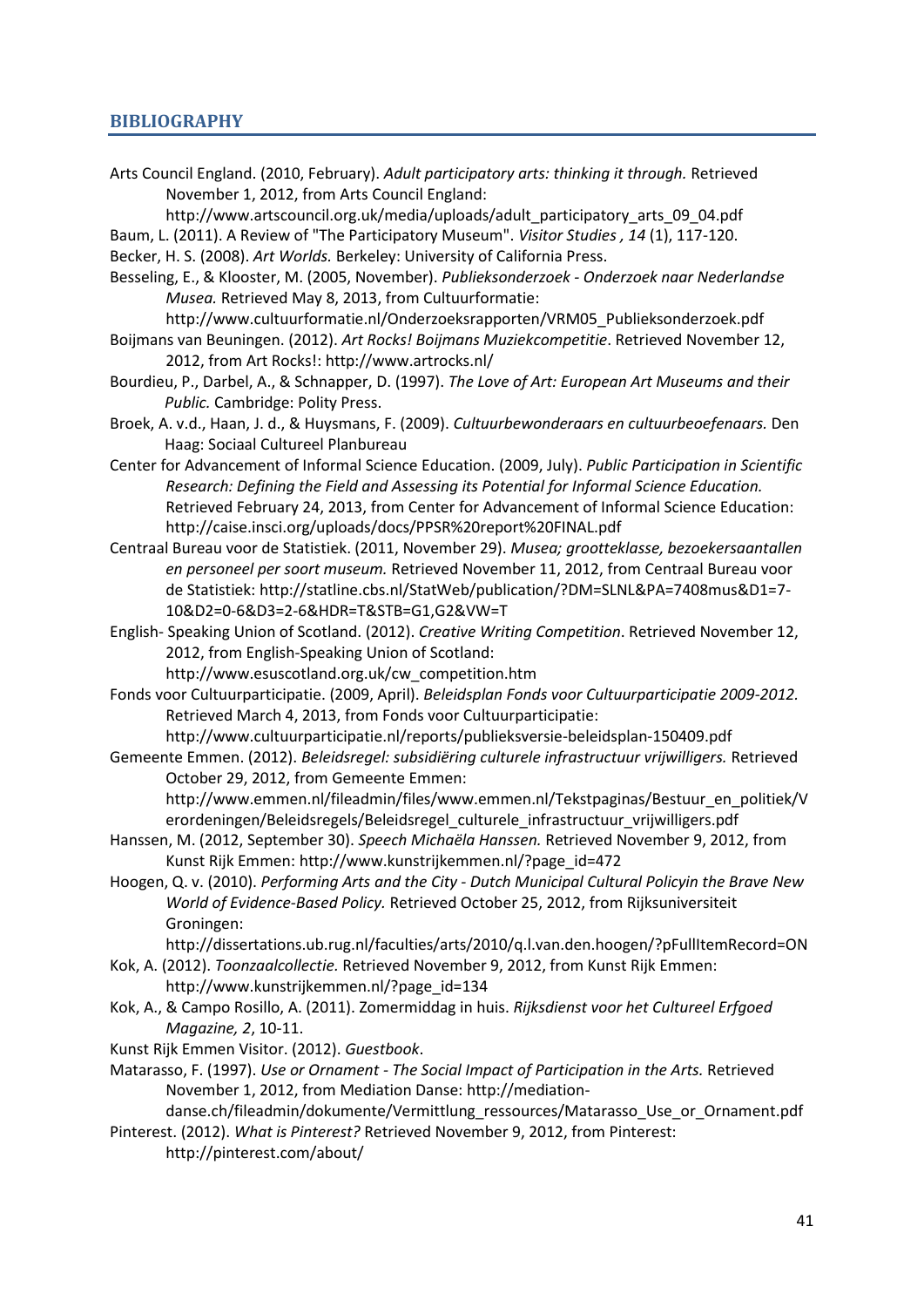Rijksdienst voor Cultureel Erfgoed. (2012). *Programma Waarde en Waardering*. Retrieved November 15, 2012, from Rijksdienst voor het Cultureel Erfgoed:

http://www.cultureelerfgoed.nl/roerend-erfgoed/onderzoek-waarde-en-waardering Rijksdienst voor het Cultureel Erfgoed. (2012). *Tarieven.* Retrieved February 10, 2013, from

Toonzaalcollectie: http://toonzaal.rijkscollectie.nl/index.php?option=com\_content&view=article&id=47&Itemid =55

- RTV Drenthe. (2012, September 27). *Tentoonstelling Kunst Rijk Emmen in de Grote Kerk.* Retrieved February 7, 2013, from RTV Drenthe: http://www.rtvdrenthe.nl/nieuws/tentoonstellingkunst-rijk-emmen-grote-kerk
- Shirky, C. (2008). *Here Comes Everybody: The Power of Organizing without Organizations.* New York: Penguin Press.
- Simon, N. (2010). *The Participatory Museum.* Santa Cruz, CA: MUSEUM 20.
- Snoodijk, D. (2011). Aangenaam kennis te maken. *Rijksdienst voor het Cultureel Erfgoed Magazine, 2*, 31.
- Stichting DOEN. (2013). Retrieved April 4, 2013, from Stichting DOEN: http://www.doen.nl/web/projecten-die-we-DOEN/Cultuur-Cohesie.htm
- Stichting Grote Kerk Cultureel. (2012). Aanvraagformulier Stichting DOEN.
- Tan, L. (2012). The participatory museum. *Museum Management and Curatorship , 27* (2), 197-201.
- Timmer, P. (2012). *Kunst Rijk Emmen - Planning.* Amsterdam.
- Timmer, P. (2012, October 2). planning rondleidingen Kunst Rijk Emmen. *Personal Communication*.
- Timmer, P. (2012, January 22). Rapportage aan Stichting DOEN.
- Timmer, P. (2012). *Samenvatting 16 November.* Amsterdam.
- Timmer, P. (2013, January 14). *Resultaten Enquete.* Retrieved January 14, 2013, from Thesistools: http://www.thesistools.com/sys/results\_graphs.php?ln=nl&userID=152633&formID=300965 &version=3
- Timmermans, N., & Vinkenborg, M. (2011). *E-brief: Publieksparticipatie in de culturele sector.* Retrieved October 25, 2012, from Kennisland: http://www.kennisland.nl/filter/publicaties/ebrief-publieksparticipatie-in-de-culturele-sector
- UNESCO. (2012). *Measuring Cultural Participation.* Retrieved March 30, 2013, from UNESCO: http://www.uis.unesco.org/culture/Documents/fcs-handbook-2-cultural-participation-en.pdf

# <span id="page-42-0"></span>**PERSONAL COMMUNICATIONS**

- Aacken, D. v., & Bergh, T. v. (2012, November 25). Kunst Rijk Emmen Experience. (M. Feije, Interviewer)
- Alting, H. (2012, September 17). Personal Communication.
- Alting, H., & Zabel, H. (2012, November 25). Kunst Rijk Emmen Experience. (M. Feije, Interviewer)
- Kok, A. (2012, August 27). creatieve opdracht Kunst Rijk Emmen. *Personal Communication*.
- Kok, A. (2012, November 22). Kunst Rijk Emmen Experience. (M. Feije, Interviewer)
- Timmer, P. (2012, November 27). Kunst Rijk Emmen Experience. (M. Feije, Interviewer)
- Timmer, P. (2012, November 24). Personal Communication.
- Timmer, P. (2013, February 18). Personal Communication.
- Timmer, P. (2013, February 19). Personal Communication.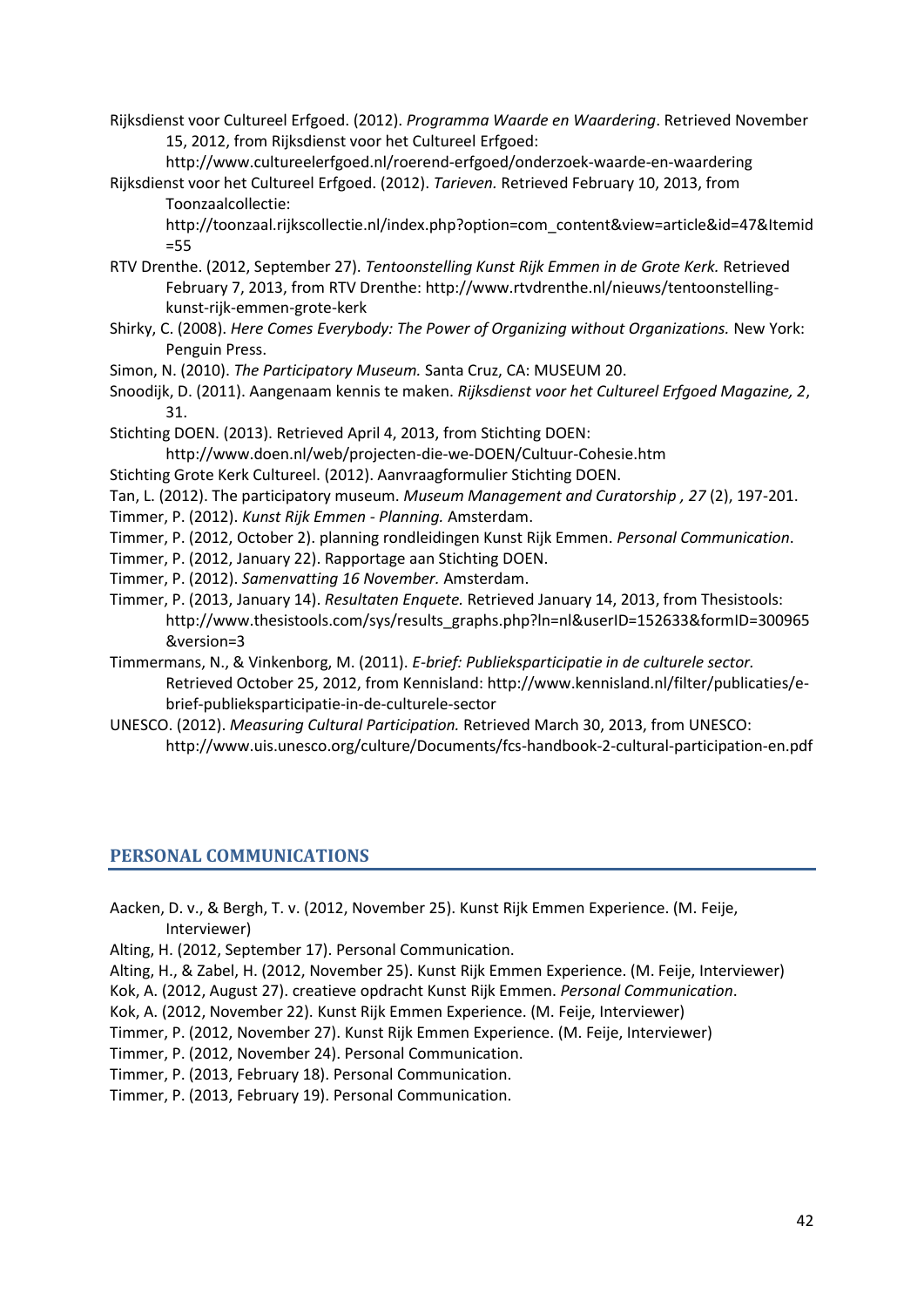# <span id="page-43-0"></span>**APPENDIX A**

# **Enquête Resultaten**

| Wat is uw geslacht?                |                  |
|------------------------------------|------------------|
| Man                                | 10 (50 %)        |
| Vrouw                              | 10 (50 %)        |
|                                    | $n = 20$<br># 20 |
| Leeftijdscategorie                 |                  |
| $20 - 30$                          | 3(15%)           |
| $30 - 40$                          | $0(0\% )$        |
| $40 - 50$                          | $2(10\%)$        |
| $50 - 60$                          | 5(25%)           |
| 60-70                              | 9(45%)           |
| 70-80                              | 1(5%)            |
|                                    | $n = 20$<br>#20  |
|                                    |                  |
| Bij welke deelnemersgroep hoort u? |                  |
| Kamerkoor Tourdion                 | 7(35%)           |

| Carnavalsvereniging de<br>Zeskante Steen | $4(20\% )$ |
|------------------------------------------|------------|
| Filmhuis Emmen                           | $4(20\% )$ |
| Gehandicapten Sportclub<br>Emmen         | $2(10\%)$  |
| Gemeenteraad Emmen                       | $0(0\% )$  |
| Lions Club Emmen                         | 3(15%)     |
|                                          | $n = 20$   |

**Het doel van dit publieksparticipatieproject: voor SGKC meer en ander publiek, voor Rijksdienst voor het Cultureel Erfgoed onderzoek naar invloed publieksparticipatie op waardering kunst**

| Zeer duidelijk | $4(20\% )$ |
|----------------|------------|
| Duidelijk      | 14 (70 %)  |
| Vrij duidelijk | $2(10\%)$  |
| Onduidelijk    | $0(0\% )$  |
| Geen mening    | $0(0\% )$  |
|                | $n = 20$   |

# 20

# 20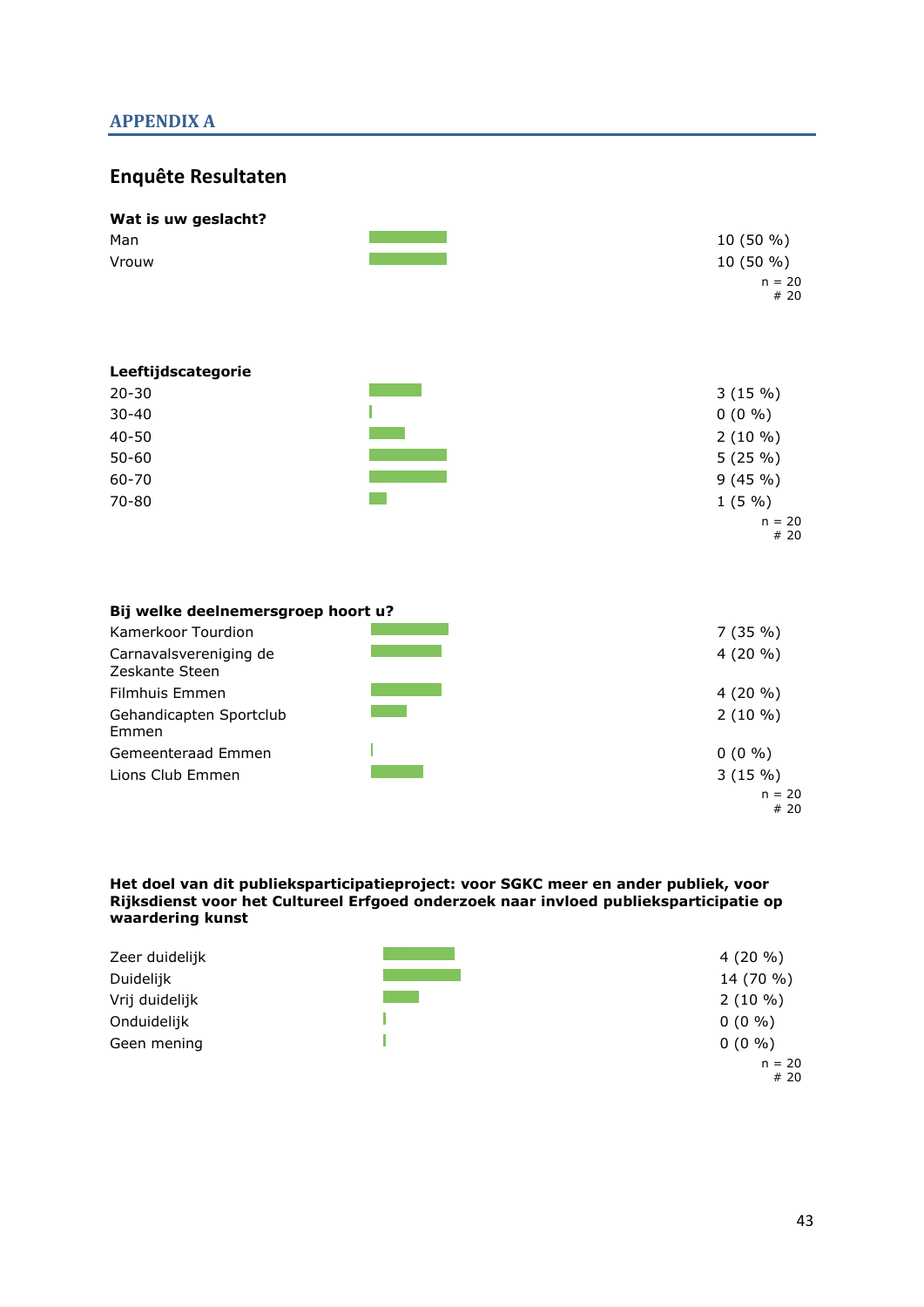#### **Uitleg over wat te verwachten gedurende participatieproject: individuele keuze, groepskeuze, creatieve opdracht, rondleidingen, enquête**

| Zeer duidelijk | 1(5%)           |
|----------------|-----------------|
| Duidelijk      | 11 (55<br>$\%$  |
| Vrij duidelijk | 8(40%           |
| Onduidelijk    | $0(0\% )$       |
| Geen mening    | $0(0\% )$       |
|                | $n = 20$<br>#20 |

## **Uitleg Pinterest**

Om een keuze te kunnen maken uit de online Toonzaalcollectie moest u een Pinterest account aanmaken, en eventueel daarvoor nog een Facebook of Twitter account. Wat vond u van de uitleg hierover tijdens de introductiebijeenkomst?

| Zeer duidelijk | $4(20\% )$ |
|----------------|------------|
| Duidelijk      | 8(40%      |
| Vrij duidelijk | 5(25%)     |
| Onduidelijk    | 3(15%)     |
| Geen mening    | $0(0\% )$  |
|                | $n = 20$   |
|                | #20        |

## **Aanmaken account(s)**

| Wilt u aangeven wat voor u geldt:                                                                                                 |                              |
|-----------------------------------------------------------------------------------------------------------------------------------|------------------------------|
| Ik had al een Facebook/Twitter<br>account en heb zonder yeel<br>moeite een eigen Pinterest<br>account aangemaakt.                 | 9(45%)                       |
| Ik heb zonder veel moeite een<br>Facebook/Twitter account en<br>daarna een Pinterest account<br>aangemaakt.                       | $4(20\% )$                   |
| Ik heb hiervoor hulp gevraagd<br>aan Merel of anderen.                                                                            | 4 (20 %)                     |
| Merel of jemand anders heeft<br>voor mij het Facebook/Twitter<br>en/of het Pinterest account<br>aangemaakt.                       | $0(0\% )$                    |
| Ik vond het te ingewikkeld/zag<br>het niet zitten en heb daarom<br>niet meegedaan.                                                | $0(0\% )$                    |
| Ik bleef bezwaar houden tegen<br>het eerst moeten aanmaken<br>van een Facebook/Twitter<br>acount en heb daarom niet<br>meegedaan. | $1(5\%)$                     |
| Anders, namelijk                                                                                                                  | $2(10\%)$<br>$n = 20$<br>#20 |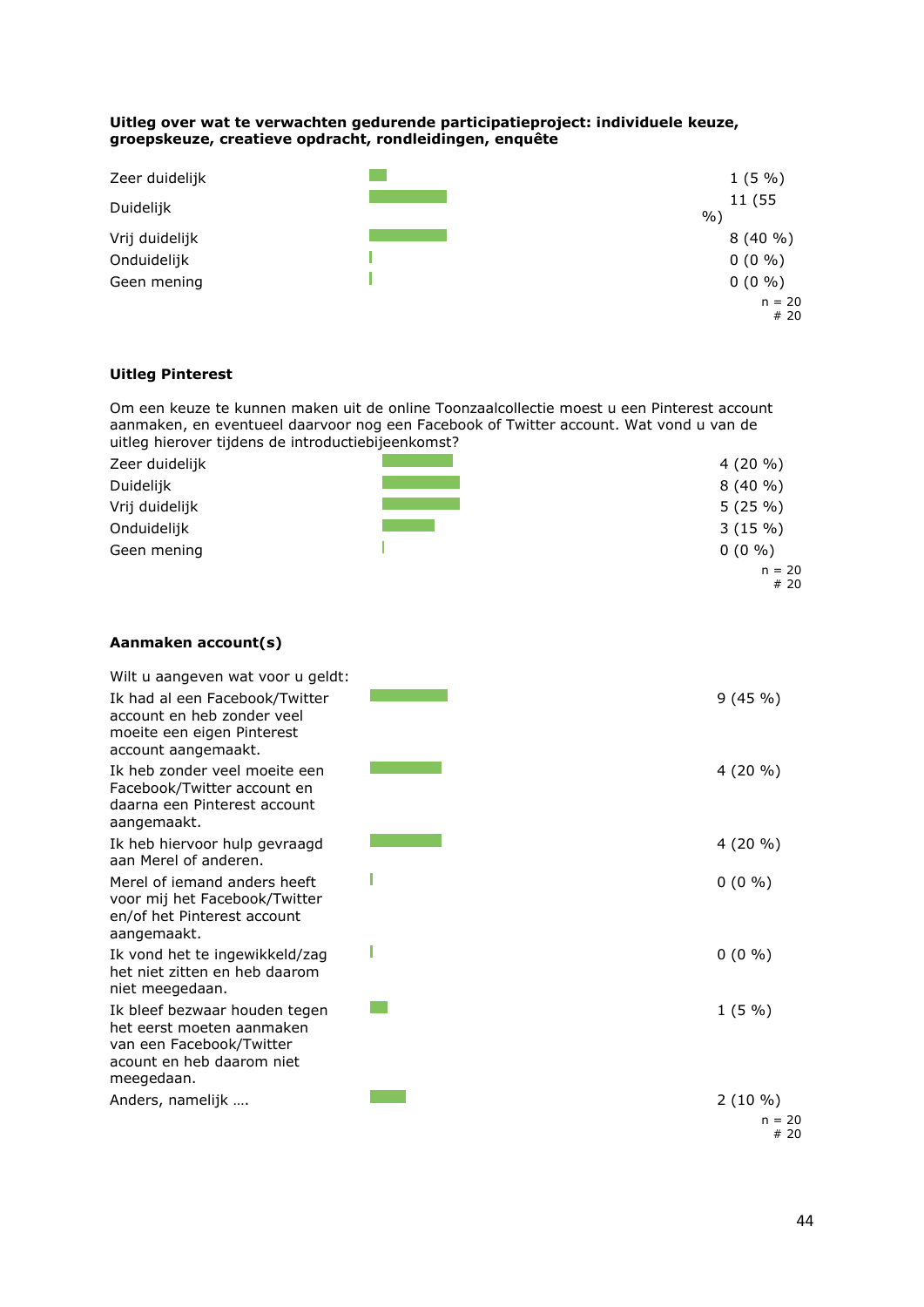

| Heeft u bij uw individuele keuze ook een motivatie geplaatst op Pinterest? |      |                 |  |
|----------------------------------------------------------------------------|------|-----------------|--|
| Ja                                                                         | $\%$ | 17 (89.47       |  |
| Nee                                                                        | $\%$ | 2 (10.53)       |  |
|                                                                            |      | $n = 19$<br>#19 |  |

| Heeft u via Pinterest gereageerd op keuzes van anderen? |        |                 |
|---------------------------------------------------------|--------|-----------------|
| Ja, een keer                                            | $\%$ ) | 3(15.79)        |
| Ja, meerdere keren                                      | $\%$ ) | 4 (21.05)       |
| Nee                                                     | $\%$   | 12 (63.16)      |
|                                                         |        | $n = 19$<br>#19 |

| Vond u het leuk om te doen? |                     |
|-----------------------------|---------------------|
| Ja                          | 15 (78.95<br>$\%$ ) |
| Matig                       | 4 (21.05<br>$\%$    |
| <b>Nee</b>                  | $0(0\% )$           |
|                             | $n = 19$<br>#19     |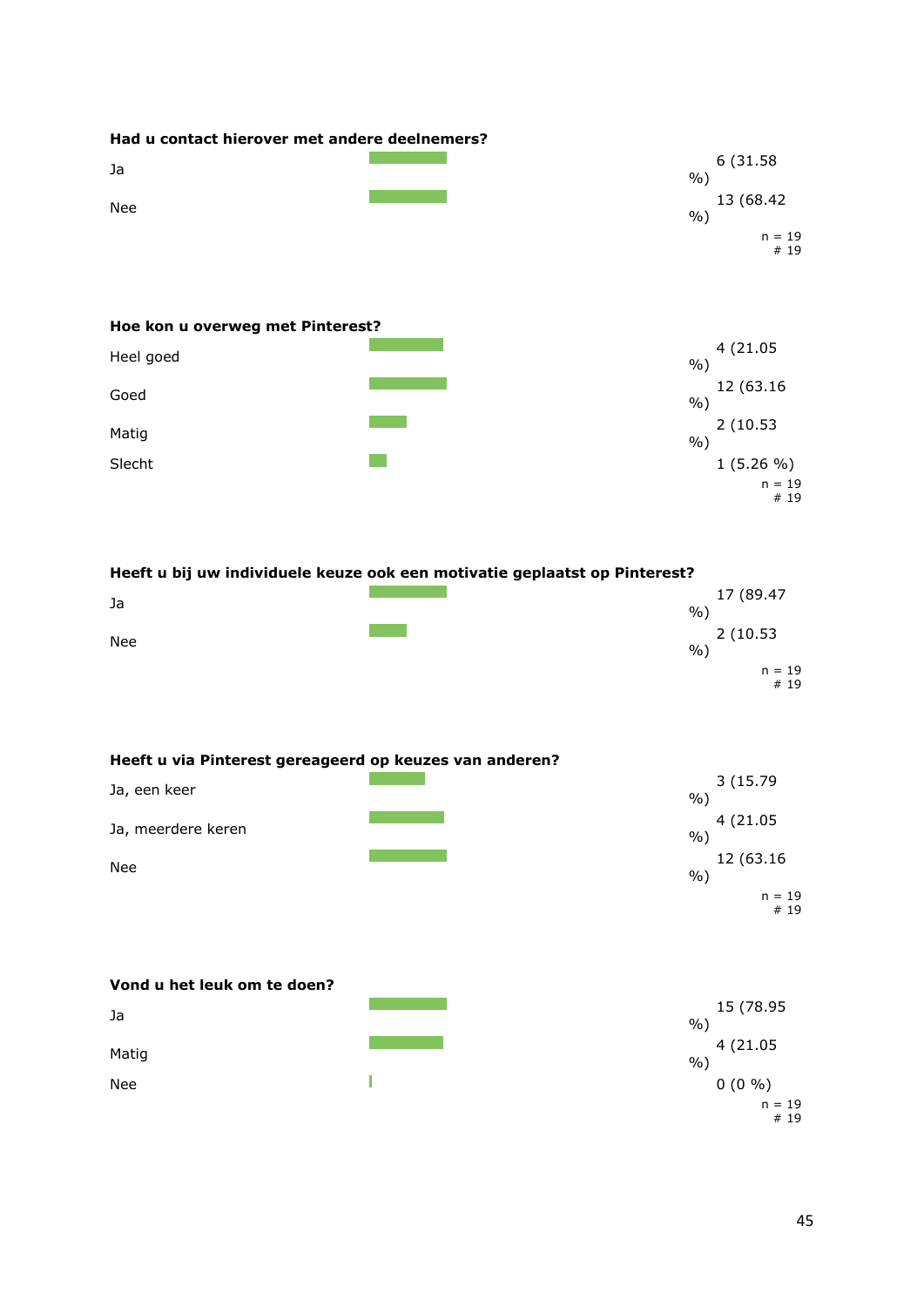#### **Hoeveel tijd kostte het u?** Minder dan een uur 2 (10.53 %) 1-3 uur 12 (63.16  $\frac{12}{9}$  (63.16  $\frac{12}{9}$ )  $\frac{0}{0}$  $3-6$  uur 2 (10.53 %)  $\mathcal{L}(\mathcal{L}^{\mathcal{L}})$  and  $\mathcal{L}^{\mathcal{L}}$ 3 (15.79 Meer dan 6 uur %)  $\mathbf{I}$ Ik heb geen keuze gemaakt  $0(0\% )$ want ...  $n = 19$ # 19

## **De groepskeuze voor 5 werken**

| 14 (70 %)       |
|-----------------|
| 5(25%)          |
| $1(5\%$         |
| $n = 20$<br>#20 |
|                 |

## **Wat vond u van dit onderdeel? U kunt meerdere omschrijvingen aanmerken.**

| Inspirerend                                                                                 | $\%$ ) | 3(21.43)         |
|---------------------------------------------------------------------------------------------|--------|------------------|
| Je leert de leden van de groep<br>anders kennen                                             | $%$ )  | 6 (42.86)        |
| Je gaat toch anders aankijken<br>tegen sommige kunstwerken<br>door andere meningen te horen | $%$ )  | 10 (71.43        |
| Ik vind onze groepskeuze leuk<br>afwisselend                                                |        | $7(50\% )$       |
| Onze groepskeuze is een goede<br>weerspiegeling van onze<br>(verschillende) smaken          | $%$ )  | 5 (35.71         |
| Jammer, mijn eerste keus zit er<br>niet bij                                                 |        | $0(0\% )$        |
| Anders, namelijk:                                                                           | $%$ )  | 2(14.29)         |
|                                                                                             |        | $n = 14$<br># 33 |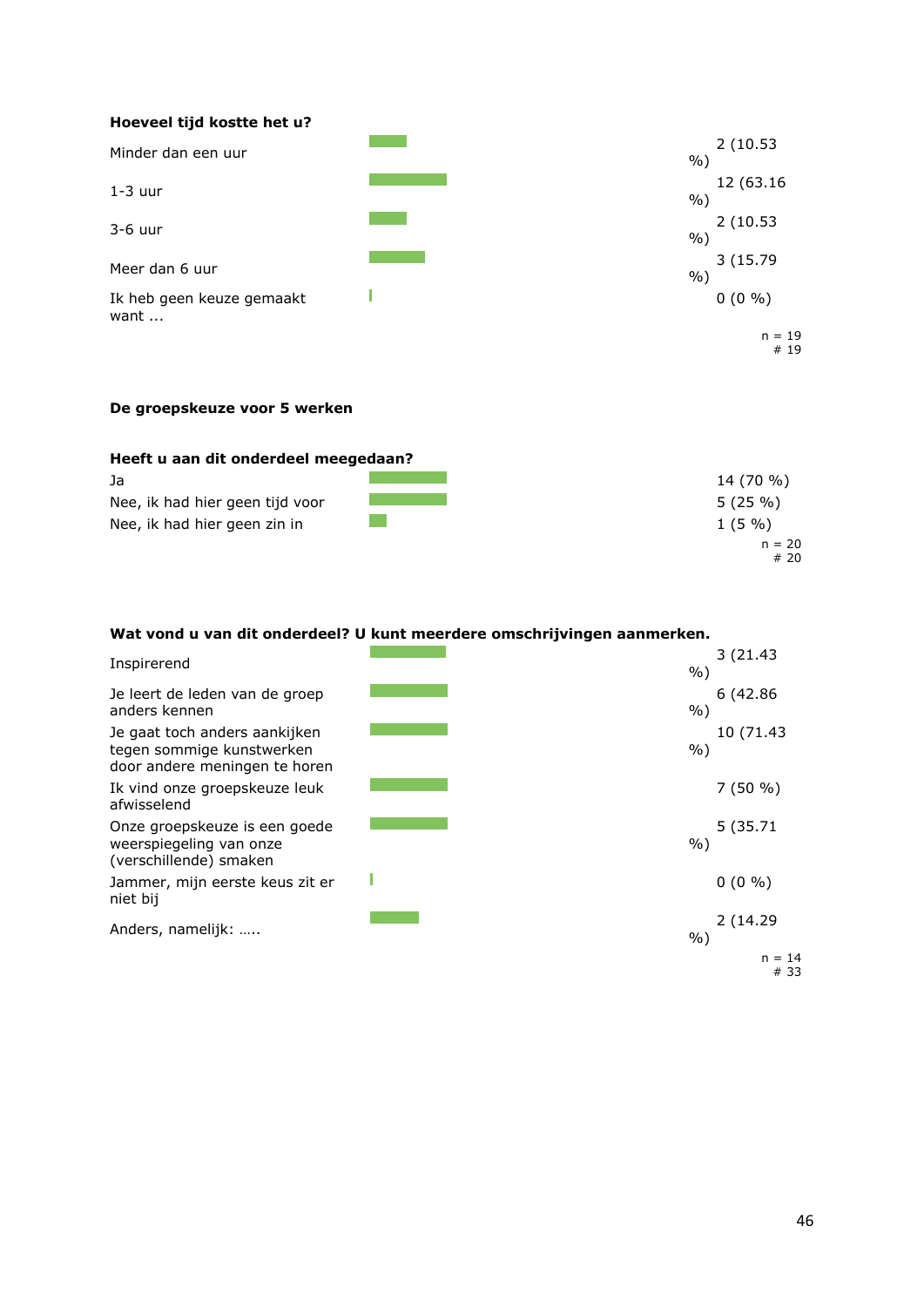| Op welke manier kwam de keuze tot stand? |        |                 |
|------------------------------------------|--------|-----------------|
| Telefonisch                              |        | $0(0\% )$       |
| Per e-mail                               | $%$ )  | 2(14.29         |
| Tijdens een bijeenkomst                  | $%$ )  | 10 (71.43       |
| Combinatie hiervan                       | $\%$ ) | 2(14.29)        |
|                                          |        | $n = 14$<br>#14 |
| Hoeveel tijd kostte het u?               |        |                 |
| Minder dan een uur                       | $\%$ ) | 6 (42.86)       |
| $1-3$ uur                                |        | $7(50\%)$       |
| $3-6$ uur                                |        | $1(7.14\%)$     |
| Meer dan 6 uur                           |        | $0(0\% )$       |
|                                          |        | $n = 14$<br>#14 |

# **Creatieve Bijdrage**

Wij vroegen u iets te schrijven of te maken n.a.v. de door u gekozen kunstwerken

#### **Heeft u aan dit onderdeel meegedaan?**

| Ja                                                                          | $12(60\% )$ |
|-----------------------------------------------------------------------------|-------------|
| Nee, ik had hier geen tijd voor                                             | $4(20\% )$  |
| Nee, ik had hier geen zin in                                                | $0(0\% )$   |
| Nee, andere leden van mijn<br>groep hebben dit voor hun<br>rekening genomen | $4(20\% )$  |

 $n = 20$ # 20

## **Wat vond u van dit onderdeel? U kunt meerdere omschrijvingen aanmerken.**

| Leuk om je eigen gevoel of<br>associatie bij een kunstwerk<br>weer te geven            | 11 (100<br>%)                |
|----------------------------------------------------------------------------------------|------------------------------|
| Door dit te doen ga je beter<br>naar het kunstwerk kijken, ga<br>je het meer waarderen | 4 (36.36)<br>$\%$            |
| Interessant om te zien wat<br>andere mensen bijdragen                                  | 7 (63.64<br>$\%$             |
| Dit is interessanter dan een<br>tekst van een<br>kunstprofessional                     | 2(18.18)<br>$\%$             |
| Ik lees liever een uitleg van<br>een kunstprofessional                                 | $0(0\% )$                    |
| Ik vond het moeilijk om er iets<br>over te schrijven                                   | $1(9.09\% )$                 |
| Anders, namelijk:                                                                      | $0(0\% )$<br>$n = 11$<br>#25 |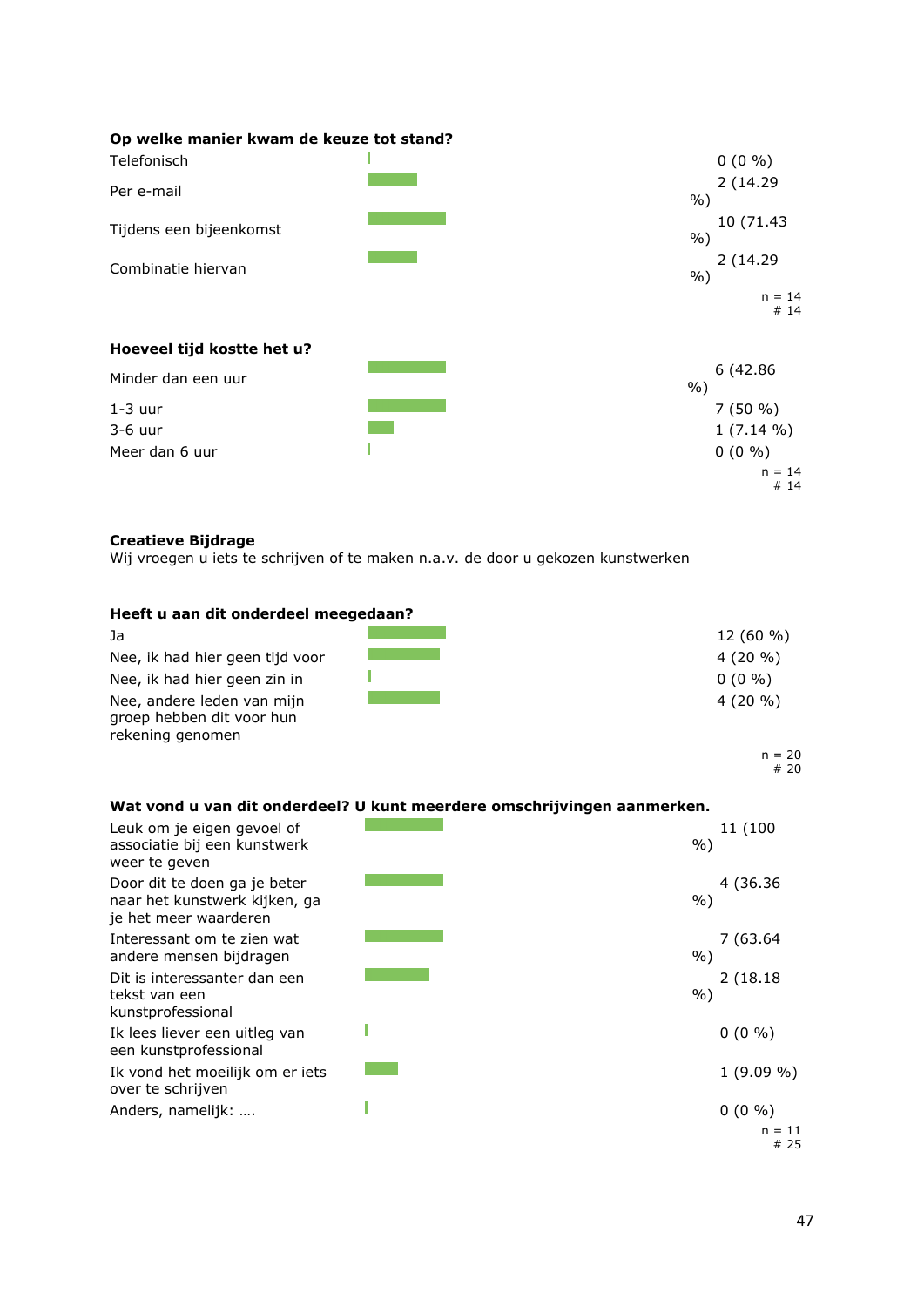| Hoeveel tijd kostte het u?   |                   |
|------------------------------|-------------------|
| Minder dan een uur           | 9(75%)            |
| $1-3$ uur                    | 2(16.67)<br>$%$ ) |
| $3-6$ uur                    | $1(8.33\%)$       |
| Meer dan 6 uur               | $0(0\% )$         |
| Ik heb er niet aan meegedaan | $0(0\% )$         |
|                              | $n = 12$          |
|                              | #12               |

## **Website Kunst Rijk Emmen**

De website biedt algemene informatie over Kunst Rijk Emmen, zowel voor deelnemers als voor buitenstaanders. Nieuws, praktische informatie voor de deelnemers en ontwikkelingen in het project worden regelmatig toegevoegd.

## **Hoe vaak heeft u de website geraadpleegd?**

| Meer dan 10 keer                                  | $4(20\% )$      |
|---------------------------------------------------|-----------------|
| 5 tot 10 keer                                     | 3(15%)          |
| 1 tot 5 keer                                      | $12(60\% )$     |
| Niet geraadpleegd, ik wist het<br>niet            | $1(5\%)$        |
| Niet geraadpleegd, het<br>interesseert me niet zo | $0(0\% )$       |
|                                                   | $n = 20$<br>#20 |

#### **Wat vindt/vond u van de informatie op de website?**

| Zeer goed   | $1(5\%)$        |
|-------------|-----------------|
| Goed        | 16 (80 %)       |
| Matig       | $1(5\%)$        |
| Slecht      | $0(0\% )$       |
| Geen mening | $2(10\%)$       |
|             | $n = 20$<br>#20 |

# **Wat vindt/vond u van de toegankelijkheid en overzichtelijkheid?**

| Zeer goed   | $1(5\%)$  |
|-------------|-----------|
| Goed        | 16 (80 %) |
| Matig       | $2(10\%)$ |
| Slecht      | $0(0\% )$ |
| Geen mening | $1(5\%)$  |
|             | $n = 20$  |

# 20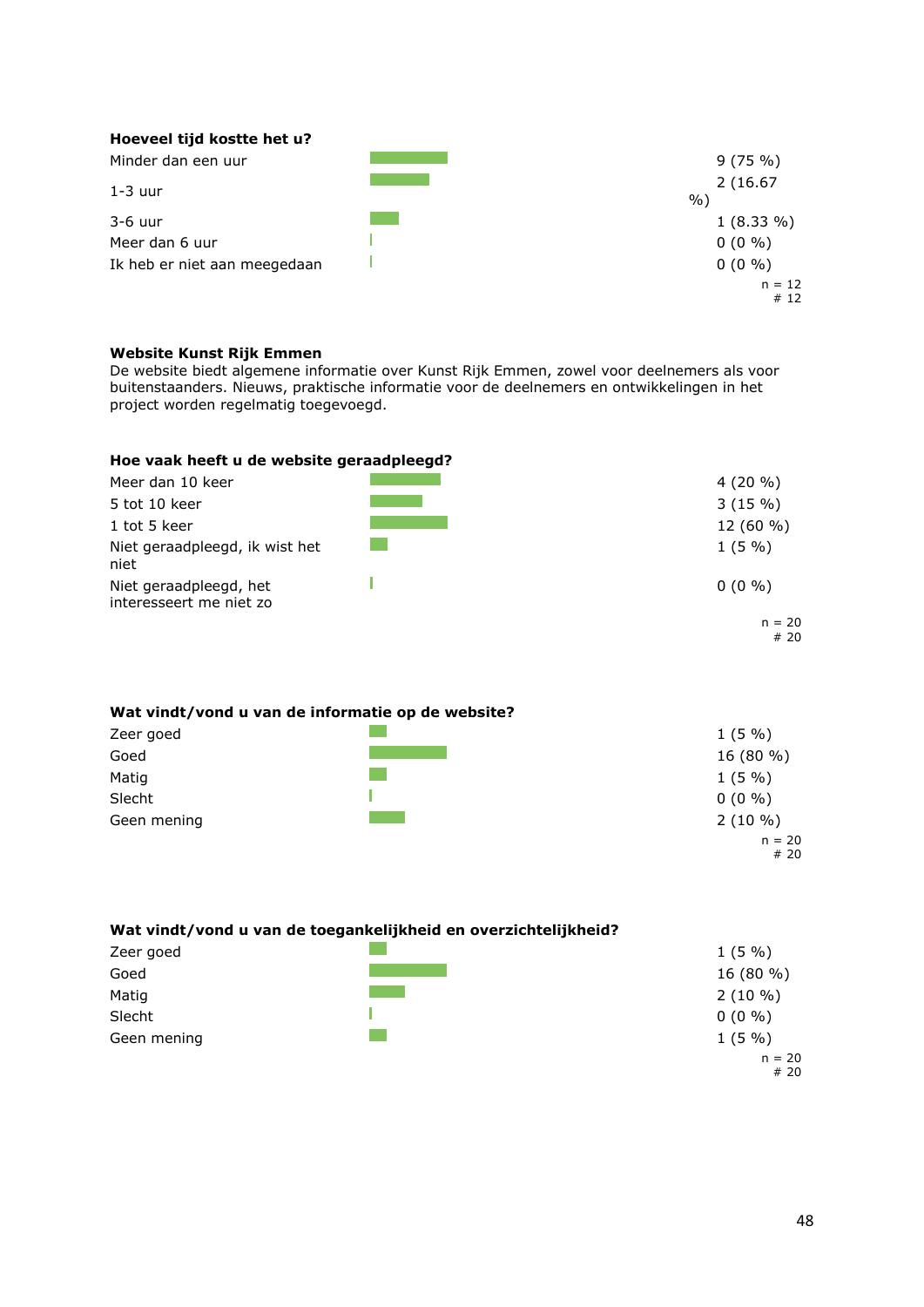## **Enquête over Waardering**

De Rijksdienst voor het Cultureel Erfgoed doet onderzoek naar de waardering voor kunst door publiek. In het kader van Kunst Rijk Emmen kreeg u op 30 oktober hierover een enquête toegestuurd.

## **Wat vond u van dit onderdeel? U kunt meerdere omschrijvingen aanmerken.**

| Interessant                                   | 10 (50 %)               |
|-----------------------------------------------|-------------------------|
| Moeilijk                                      | $2(10\%)$               |
| Saai                                          | $2(10\%)$               |
| Makkelijk                                     | $4(20\% )$              |
| Geen mening                                   | $4(20\% )$              |
|                                               | $n = 20$<br># 22        |
| Hoeveel tijd kostte het u?<br>15 - 30 minuten |                         |
| 30 minuten - 1 uur                            | 13 (65 %)<br>$4(20\% )$ |
|                                               |                         |
| Meer dan een uur                              | 1(5%)                   |
| Ik heb er niet aan meegedaan                  | $2(10\%)$               |
|                                               | $n = 20$<br># 20        |

## **Eigen rondleiding(en) door deelnemersgroep**

Elke groep kon zijn eigen achterban uitnodigen om gezamenlijk Kunst Rijk Emmen te bekijken.

## **Wat vond u van dit onderdeel? U kunt meerdere omschrijvingen aanmerken.**

| Leuk om te doen                                                                                                 | 5 (26.32)<br>$\%$ ) |
|-----------------------------------------------------------------------------------------------------------------|---------------------|
| Leuk om vrienden, familie,<br>collega's uit te kunnen nodigen<br>voor zoiets                                    | 6 (31.58)<br>$%$ )  |
| Het is tegelijkertijd een manier<br>om de eigen club, vereniging,<br>groep bekender te maken bij<br>het publiek | 4 (21.05<br>$\%$ )  |
| Leuk plan, maar heb er niet zelf<br>aan meegedaan                                                               | 9 (47.37<br>$\%$ )  |
| Geen leuk plan, ik heb er dan<br>ook niet aan meegedaan                                                         | $0(0\% )$           |
| Ik deed het omdat het<br>gevraagd werd, maar vond het<br>toch leuk                                              | $0(0\% )$           |
| Ik deed het omdat het<br>gevraagd werd, maar voor mij<br>had het niet gehoeven                                  | $0(0\% )$           |
| Anders, namelijk                                                                                                | $1(5.26\% )$        |
|                                                                                                                 | $n = 19$<br># 25    |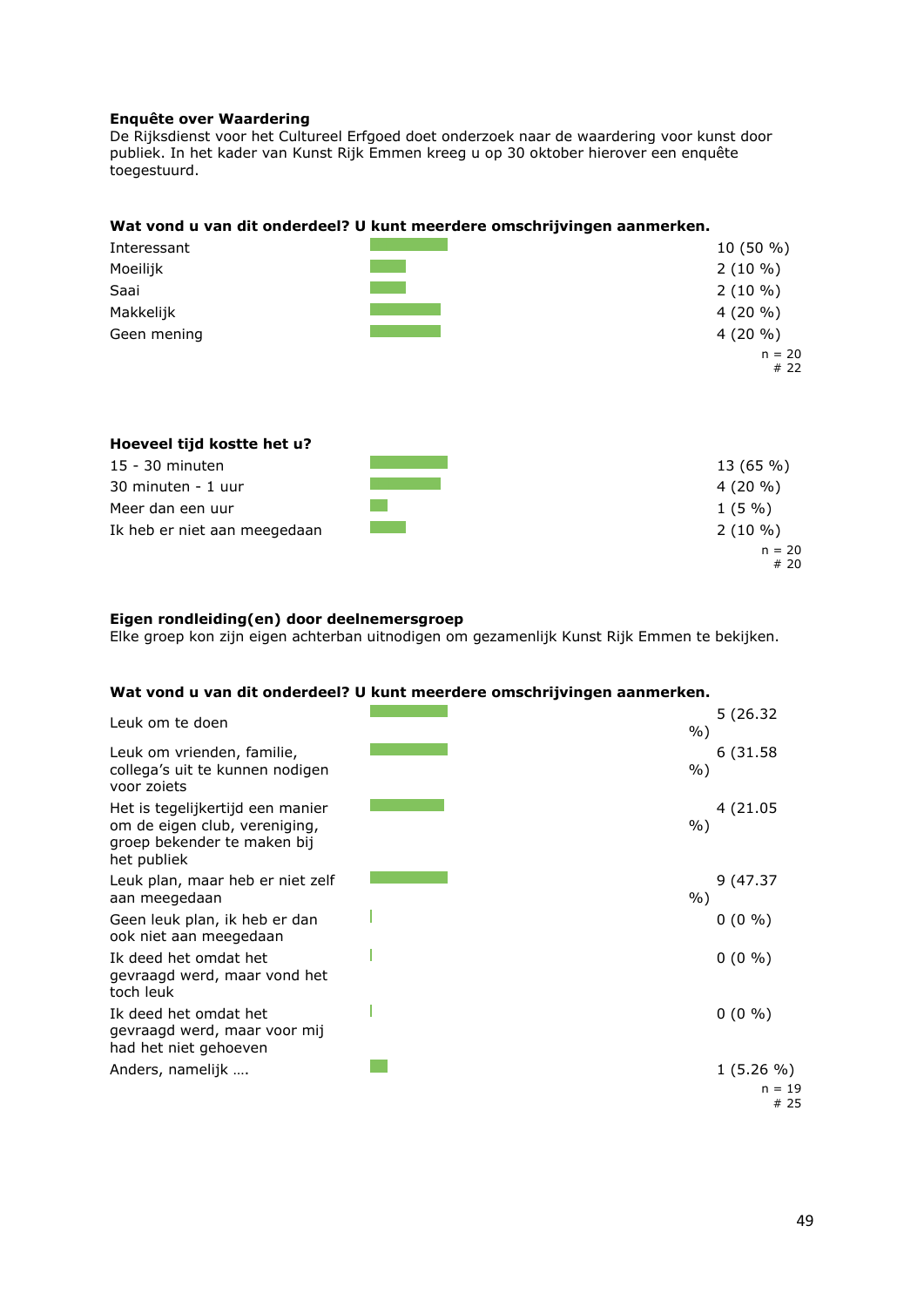| Hoeveel tijd kostte u dit?   |                 |
|------------------------------|-----------------|
| Minder dan een uur           | 3(15%)          |
| $1-3$ uur                    | 5(25%)          |
| $3-6$ uur                    | $1(5\%)$        |
| Meer dan 6 uur               | $1(5\%)$        |
| Ik heb er niet aan meegedaan | $10(50\%)$      |
|                              | $n = 20$<br>#20 |

## **Groepsportret**

Van elke deelnemersgroep is een portret gemaakt door een fotograaf/video-kunstenaar voor in de tentoonstelling.

## **Wat vond u van dit onderdeel? U kunt meerdere omschrijvingen aanmerken.**

| Goed om als groep zichtbaar te<br>zijn in deze tentoonstelling | 13 (65 %)       |
|----------------------------------------------------------------|-----------------|
| Groepsportret had voor mij niet<br>gehoeven                    | $1(5\%)$        |
| Het is een geslaagd portret<br>geworden                        | $8(40\% )$      |
| Het is geen geslaagd portret<br>geworden                       | $2(10\%)$       |
| Het was een leuke sessie met<br>de fotograaf                   | 9(45%)          |
| Ik heb geen positief gevoel over<br>de sessie met de fotograaf | 1(5%)           |
| Het heeft veel tijd gekost, maar<br>dat heb ik ervoor over     | $1(5\%)$        |
| Het heeft te veel tijd gekost                                  | $1(5\%)$        |
| Anders, namelijk                                               | $6(30\%)$       |
|                                                                | $n = 20$<br>#42 |

| Hoeveel tijd kostte u dit?     |             |
|--------------------------------|-------------|
| Minder dan een uur             | 5(25%)      |
| 1-3 uur                        | $12(60\% )$ |
| $3-6$ uur                      | $0(0\% )$   |
| Meer dan 6 uur                 | $0(0\% )$   |
| Ik heb hier niet aan meegedaan | 3(15%)      |
|                                | $n = 20$    |

# 20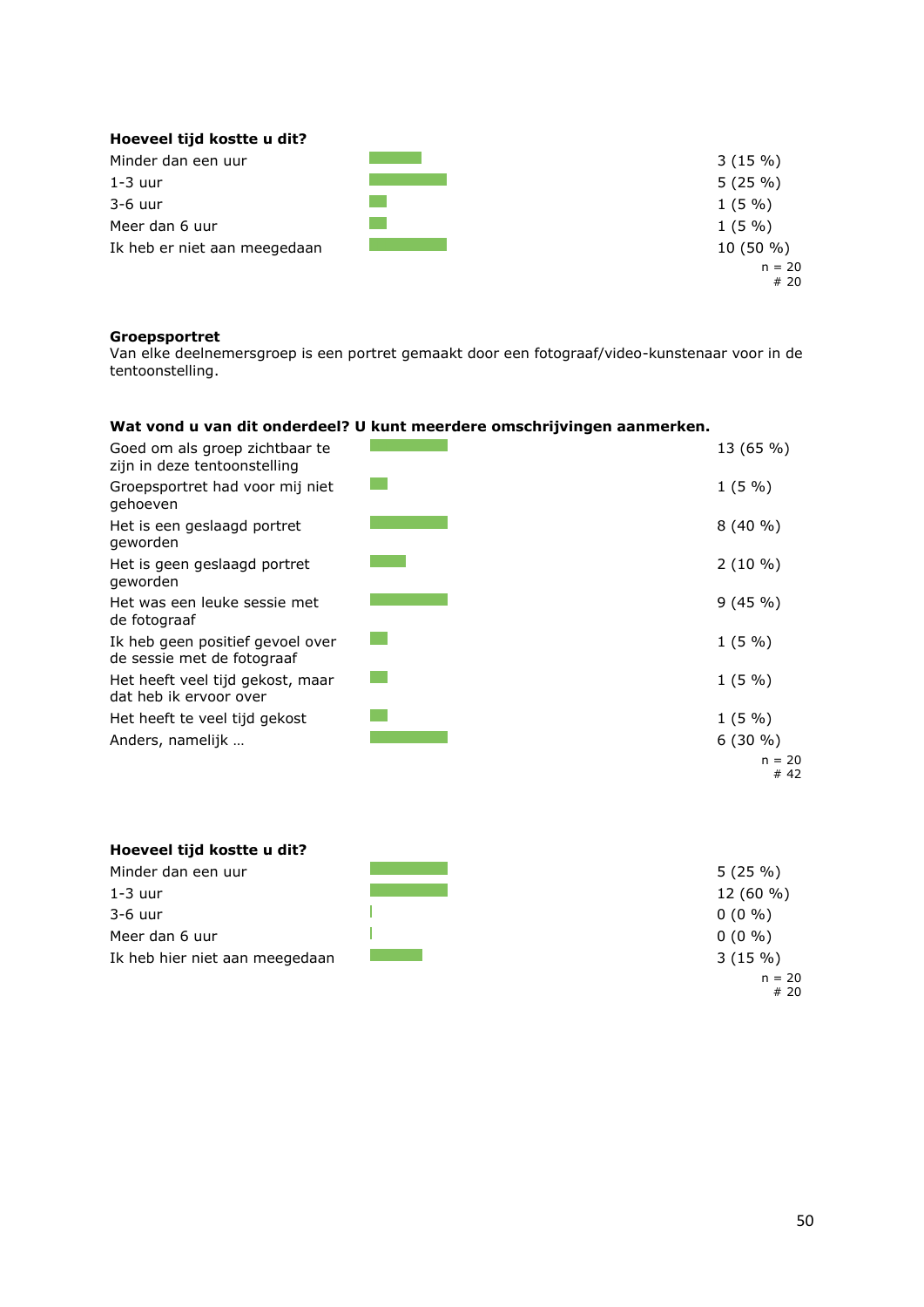#### **Publieksparticipatie**

Kunst Rijk Emmen is door u, als publiek, gemaakt.

#### **Hoe heeft u de publieksparticipatie van het project Kunst Rijk Emmen als geheel ervaren? U kunt meerdere omschrijvingen aanmerken.**

| Publieksparticipatie bij de<br>samenstelling van een<br>tentoonstelling spreekt mij aan | 13 (65 %)                 |
|-----------------------------------------------------------------------------------------|---------------------------|
| Een volgende keer zou ik weer<br>meedoen                                                | $12(60\%)$                |
| Dit spreekt mij meer aan dan een<br>reguliere tentoonstelling                           | $6(30\% )$                |
| Het spreekt mij aan, maar het<br>kostte me meer tijd dan ik had<br>verwacht             | $6(30\% )$                |
| Het viel mij tegen, ik vond het niet<br>zo leuk/interessant als ik had<br>verwacht      | $0(0\% )$                 |
| Het viel mij tegen, het kostte me<br>teveel tijd                                        | $0(0\% )$                 |
| Anders, namelijk                                                                        | 1(5%)<br>$n = 20$<br># 38 |

#### **Heeft u vrienden/familie/collega's/leden van uw groep, vereniging of club uitgenodigd om te gaan kijken?**

| Ja, verschillende malen                           | 9(45%)          |
|---------------------------------------------------|-----------------|
| Ja een enkele keer                                | 5(25%)          |
| Nee, ik was niet in de<br>gelegenheid dit te doen | $4(20\% )$      |
| Nee, ik denk niet dat het hen<br>interesseert     | $2(10\%)$       |
|                                                   | $n = 20$<br>#20 |

## **Hoe vaak bent u zelf naar de tentoonstelling geweest?**

| Meerdere keren        | 13 (65 %)  |
|-----------------------|------------|
| Een enkele keer       | $4(20\% )$ |
| Alleen met de opening | 3(15%)     |
| Niet gegaan           | $0(0\% )$  |
|                       | $n = 20$   |
|                       | #20        |

#### **Heeft u voor Kunst Rijk Emmen eerder een tentoonstelling in de Grote Kerk bezocht?**



 $n = 20$ # 20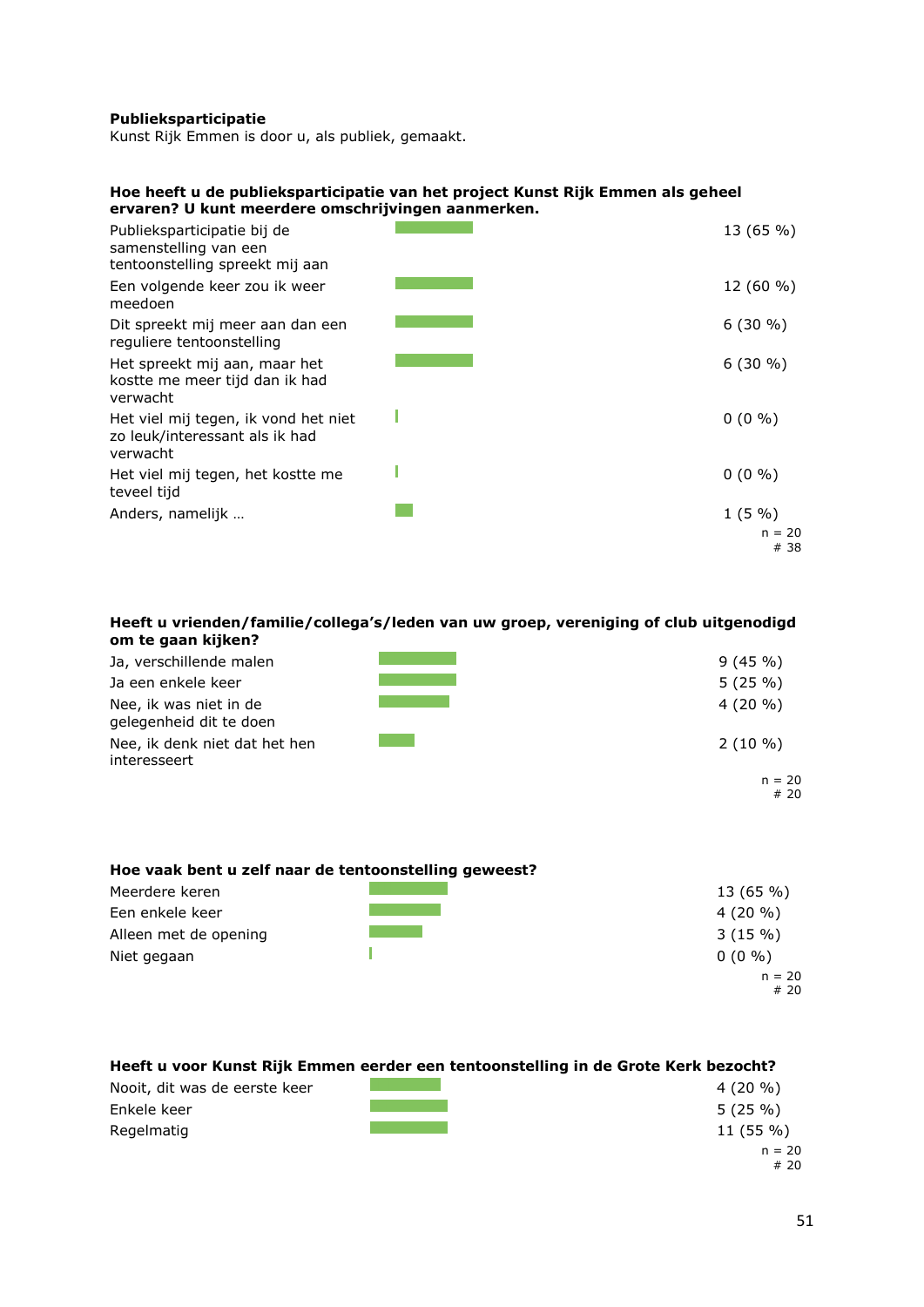| Bezoekt u vaker tentoonstellingen of musea? |                 |
|---------------------------------------------|-----------------|
| <b>Nooit</b>                                | $2(10\% )$      |
| Enkele keer                                 | 7(35%)          |
| Regelmatig                                  | $11(55\%)$      |
|                                             | $n = 20$<br>#20 |

#### **Denkt u na uw deelname aan Kunst Rijk Emmen weer een tentoonstelling in de Grote Kerk te bezoeken?**

| Ja, het interesseert me nu meer<br>dan voorheen | 5(25%)      |
|-------------------------------------------------|-------------|
| Ja, want ik ging er al vaker heen               | $12(60\% )$ |
| Nee, kunst interesseert me niet                 | $2(10\%)$   |
| ZO.                                             |             |
| Anders, namelijk                                | $1(5\% )$   |
|                                                 | $n = 20$    |
|                                                 | #20         |

## **Projectteam, organisatie**

Er zijn verschillende bijeenkomsten geweest, met de groepscontactpersonen en met de groepen apart. Verder is het contact (instructies, overleg, vragen, afspraken etc.) voornamelijk verlopen via e-mail, telefoon en via de website en Pinterest.

| Dat was voor u:                         |                 |
|-----------------------------------------|-----------------|
| Precies voldoende                       | 14 (70 %)       |
| Te weinig, u had meer contact<br>gewild | $4(20\% )$      |
| Te veel, u had minder contact<br>gewild | $2(10\% )$      |
|                                         | $n = 20$<br>#20 |

## **Verwachtingen t.a.v. het project Kunst Rijk Emmen**

## **Heeft Kunst Rijk Emmen voldaan aan de verwachtingen die u in het begin ervan had?**

| Ja, het is geworden wat ik ervan<br>had verwacht                    | $4(20\% )$      |
|---------------------------------------------------------------------|-----------------|
| Het is<br>leuker/interessanter/inspirerender<br>dan ik had verwacht | $12(60\%)$      |
| Het is niet helemaal geworden<br>wat ik ervan had verwacht          | $2(10\%)$       |
| Het voldoet helemaal niet aan<br>mijn verwachtingen                 | $0(0\% )$       |
| Anders, namelijk                                                    | $2(10\%)$       |
|                                                                     | $n = 20$<br>#20 |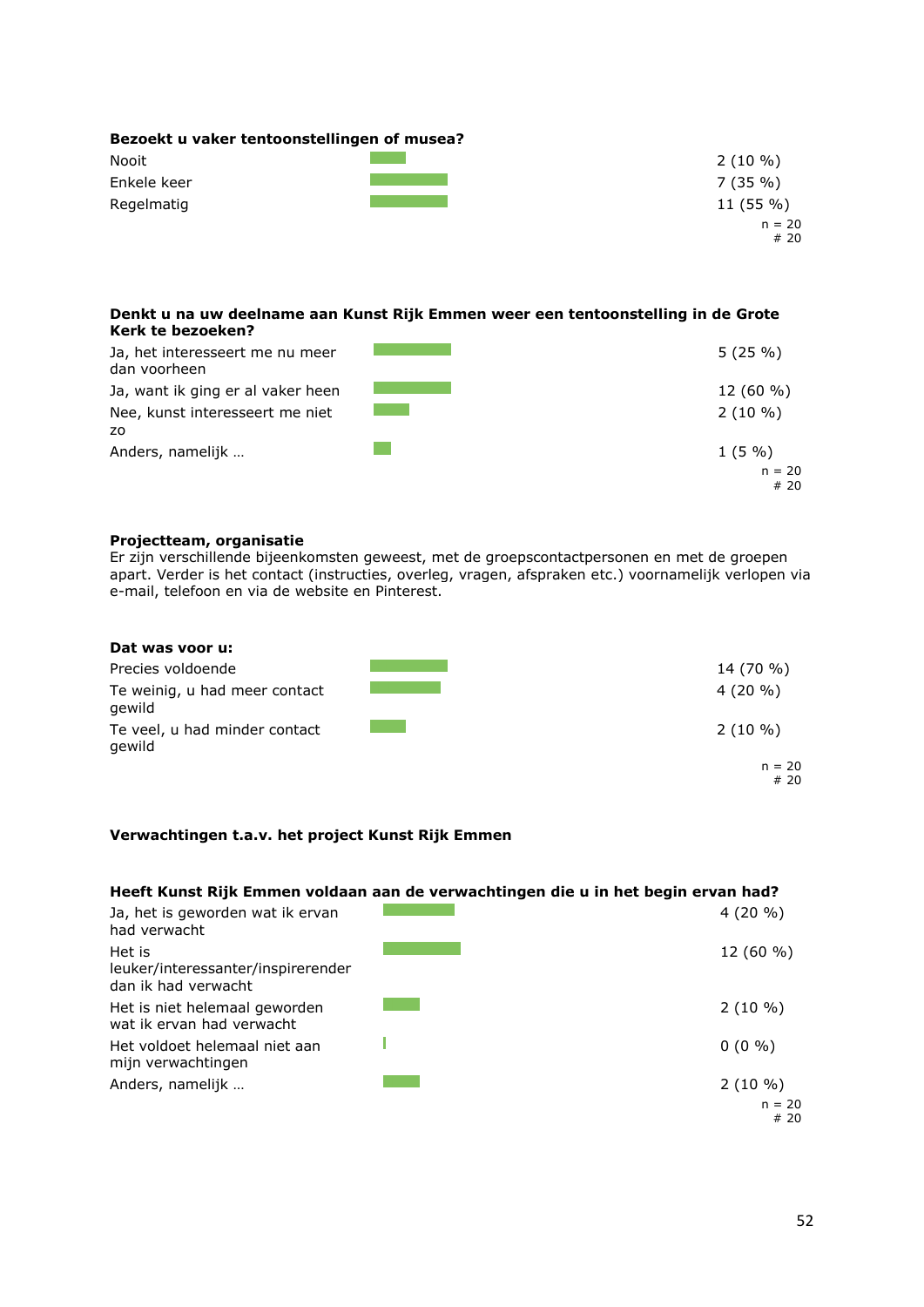#### **Wat verwachtte u aan het begin van het project? U kunt meerdere omschrijvingen aanmerken.**



#### **Heeft u nog iets op te merken wat in deze enquête niet (genoeg) aan de orde is gekomen?**

| Nee           | 18 (90 %) |
|---------------|-----------|
| Ja, namelijk: | $2(10\%)$ |
|               | $n = 20$  |
|               | #20       |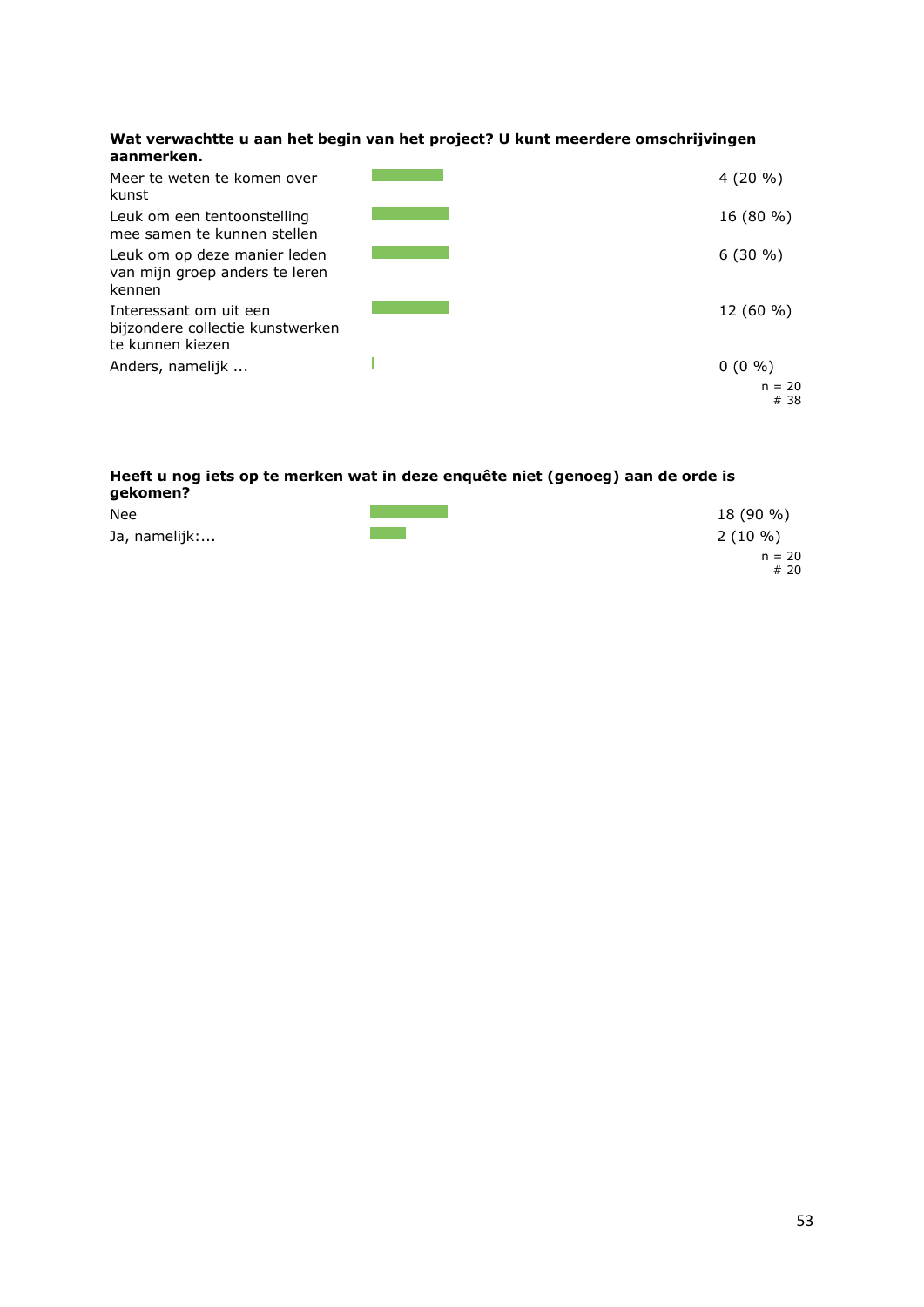# <span id="page-54-0"></span>**APPENDIX B**

# *Page 3*

"Culture mobilizes the creative imagination of people and offers new action perspectives. Cohesion arises when the social connection between individuals and groups become stronger by, for example, new forms of interaction."

(Stichting DOEN, 2013, own translation)

"to cooperate with the general public, communities and socially engaged organizations to achieve social renewal and construct actual change" (Stichting DOEN, 2013, own translation)

"increasing the involvement of locals with visual arts in Emmen by actively involving them with the development and realization of art exhibitions" (Stichting Grote Kerk Cultureel, 2012, own translation)

# *Page 4*

"actively participating in culture contributes to cultural citizenship: to individual happiness but also to mutual bonds in villages, neighborhoods or cities" (Fonds voor Cultuurparticipatie, 2009, p.5, own translation)

# *Page 5*

"an institution which consists solely of volunteers and aims to organize cultural activities" (Gemeente Emmen, 2012, p. 1, own translation)

# *Page 6*

"can be seen as an authority in the field of visitor participation" (Timmermans & Vinkenborg, 2011, p. 2, own translation).

"the way in which information is exchanged between the institution and the visitor or user" (Timmermans & Vinkenborg, 2011, p. 2, own translation)

# *Page 15*

"reach a larger and broader audience" as well as "more involvement of the local inhabitants with cultural activities"

(Stichting Grote Kerk Cultureel, 2012, own translation) (Timmer, Kunst Rijk Emmen - Planning, 2012, p. 1, own translation)

"find out if and how public participation creates larger audience involvement, and (…) how this experience can be used by the SGKC in the future" (Timmer, Kunst Rijk Emmen - Planning, 2012, p. 1, own translation)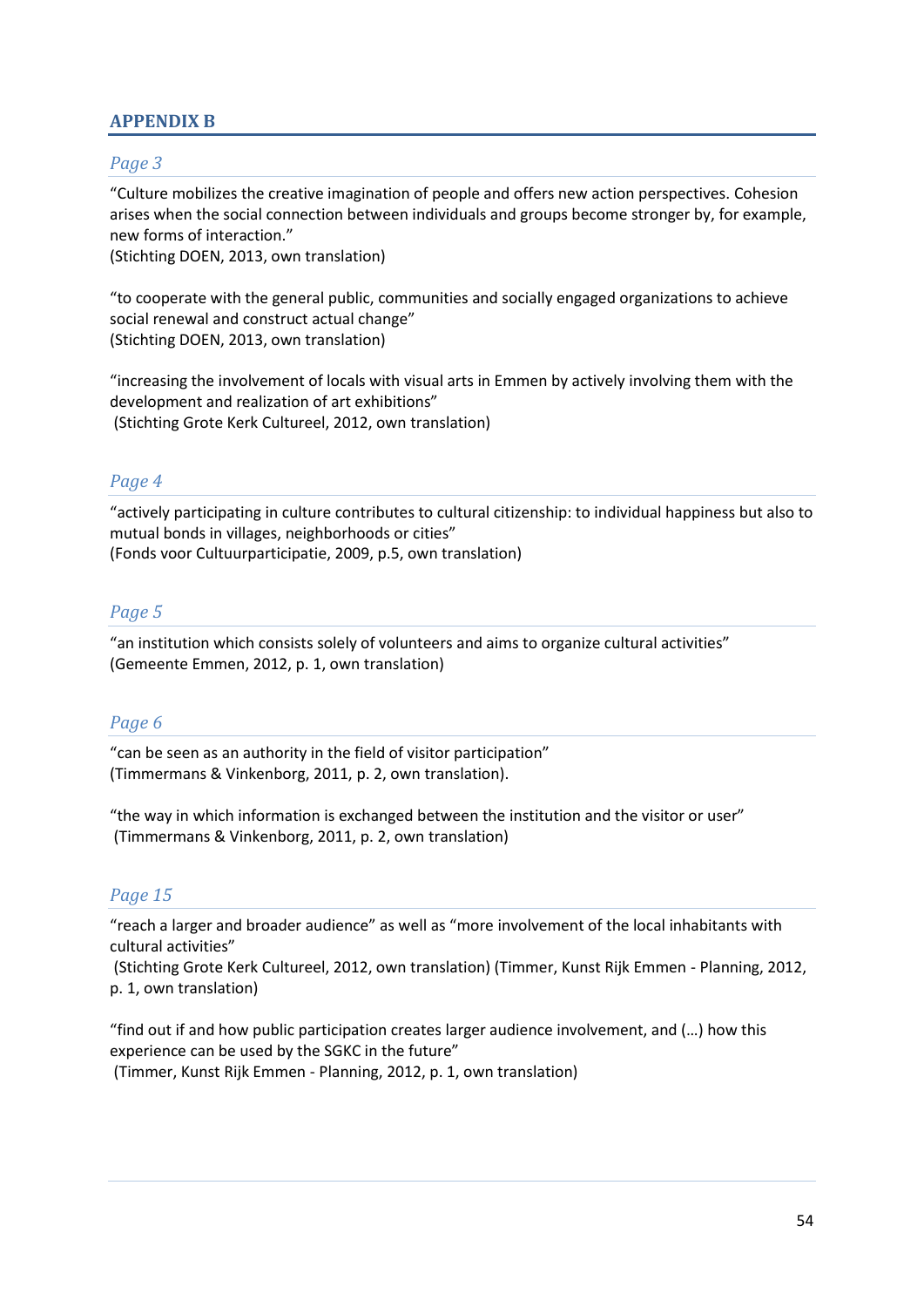# *Page 23*

"What was difficult about the set-up of the project was the time pressure it was under. [...] I think the way we organized [the project] was generally well done, which also becomes clear in the survey, […] but the time we had was not enough"

(Timmer, Kunst Rijk Emmen Experience, 2012, own translation)

# *Page 26*

"a larger and broader audience" with the KRE project, as well as "more involvement of the local inhabitants with cultural activities"

(Stichting Grote Kerk Cultureel, 2012, own translation) (Timmer, Kunst Rijk Emmen - Planning, 2012, own translation)

"Difficult to measure, but you can look at the duration, at how long people stay. Even repeat visits, you can say 'well it's the same person so you didn't reach more people', but the fact that [repeat visits occur], means that [the exhibition] did catch their attention."

(Timmer, Kunst Rijk Emmen Experience, 2012, own translation).

# *Page 30*

"particularly with respect to staying in touch with the participants and all the IT work which we aren't as comfortable with"

(Timmer, Kunst Rijk Emmen Experience, 2012, own translation)

"the cooperation and informing each other would be logistically easier, than it was now. […] You can easily meet up with each other."

(Aacken & Bergh, 2012, own translation).

# *Page 31*

**van den Bergh**: "Personally I had some difficulties with the idea that we were forced into the role of principal, and that it actually felt like that sometimes too. But in other moments it absolutely didn't, and then I thought, wait a minute, we are the principal so shouldn't we…"

**van Aacken**: "Exactly, shouldn't we be able to voice our preferences? […] But because it's a pilot, we said that as well, we needed to invent the wheel."

(Aacken & Bergh, 2012, own translation)

"in a formal sense, if you look at the formal way of designing the process of the project and leading the project; they felt, and maybe they are, representatives of the principal, but they were on the project team, so at some point it comes down to the fact that I, as project manager, am formally beneath the principal, but the principal is represented in the project team which I am supposed to lead […]"

(Timmer, Kunst Rijk Emmen Experience, 2012, own translation)

# *Page 32*

"We need to continue here, and eventually they need to be able to find us for [following exhibitions], and not the consultancy agency in Amsterdam."

(Aacken & Bergh, 2012, own translation)